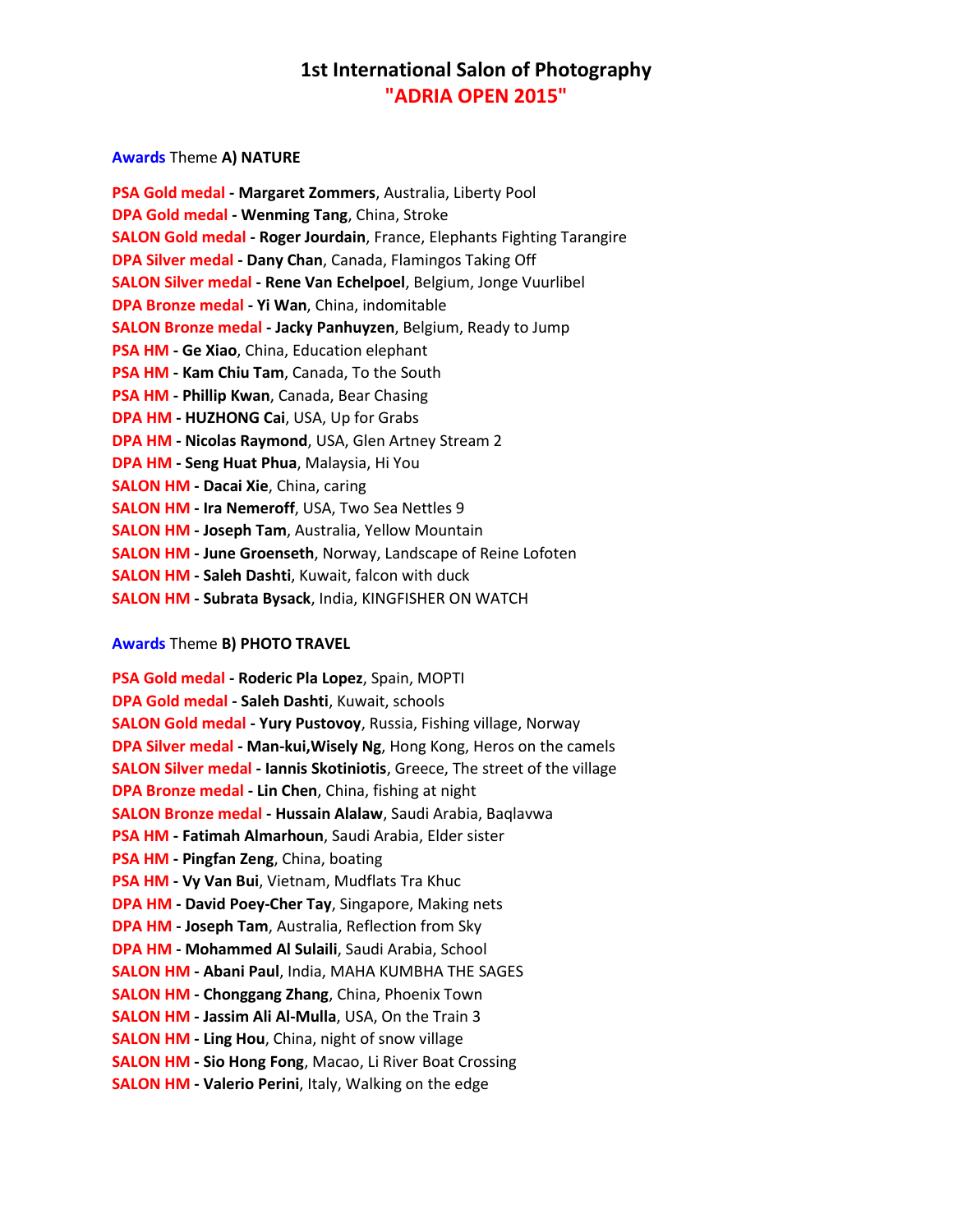## **Awards** Theme **C) PORTRAIT**

| PSA Gold medal - Saeed Arabzadeh, Iran, SOLITUDE                    |
|---------------------------------------------------------------------|
| DPA Gold medal - Ahmed Alibrahim, Saudi Arabia, Sadness             |
| <b>SALON Gold medal - Habib Alzadjali, Oman, Black Portrait</b>     |
| DPA Silver medal - Oleg Grachev, Russia, Maya 2                     |
| <b>SALON Silver medal - Roderic Pla Lopez</b> , Spain, MOUSTACHE    |
| DPA Bronze medal - Lajos Nagy, Romania, With my son                 |
| <b>SALON Bronze medal - Philip Barker, United Kingdom, Serenity</b> |
| PSA HM - Khaled Hussain, Kuwait, blue eyes                          |
| PSA HM - Saleh Dashti, Kuwait, sadu man                             |
| PSA HM - Seng Huat Phua, Malaysia, Hope                             |
| <b>DPA HM - Arun Mohanraj</b> , United Kingdom, melancholy          |
| <b>DPA HM - Roger Jourdain, France, Pirate Eyes</b>                 |
| <b>DPA HM - Zee Kek Heng, Singapore, Out of net</b>                 |
| <b>SALON HM - Chonggang Zhang, China, Senior Smoker</b>             |
| <b>SALON HM - Geus Serge, France, L'Homme a la pipe</b>             |
| <b>SALON HM - Hussain Alalaw</b> , Saudi Arabia, Little Rabbit      |
| <b>SALON HM - Hussam Alabdullatif, Saudi Arabia, Beard 2</b>        |
| <b>SALON HM - Mak Choo Ping, Singapore, OH MINE</b>                 |
| <b>SALON HM - Steve Reynolds, United Kingdom, Dignity</b>           |

### **Awards** Theme **D) WOMAN**

**PSA Gold medal - Sio Hong Fong**, Macao, Noble Lady **DPA Gold medal - Man-kui,Wisely Ng**, Hong Kong, snow white **SALON Gold medal - Habib Alzadjali**, Oman, Face From Past **DPA Silver medal - Jassim Ali Al-Mulla**, USA, indian lady 2 **SALON Silver medal - Djordje Vukicevic**, Serbia, Twins **DPA Bronze medal - Jan-Thomas Stake**, Sweden, Pregnant behind the window **SALON Bronze medal - Phong Tran**, Vietnam, Champa girl **PSA HM - Arun Mohanraj**, United Kingdom, Ballerina **PSA HM - Tien Ho-Anh**, Vietnam, Happiness **PSA HM - Xinxin Chen**, China, Whip marks of love **DPA HM - Frank Hausdoerfer**, Germany, lights **DPA HM - Hussam Alabdullatif**, Saudi Arabia, The woman is the first teacher **DPA HM - Zijian Jia**, China, dream **SALON HM - Ahmed Alibrahim**, Saudi Arabia, Dressmaker **SALON HM - Chan Seng Tang**, Macao, Three Sisters **SALON HM - Hakon Gronning**, Norway, Beauty of stained glass **SALON HM - Liao Xiaoxi**, China, Mother **SALON HM - Shutian Liu**, China, The Soul of Mountain **SALON HM - Subrata Bysack**, India, DESPAIR LOOK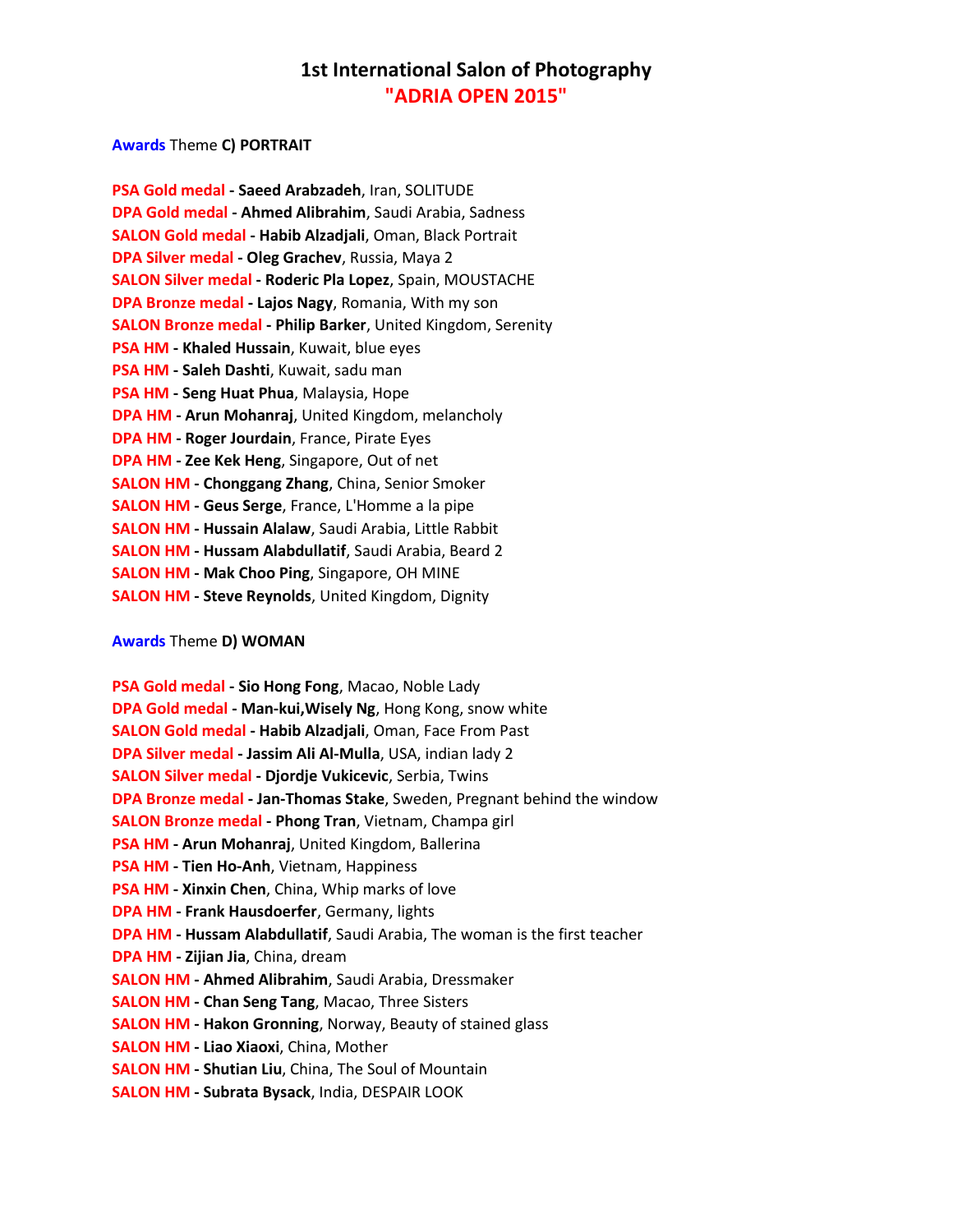## **Awards** Theme **E) OPEN COLOR**

| PSA Gold medal - Djordje Vukicevic, Serbia, Eye                          |
|--------------------------------------------------------------------------|
| DPA Gold medal - Dao Tien Dat, Vietnam, ANCIENT SOUL REFLECTION          |
| <b>SALON Gold medal - Kam Chiu Tam, Canada, Horse in air</b>             |
| <b>DPA Silver medal - Dany Chan, Canada, Love Nuzzles</b>                |
| <b>SALON Silver medal - Jassim Ali Al-Mulla, USA, Welcome to my Home</b> |
| DPA Bronze medal - Jan-Thomas Stake, Sweden, Newborn                     |
| SALON Bronze medal - Habib Alzadjali, Oman, Village Girl 2               |
| PSA HM - Hussam Alabdullatif, Saudi Arabia, Silence passion              |
| PSA HM - Larry Cowles, USA, Julie Fur and Chair                          |
| PSA HM - Saeed Arabzadeh, Iran, PLAYING IN GARBAGE                       |
| DPA HM - Fatimah Almarhoun, Saudi Arabia, Both are reading               |
| <b>DPA HM - Yung Niem, Canada, Young monks play 2554</b>                 |
| <b>DPA HM - Yury Pustovoy, Russia, Night show</b>                        |
| <b>SALON HM - David Somali-Chow</b> , Indonesia, Posing In The Cave      |
| <b>SALON HM - Hakon Gronning, Norway, Turkish green</b>                  |
| <b>SALON HM - Rene Van Echelpoel</b> , Belgium, Silver-washed Fritillary |
| <b>SALON HM - Roger Jourdain, France, Vanessa Hair</b>                   |
| <b>SALON HM - Saleh Dashti</b> , Kuwait, my simple class                 |
| <b>SALON HM - Truong Huu Hung, Vietnam, drought</b>                      |

## **Awards** Theme **F) OPEN MONOCHROME**

| PSA Gold medal - Dacai Xie, China, winter herd                           |
|--------------------------------------------------------------------------|
| DPA Gold medal - Xiaoqi Zhang, China, Way back                           |
| <b>SALON Gold medal - Tien Ho-Anh, Vietnam, Under the rain</b>           |
| <b>DPA Silver medal - Hakon Gronning</b> , Norway, Nude in decaying room |
| <b>SALON Silver medal - Sio Hong Fong, Macao, Quiet Beauty</b>           |
| DPA Bronze medal - Habib Alzadjali, Oman, The Smile                      |
| <b>SALON Bronze medal - Istvan Magdo, Romania, Returning home</b>        |
| PSA HM - Djordje Vukicevic, Serbia, S                                    |
| PSA HM - Fathi Al Darwish, Saudi Arabia, India                           |
| PSA HM - Kam Chiu Tam, Canada, The fury horse                            |
| DPA HM - Dao Tien Dat, Vietnam, PREPARING FOR THE NEW SEASON             |
| DPA HM - Fatimah Almarhoun, Saudi Arabia, Green eyed girl                |
| DPA HM - Nasser Alrabeai, Saudi Arabia, I'm Lonely                       |
| <b>SALON HM - Igor Debevec, Slovenia, Big Brother is watching you</b>    |
| <b>SALON HM - Jan-Thomas Stake, Sweden, Caught by the eyes</b>           |
| <b>SALON HM - Joseph Tam, Australia, Adorable Mono</b>                   |
| <b>SALON HM - Lajos Nagy, Romania, running with the wind</b>             |
| <b>SALON HM - Liao Xiaoxi</b> , China, Camels-BW                         |
| <b>SALON HM - Yousef Almuhanna, Kuwait, poor</b>                         |
|                                                                          |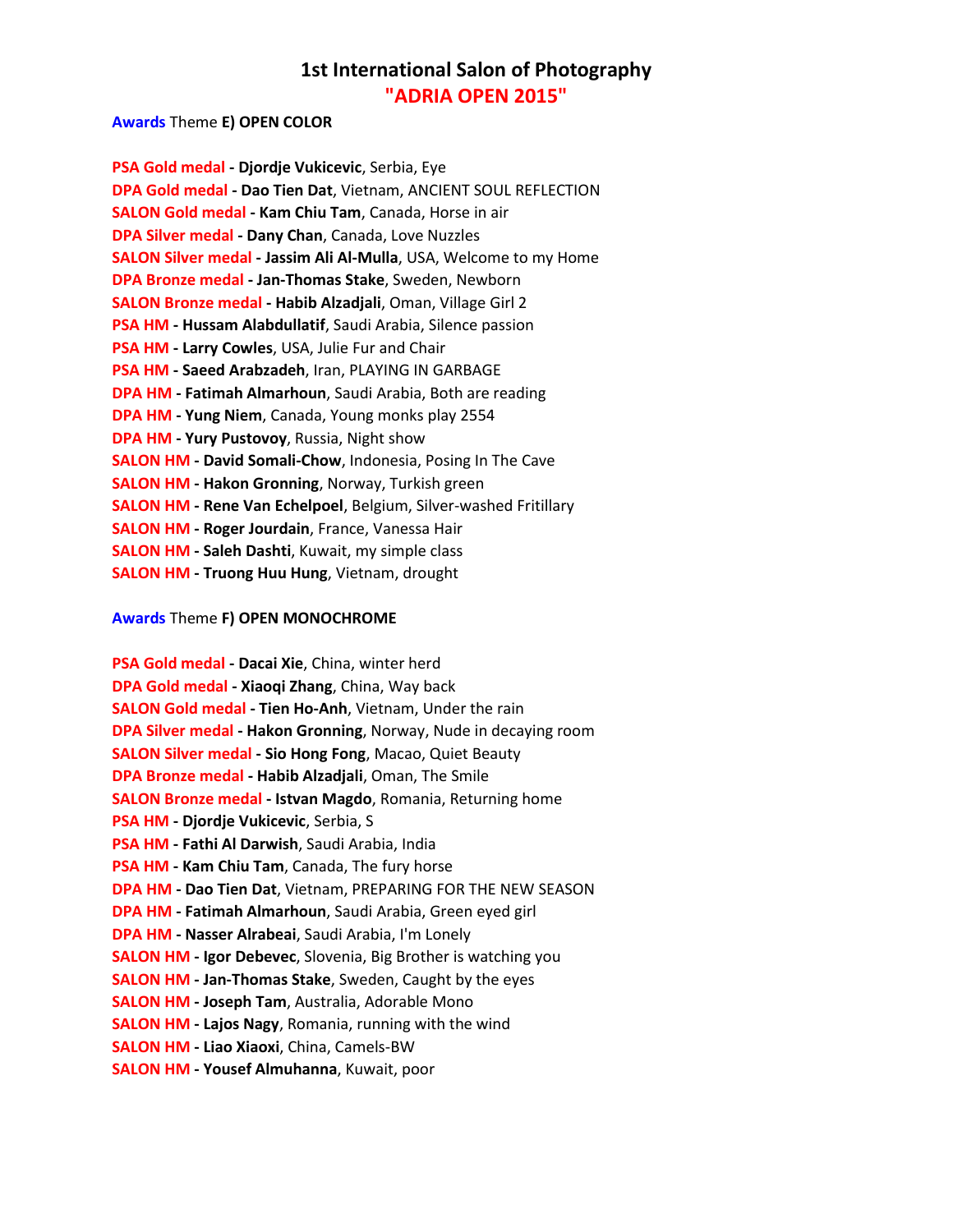### **Accepted** Theme **A) NATURE**

## Australia

**Alfred Zommers** - *Tufas* **Alfred Zommers** - *Green Rocks* **Joseph Tam** - *Thirsty* **Joseph Tam** - *Cuddling* **Joseph Tam** - *Deep Thinker* **Joseph Tam** - *Yellow Mountain* **Margaret Zommers** - *Canyonlands Mesa Arch* **Margaret Zommers** - *Liberty Pool* **Margaret Zommers** - *Water Honed Stone* **T-P Huynh** - *Palican In Line* **T-P Huynh** - *The Sild Road* **Wally Cannon** - *Devils Marbles No. 5*

#### Austria

**Viktor Nozicka** - *Schwalbenschwanz* **Viktor Nozicka** - *Distelfalter*

### Bangladesh

**MD Tanveer Hassan Rohan** - *Beauty Of Nature*

## Belgium

**Jacky Panhuyzen** - *Ready to Jump* **Jacky Panhuyzen** - *Face to Face* **Jacky Panhuyzen** - *Laddertje* **Jacky Panhuyzen** - *Petit grimpeur* **M-Claire Dylst** - *First flight* **M-Claire Dylst** - *Horse-tail* **M-Claire Dylst** - *Sturdiness* **Monique Jaspers** - *two Dambordjes.jpg* **Monique Jaspers** - *one Dambordje.jpg* **Monique Jaspers** - *Tree frog on berry.jpg* **Rene Van Echelpoel** - *Brentis Daphne* **Rene Van Echelpoel** - *Jonge Vuurlibel* **Rene Van Echelpoel** - *Rammelende Hazen* **Rene Van Echelpoel** - *Young Black-headed Gull*

### Canada

**Dany Chan** - *Polar Bear With Cub at Dusk* **Dany Chan** - *Flamingos Taking Off*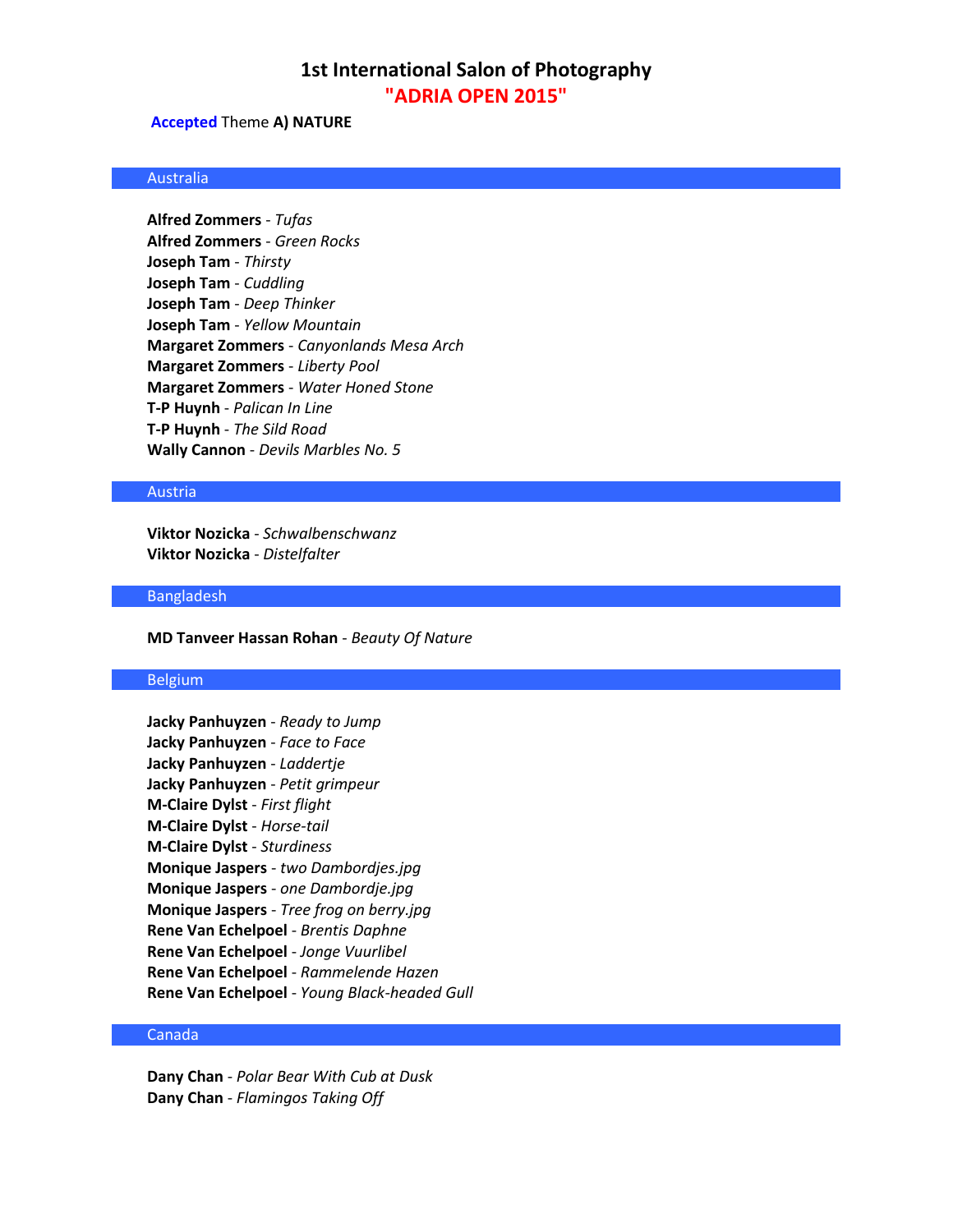**Francis King** - *Lions Coupling* **Francis King** - *Flamingo Flock Taking Off* **Francis King** - *Flamingos Gathering* **Kam Chiu Tam** - *To the South* **Kam Chiu Tam** - *Heading South* **Kam Chiu Tam** - *Migrating* **Phillip Kwan** - *Pellican Calling* **Phillip Kwan** - *Whit-tailed Eagle and Crane* **Phillip Kwan** - *Bear Chasing* **Phillip Kwan** - *Snow Monkey at Hot Spring* **Yung Niem** - *Steller Sea Eagles fight 5355* **Yung Niem** - *Snow monkey 8587* **Yung Niem** - *Snow monkey family 1*

## **China**

**Dacai Xie** - *paddle* **Dacai Xie** - *caring* **Dacai Xie** - *eternal friendship* **Dacai Xie** - *kiss* **Ge Xiao** - *Education elephant* **Hong Cui** - *penuins square* **Hong Cui** - *sea lion* **Jinghui Chen** - *THE HOME OF PEACE* **Liao Xiaoxi** - *Wild Ducks* **Liao Xiaoxi** - *Little Lions* **Liduan Chen** - *friends from afar* **Liduan Chen** - *glacier Triumphal arch* **Liduan Chen** - *Iguazu Falls rainbow* **Lin Chen** - *guard* **Lin Chen** - *Mother´s love* **Lin Chen** - *taking off* **Lin Chen** - *Watch the fight* **Pingfan Zeng** - *King penguins* **Pingfan Zeng** - *Hunting* **wenfeng zeng** - *Rock Sea* **Wenming Tang** - *Fishing* **Wenming Tang** - *Passion* **Wenming Tang** - *Stroke* **Wenming Tang** - *Crest grebe* **Xiaohong Chi** - *Anger* **Xiaoqi Zhang** - *Good meal* **Xiaoqi Zhang** - *Splendor* **Xuxin Zhao** - *Prairie* **Xuxin Zhao** - *fighting* **Yi Wan** - *indomitable* **Yi Wan** - *Multipeaked mountains 2* **Yi Wan** - *Tianshan light and shadow 6*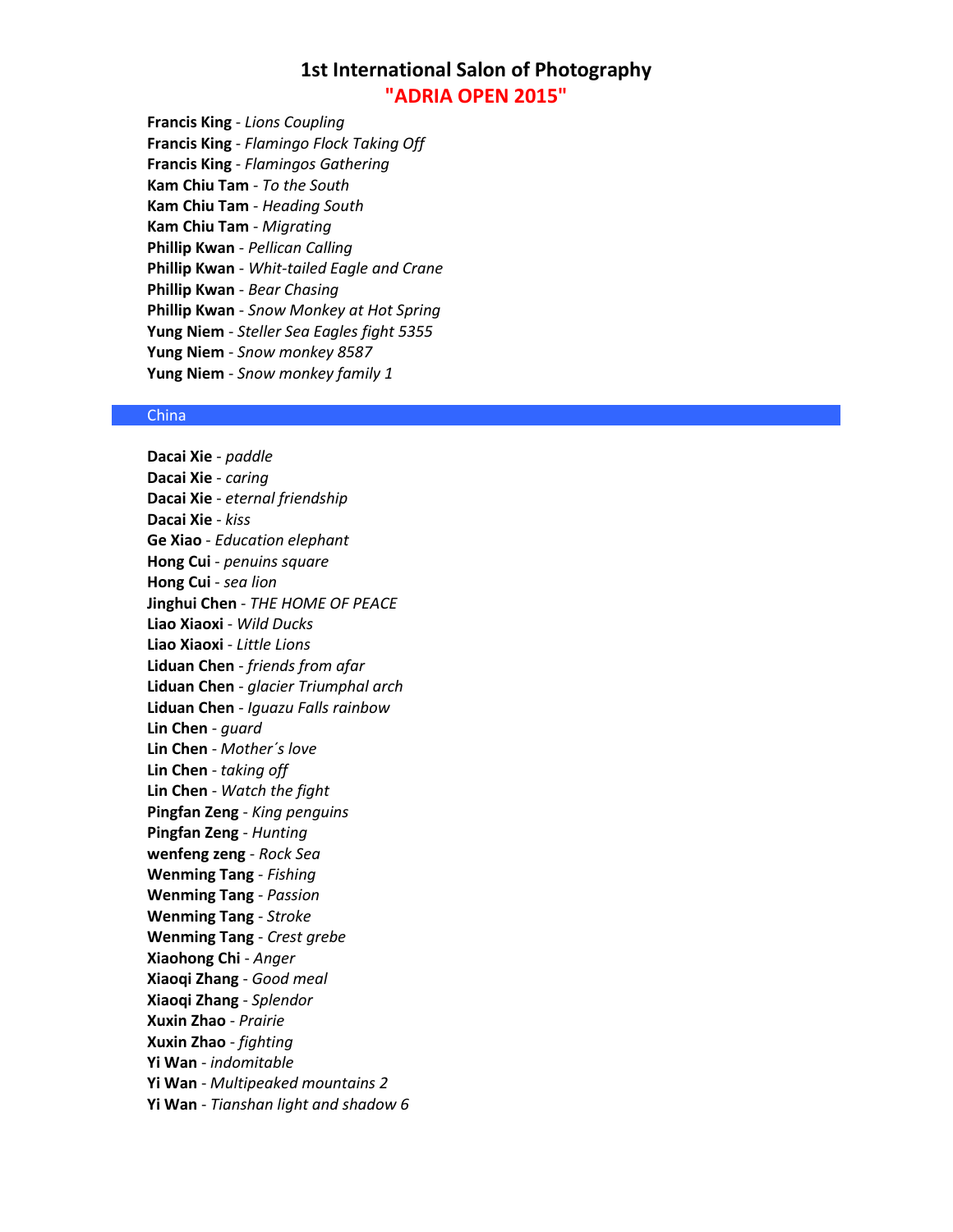**Yi Wan** - *Canyon* **Yi Yuan** - *Nesting Love* **Yi Yuan** - *Feeding* **Yi Yuan** - *Love Harbor* **Yi Yuan** - *Love Nesting* **Yong Xu** - *Predation* **Yong Xu** - *The elf* **Yong Xu** - *Communication* **Youcang Wu** - *a pair of wild deers* **Yue Liu** - *Taklimakan Desert*

## Croatia

**Miljenko Marotti** - *Profile* **Miljenko Marotti** - *Wild mouse* **Nenad Martic** - *In the nest AO*

### Denmark

**Danne Johansen** - *Lestes sponsa* **Danne Johansen** - *mushrooms*

## France

**Anagnostidis Marc** - *Accouplement Bicolore 2* **Anagnostidis Marc** - *Agrion Jouvencelle* **Anagnostidis Marc** - *Capture Agrodiaetus* **Anagnostidis Marc** - *Anthocharis Et Fougere* **Jean Claude Bacle** - *Mating in boughs* **Roger Jourdain** - *Elephants Fighting Tarangire* **Roger Jourdain** - *Leopard Eating Serengeti 2014* **Roger Jourdain** - *Blue Tit And Ice* **Roger Jourdain** - *Chacals A Chabraque No1*

### Germany

**Frank Hausdoerfer** - *Sturm am Torres* **Frank Hausdoerfer** - *Salmon Glacier* **Volker Meinberg** - *Adelie Penguins 10* **Werner Weigl** - *giraffen am kilimanjaro*

## Hong Kong

**H.W. Chan** - *Stunned* **Koon Nam Cheung** - *Good Catch 9* **Koon Nam Cheung** - *Sea Eagle and eel 8* **Man-kui,Wisely Ng** - *I see you* **Man-kui,Wisely Ng** - *Fishing 2*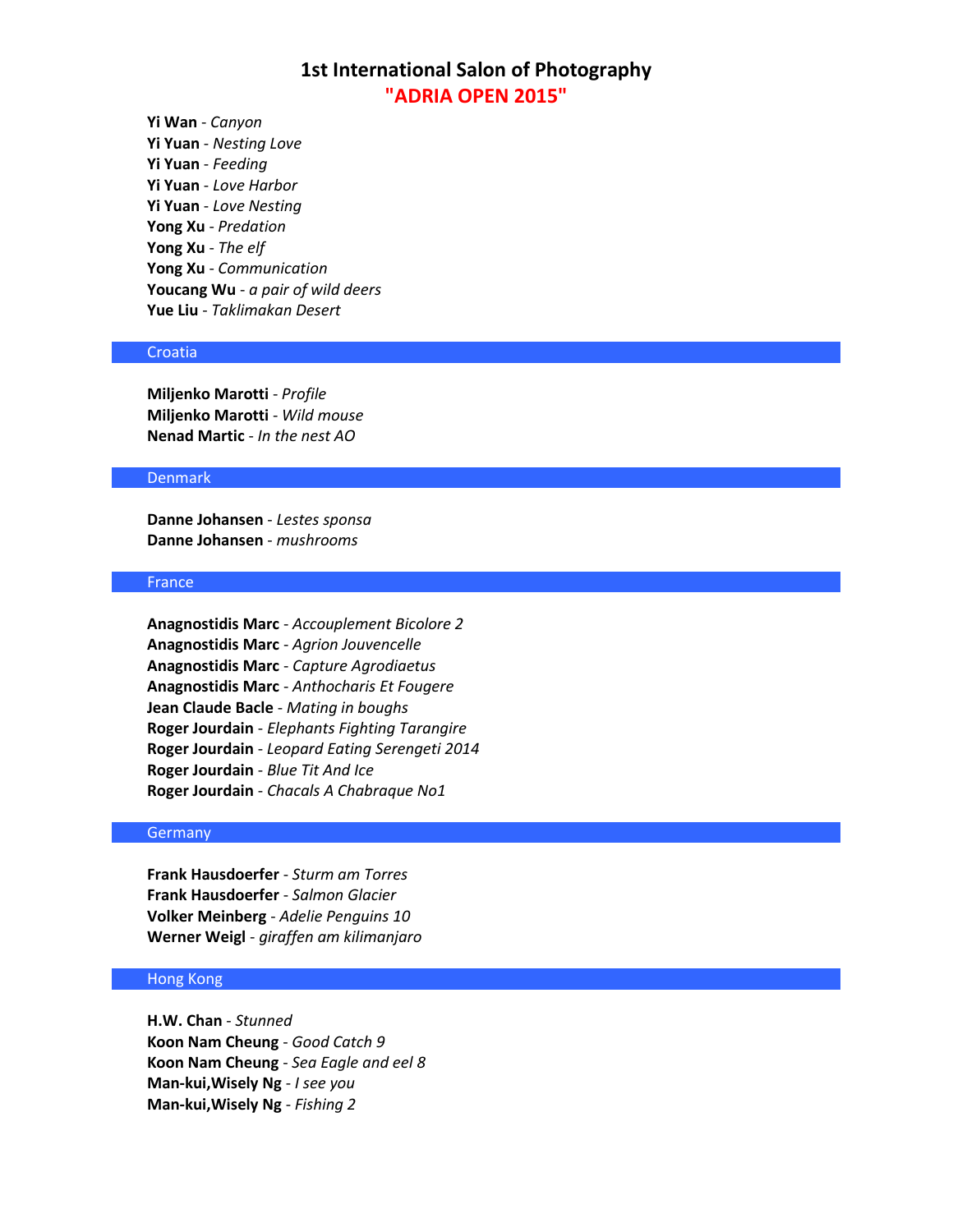**Man-kui,Wisely Ng** - *Fishing* **Man-kui,Wisely Ng** - *Nesting*

### India

**Soumen Kumar Ghosh** - *BITE AND FIGHT* **Soumen Kumar Ghosh** - *SPRINGBOKS SPARRING* **Subrata Bysack** - *KINGFISHER ON WATCH*

## Indonesia

**David Somali-Chow** - *School of Jacks*

### Iran

**Saeed Arabzadeh** - *Fire In Desert* **Saeed Arabzadeh** - *Pacification* **Saeed Arabzadeh** - *EMIGRATION*

### Italy

**Emanuele Zuffo** - *Caretta caretta con passeggiero* **Emanuele Zuffo** - *piante grasse* **Marco Garabello** - *Moby Show* **Sergio Ramella Pollone** - *Crab artist* **Valerio Musi** - *Lightning* **Valerio Musi** - *sunset* **Valerio Musi** - *The Last Light* **Valerio Musi** - *Sunset To Via Amendola 1* **Valerio Perini** - *Reflections on the Lake* **Valerio Perini** - *White mushrooms* **Valerio Perini** - *Dew*

## Kuwait

**Hamad Bouresli** - *Wheatear & Worm* **Hamad Bouresli** - *thrush vs worm* **Hamad Bouresli** - *Fly and drink-1* **Hamad Bouresli** - *Fly and drink-2* **Mohammad Ashkanani** - *Elephant Eye* **Mohammad Ashkanani** - *The Falcon* **Mohammad Boqrais** - *Shower* **Mohammad Boqrais** - *tusheti nature* **Mohammad Boqrais** - *Path to Galaxy* **Saleh Dashti** - *falcon with rbbet* **Saleh Dashti** - *falcon with duck* **Saleh Dashti** - *japanes monkey* **Saleh Dashti** - *two monkeys*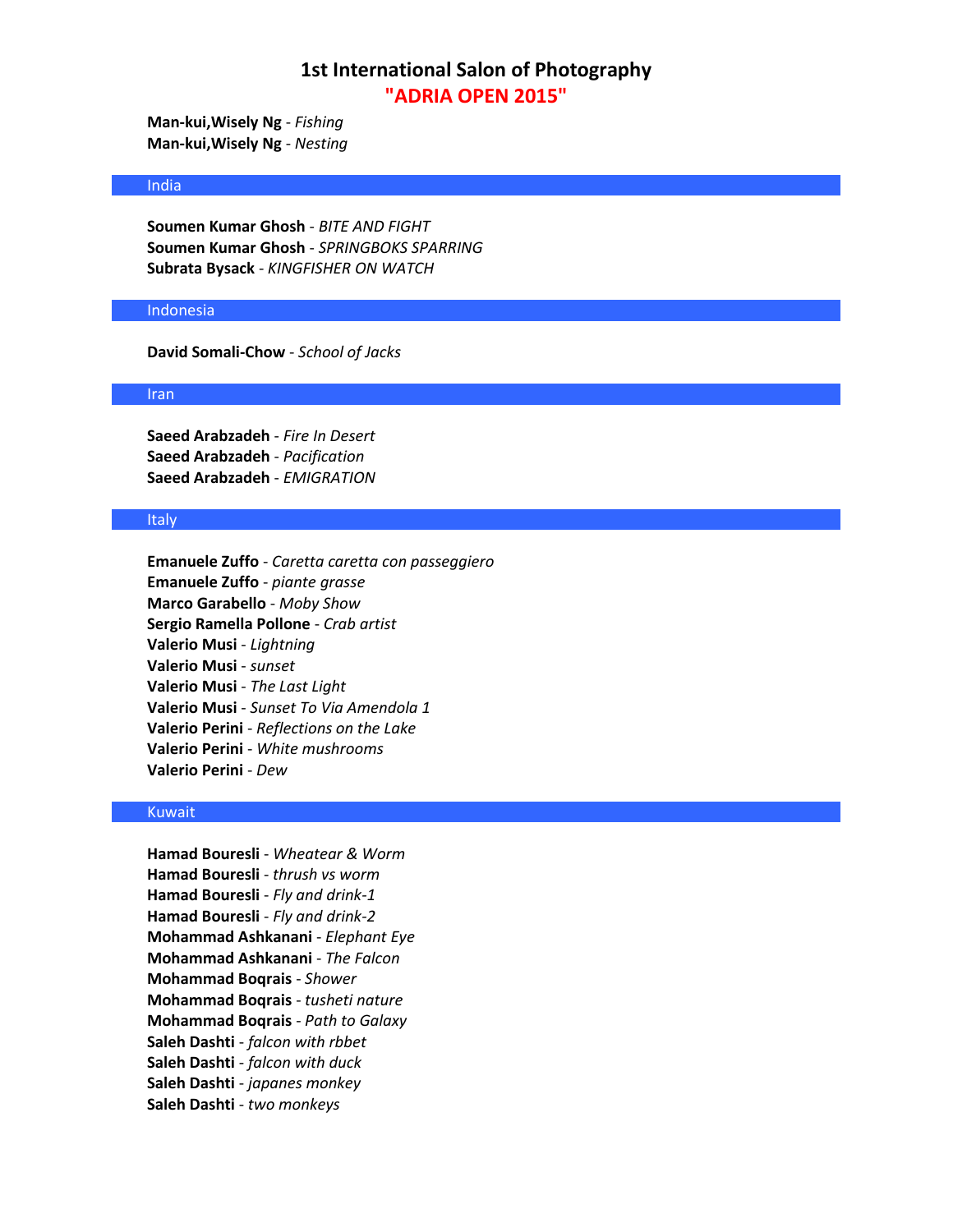## Macao

**Chan Seng Tang** - *My Family 4* **Ka Wun Ho** - *Swimming Penguin* **Kai Lon Tang** - *Fighting For Territory* **Sio Hong Fong** - *A Pair of Greater Flamingo*

### **Malaysia**

**Billion Lim** - *LETHALITY* **Billion Lim** - *KILLER* **Billion Lim** - *KING* **Seng Huat Phua** - *Hi You* **Seng Huat Phua** - *Love You* **Seng Huat Phua** - *Passing Food* **Seng Huat Phua** - *Feeding 2*

## Norway

**June Groenseth** - *Auroras Yawn* **June Groenseth** - *Landscape of Reine Lofoten*

### Oman

**Habib Alzadjali** - *Dunes EQ2* **Habib Alzadjali** - *Light and Shadow*

### Poland

**Zygmunt Trylanski** - *Snow land* **Zygmunt Trylanski** - *Golden dawn*

### Portugal

**Joao Taborda** - *The King*

#### Romania

**Istvan Magdo** - *Fan* **Istvan Magdo** - *Look at me!* **Istvan Magdo** - *Mee to, mee to!* **Istvan Magdo** - *Bee-eater family* **Lajos Nagy** - *Grey heron fishing* **Lajos Nagy** - *King fisher in action* **Lajos Nagy** - *Too big mouthful*

### Russia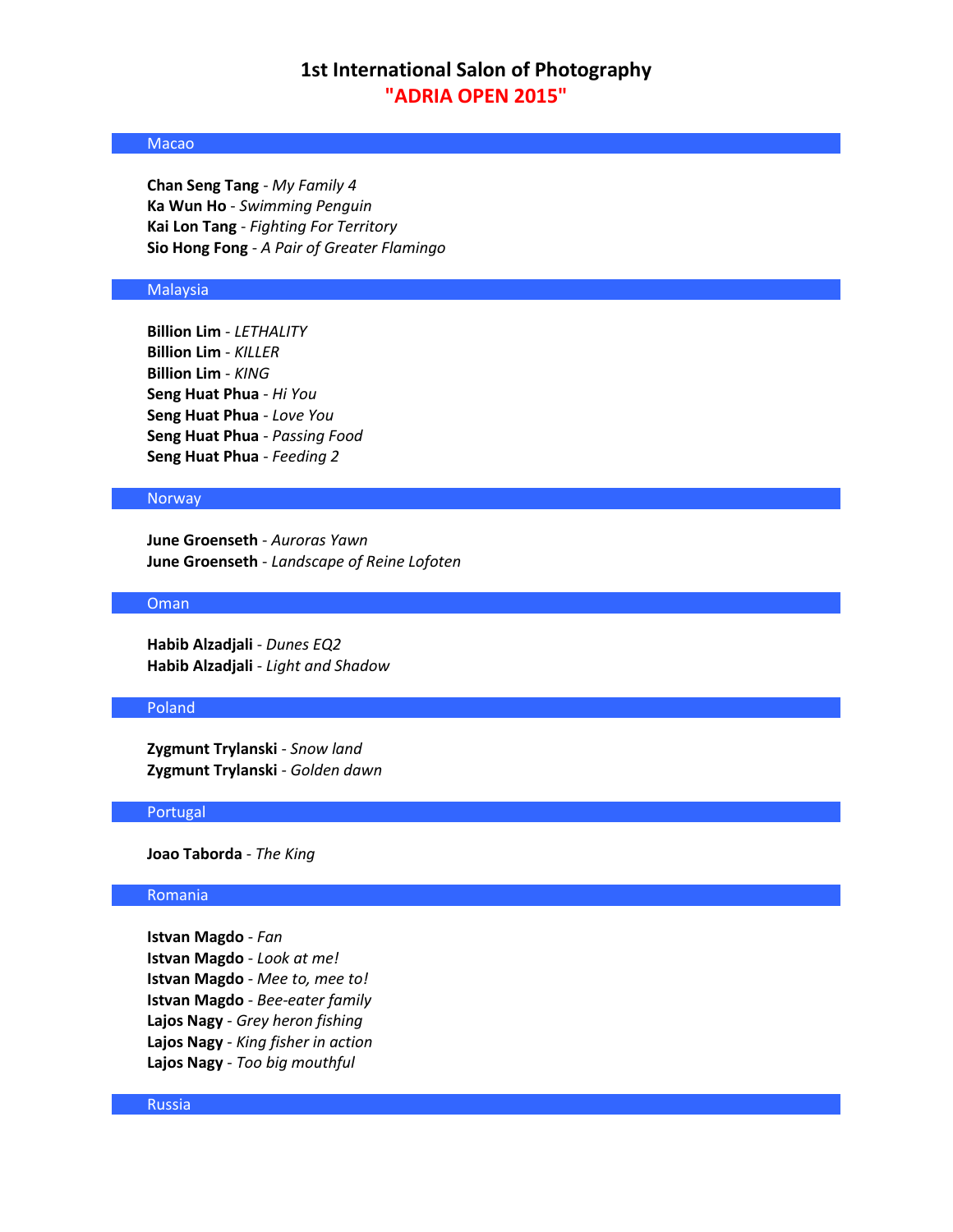**Andrey Snegirev** - *Aurora* **Andrey Snegirev** - *Sunrise* **Oleg Grachev** - *Natural minimalism* **Oleg Grachev** - *Mystical dawn* **Oleg Grachev** - *Mountains Dolgie* **Sergey Anisimov** - *Spitsbergen 1* **Sergey Anisimov** - *Spitsbergen 2* **Sergey Anisimov** - *Spitsbergen 3* **Sergey Anisimov** - *Spitsbergen 4* **Yury Pustovoy** - *Sahara.* **Yury Pustovoy** - *Ice Caves on Baikal Lake* **Yury Pustovoy** - *Laguna Colorada, Bolivia* **Yury Pustovoy** - *Red World, Bolivia*

## Saudi Arabia

**Ahmed Alibrahim** - *Zebra* **Hussam Alabdullatif** - *Sand and shadows* **Hussam Alabdullatif** - *Stars and Mountain 2* **Mohammed Al Sulaili** - *Bird 2*

## Singapore

**Eng Siong Yeo** - *Cheetah Family* **Eng Siong Yeo** - *Kick* **Eng Siong Yeo** - *Snow Monkey* **Mak Choo Ping** - *LIT UP* **Mak Choo Ping** - *AUTUMN RIVER* **Yeok Ling David Tham** - *Break Time*

## Slovenia

**Aleksander Cufar** - *Transport-100T* **Aleksander Cufar** - *Frog-W880* **Aleksander Cufar** - *UP-1000* **Aleksander Oblak** - *Beauty* **Aleksander Oblak** - *Karst* **Igor Debevec** - *Morning*

## South Africa

**Margaret Olivier** - *SURICATES PLAYING*

## Spain

**Aelenei Robert-Catalin** - *Clouds formation* **Roderic Pla Lopez** - *NIGHT CONNECTION*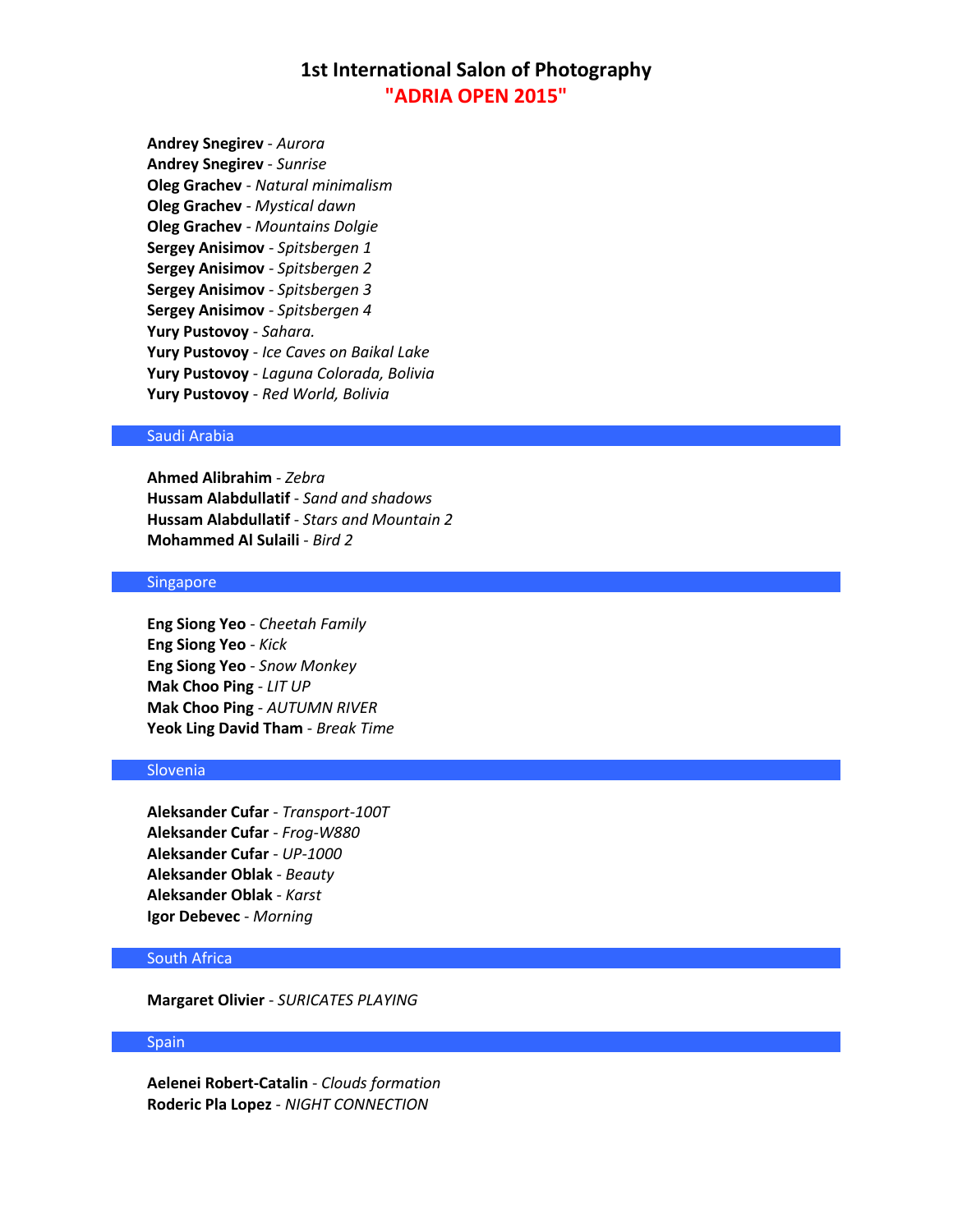**Roderic Pla Lopez** - *CHORRERAS* **Roderic Pla Lopez** - *TROMSO*

### Sri Lanka

**Asela Senanayake** - *Catch of the day* **Asela Senanayake** - *Live & let die*

### United Arab Emirates

**Ali Al Hajri** - *Robberfly* **Ali Al Hajri** - *Yellow Eye* **Ali Al Hajri** - *Green Eyes* **Ali Al Hajri** - *Green Grasshopper* **Muna Al Zaabi** - *desert crack*

### United Kingdom

**Arun Mohanraj** - *Wildebeests migration Masai Mara* **Arun Mohanraj** - *Topis fighting* **Bob Devine** - *great grey owl hunting at dusk* **Bob Devine** - *goshawk 1* **Bob Devine** - *elephant dominance* **Bob Devine** - *lion male carries kill* **Philip Barker** - *Bengal Owl*

#### USA

**Dilip Patel** - *Hippo Masti* **HUZHONG Cai** - *I got it first* **HUZHONG Cai** - *Feeding Babies* **HUZHONG Cai** - *Can We Share the Fish* **HUZHONG Cai** - *Up for Grabs* **Ira Nemeroff** - *Prescott 35* **Ira Nemeroff** - *Two Sea Nettles 9* **Kah-Wai Lin** - *Light from Heaven* **Kah-Wai Lin** - *Purple Heron* **Larry Cowles** - *Female Rufous and Thistle 3587* **Larry Cowles** - *Female rufous Coming to Feed* **Linh Suong Tran** - *Upper Antelope - 047* **Nicolas Raymond** - *Dark Hollow Falls* **Nicolas Raymond** - *Frozen Avalon Falls* **Nicolas Raymond** - *Glen Artney Stream 2* **Ning Lin** - *Catch of the Day* **Sa Kim Tran** - *Milkweed seeds* **Susan Cowles** - *One Of Each On A Thistle* **Susan Cowles** - *Slurping Up Lunch* **Susan Cowles** - *Female Majestic Wings Out*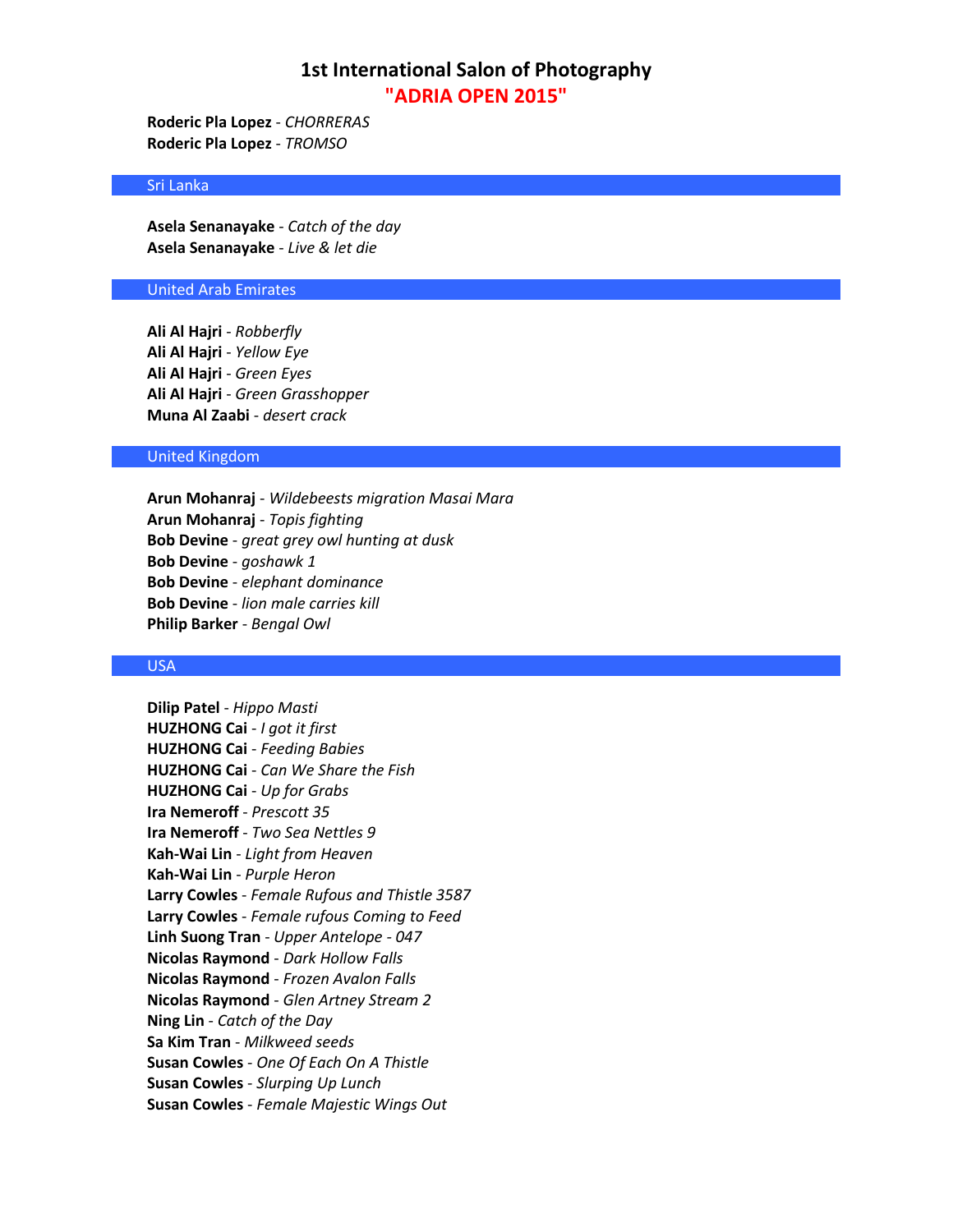## Vietnam

**Dao Tien Dat** - *FLAMINGOS No 1* **Duy tuong Nguyen** - *Birds* **Mai Thien Bui** - *DAWN* **Phong Tran** - *Stone and water* **Vy Van Bui** - *Love affair*

## **Accepted** Theme **B) PHOTO TRAVEL**

## Australia

**Alfred Zommers** - *Mesa Arch Glow* **Alfred Zommers** - *The Bridge* **John Chapman** - *Annapurna Layered Cloud* **Joseph Tam** - *Sand Man* **Joseph Tam** - *Brother and Sister* **Joseph Tam** - *Reflection from Sky* **Margaret Zommers** - *Gasoline Please* **T-P Huynh** - *Stunt* **T-P Huynh** - *Self Time* **T-P Huynh** - *Balloons Festival*

## Bahrain

**Hassan Alhaddad** - *friend* **Hassan Alhaddad** - *pulling a goat* **Hassan Altaif** - *Girl7Sanabis* **Hassan Altaif** - *Drum* **Hassan Altaif** - *Teardrop* **Mohammed Bu Hasan** - *Couple* **Mohammed Bu Hasan** - *musing* **Mohammed Bu Hasan** - *The Prince* **Mohammed Bu Hasan** - *Beauty* **Sayed Hussain Hashim** - *batool* **Sayed Hussain Hashim** - *coking* **Sayed Hussain Hashim** - *quran* **Sayed Hussain Hashim** - *traditions*

## Bangladesh

**MD Tanveer Hassan Rohan** - *Urban Bliss* **MD Tanveer Hassan Rohan** - *Khitish Khepa Shadhu* **MD Tanveer Hassan Rohan** - *Roadside Barbar Shop in Kolkata* **MD Tanveer Hassan Rohan** - *Lazy Noon*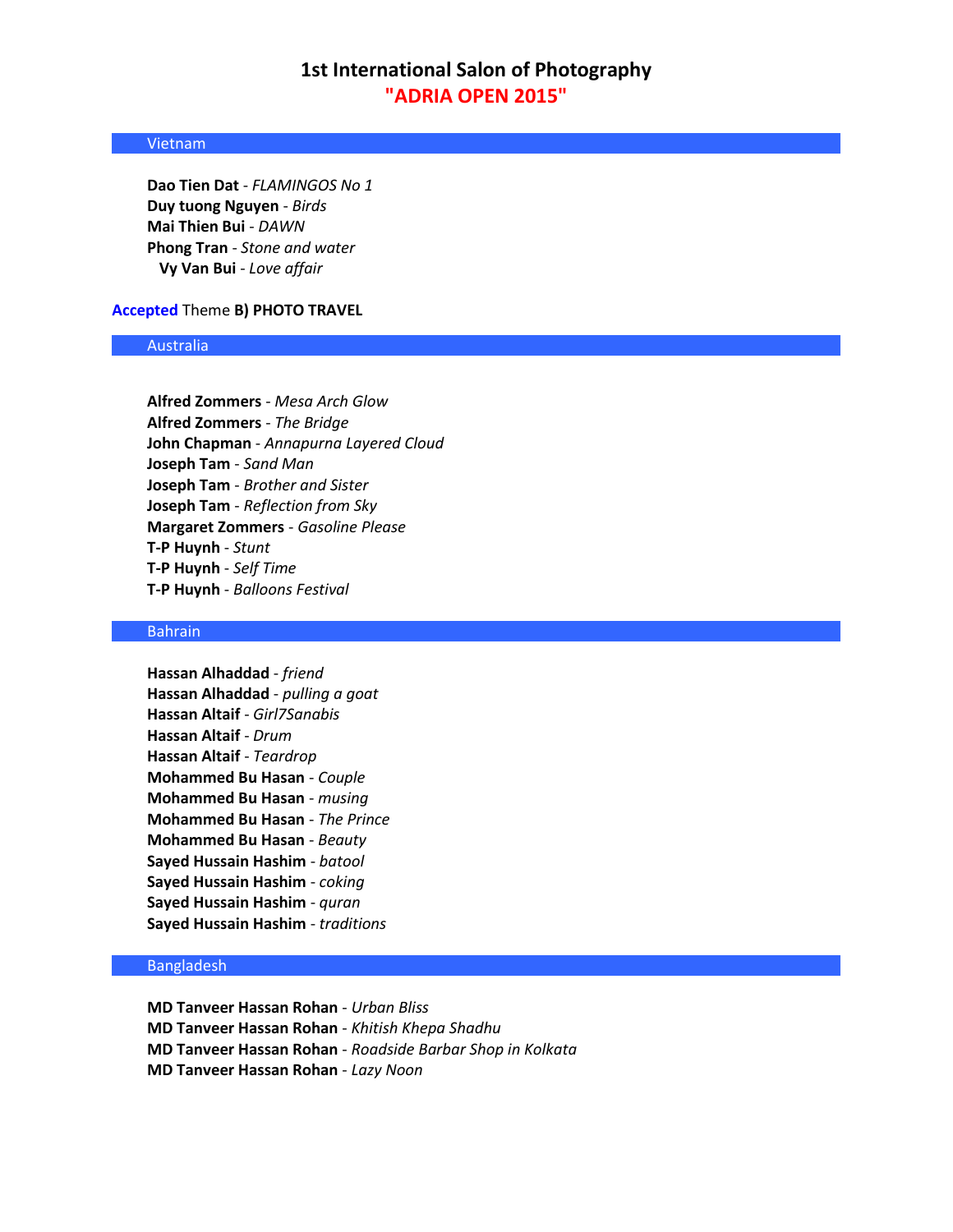#### Belgium

**Jacky Panhuyzen** - *Orange Belt* **Jacky Panhuyzen** - *Ossen Kar* **Jacky Panhuyzen** - *Colorful Shawls* **Jacky Panhuyzen** - *Hand* **M-Claire Dylst** - *Masai* **M-Claire Dylst** - *Himba kingdom* **M-Claire Dylst** - *Himba trio* **Monique Jaspers** - *Long skirts.jpg* **Monique Jaspers** - *Woman with baby.jpg* **Monique Jaspers** - *3vissers.jpg* **Monique Jaspers** - *fisherman with yellow pants.jpg*

### Canada

**Dany Chan** - *Sunrise At Yellowstone* **Dany Chan** - *Making Dyes* **Dany Chan** - *Kids Play Ethiopia* **Francis King** - *Working Together* **Francis King** - *Aurora Over Lofoten* **Kam Chiu Tam** - *Inside the cave* **Kam Chiu Tam** - *Misty mountains* **Kam Chiu Tam** - *Zhangjiajie* **Phillip Kwan** - *Fire Celebration 21* **Phillip Kwan** - *Aurora Over Teepee* **Phillip Kwan** - *Inca Woman at Machu Picchu* **Phillip Kwan** - *Walking Up in Snow* **Yung Niem** - *Little monks playing* **Yung Niem** - *Mesa arch in Utah*

## **China**

**Chonggang Zhang** - *Playing Cards* **Chonggang Zhang** - *Walking Marriage Bridge* **Chonggang Zhang** - *Lake Lugu* **Chonggang Zhang** - *Phoenix Town* **Dacai Xie** - *Antarctic glacier* **Dacai Xie** - *journey and sunset* **Dacai Xie** - *full love for the sea* **Dacai Xie** - *homeland* **Ge Xiao** - *Inverted reflection in water* **Ge Xiao** - *The dusk go home* **Ge Xiao** - *The shepherd boy* **Liao Xiaoxi** - *Dreaming* **Liao Xiaoxi** - *Whipping On* **Lin Chen** - *Casting a net* **Lin Chen** - *fishing at night*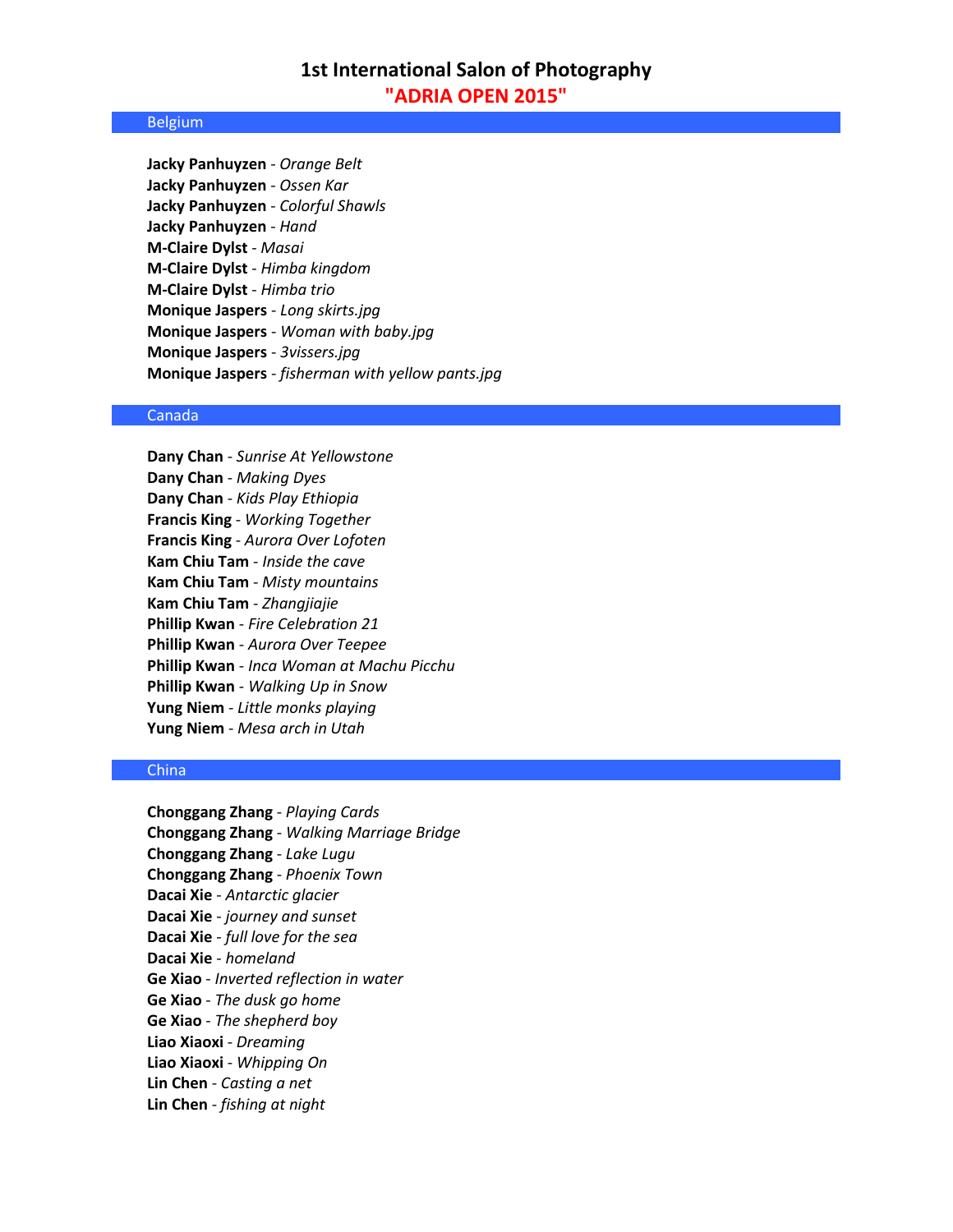**Lin Chen** - *in desert* **Ling Hou** - *morning cook* **Ling Hou** - *night of snow village* **Ling Hou** - *carry water* **Ling Hou** - *happiness* **Lishu Shu** - *Shepherd* **Lishu Shu** - *The beauty of the earth* **Pingfan Zeng** - *flying* **Pingfan Zeng** - *boating* **Pinxiang Li** - *Southern Chinese river-side village* **Pinxiang Li** - *Terrace* **Shutian Liu** - *Chen Geng* **Shutian Liu** - *Ding hu early spring* **wenfeng zeng** - *Family In the sea* **Xiaohong Chi** - *Overnight* **Xiaohong Chi** - *Starlight* **Xuxin Zhao** - *fishing* **Xuxin Zhao** - *herd cattle on the plateau* **Xuxin Zhao** - *in harmony* **Yi Wan** - *Diaoyang race* **Yi Wan** - *Terraced field 9* **Yi Yuan** - *Fishing morning* **Yi Yuan** - *Harvesting* **Yi Yuan** - *Sun dry* **Yiming Dong** - *lonely journey* **Yiming Dong** - *paradise* **Yingping Yi** - *Years* **Yingping Yi** - *To Buddha* **Yingping Yi** - *Whole family* **Yonghua Zeng** - *Teenage years* **Yonghua Zeng** - *The night stalls* **Yonghua Zeng** - *Thirst* **Yonghua Zeng** - *What they have* **Youcang Wu** - *fairyland* **Youcang Wu** - *caravan in desert* **Youcang Wu** - *herd*

## **Croatia**

**Miljenko Marotti** - *Early morning birds*

### **Cyprus**

**Tevfik Ileri** - *Faith*

France

**Jean Claude Bacle** - *Ropes succession*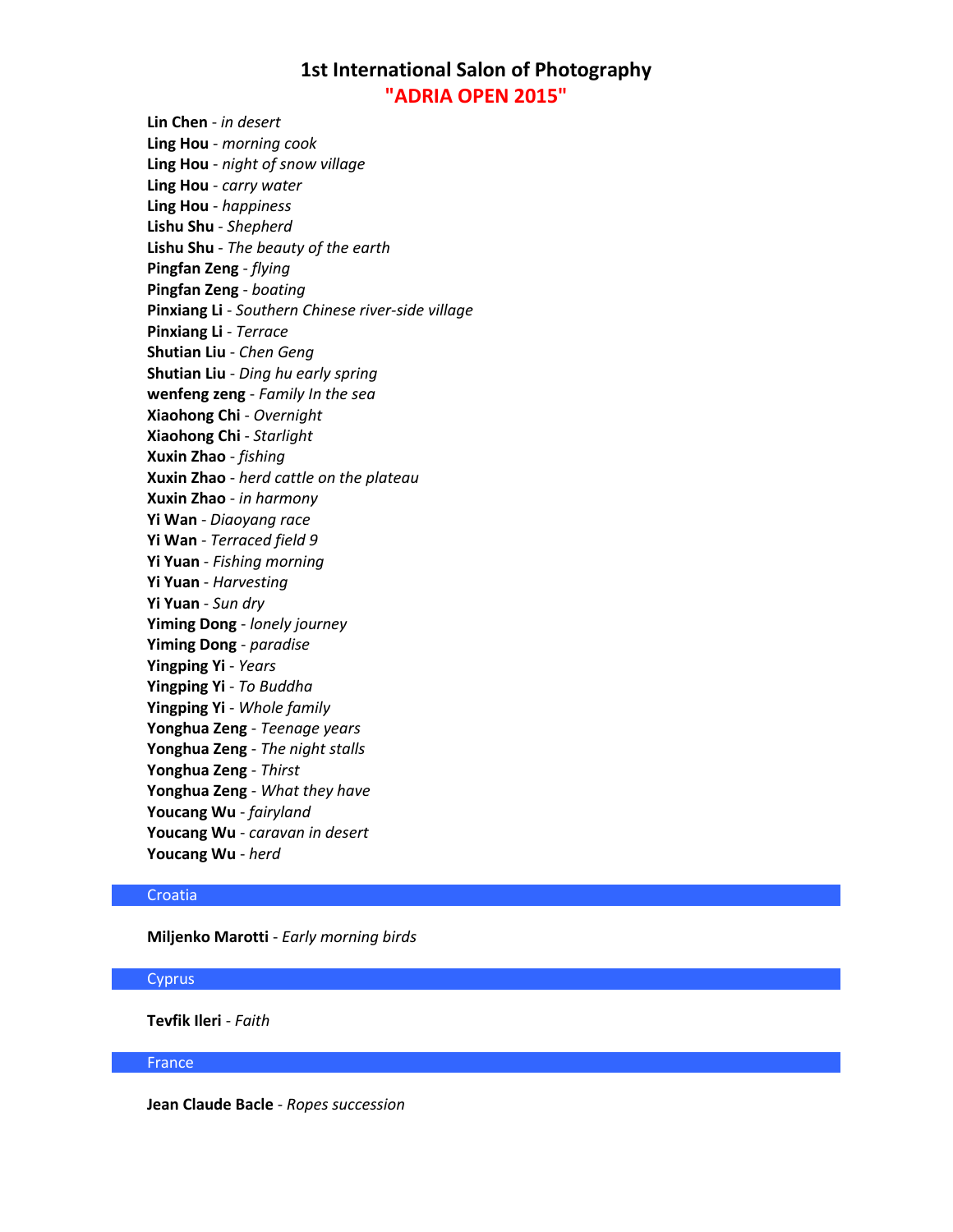**Jean Claude Bacle** - *Sternes colonie* **Roger Jourdain** - *Masais In Sunset* **Roger Jourdain** - *Rice Feast No2* **Roger Jourdain** - *Sowing In India* **Roger Jourdain** - *Suku Bajo Benteg Children*

## **Germany**

**Ralf Hanisch** - *Norway, Fjordvillage* **Volker Meinberg** - *Fish Islands Antarctica 1* **Volker Meinberg** - *Fish Islands Antarctica 4*

### **Greece**

**Iannis Skotiniotis** - *The street of the village* **Iannis Skotiniotis** - *Small landscape in Pelion* **Iannis Skotiniotis** - *Meteora II*

## Hong Kong

**H.W. Chan** - *Festival of Quzang* **H.W. Chan** - *Furukawa Festival\_1* **Kwok Kei Daniel Tse** - *MOrning on the river 3* **Kwok Kei Daniel Tse** - *Dragon dance 2* **Man-kui,Wisely Ng** - *Village Night* **Man-kui,Wisely Ng** - *Dove Feeding* **Man-kui,Wisely Ng** - *Heros on the camels* **Man-kui,Wisely Ng** - *Triangles*

## India

**Abani Paul** - *MAHA KUMBHA THE SAGES* **Samir Mohite** - *SOMVATI* **Samir Mohite** - *NAMAZ*

### Indonesia

**David Somali-Chow** - *Fisherman by Golden Gate Bridge1*

## Iran

**Saeed Arabzadeh** - *ALONE MAN* **Saeed Arabzadeh** - *Cityscape*

## Israel

**Alexander Makarov** - *Flea Market in Yaffo* **Zinaida Makarov** - *Lights of the Airport*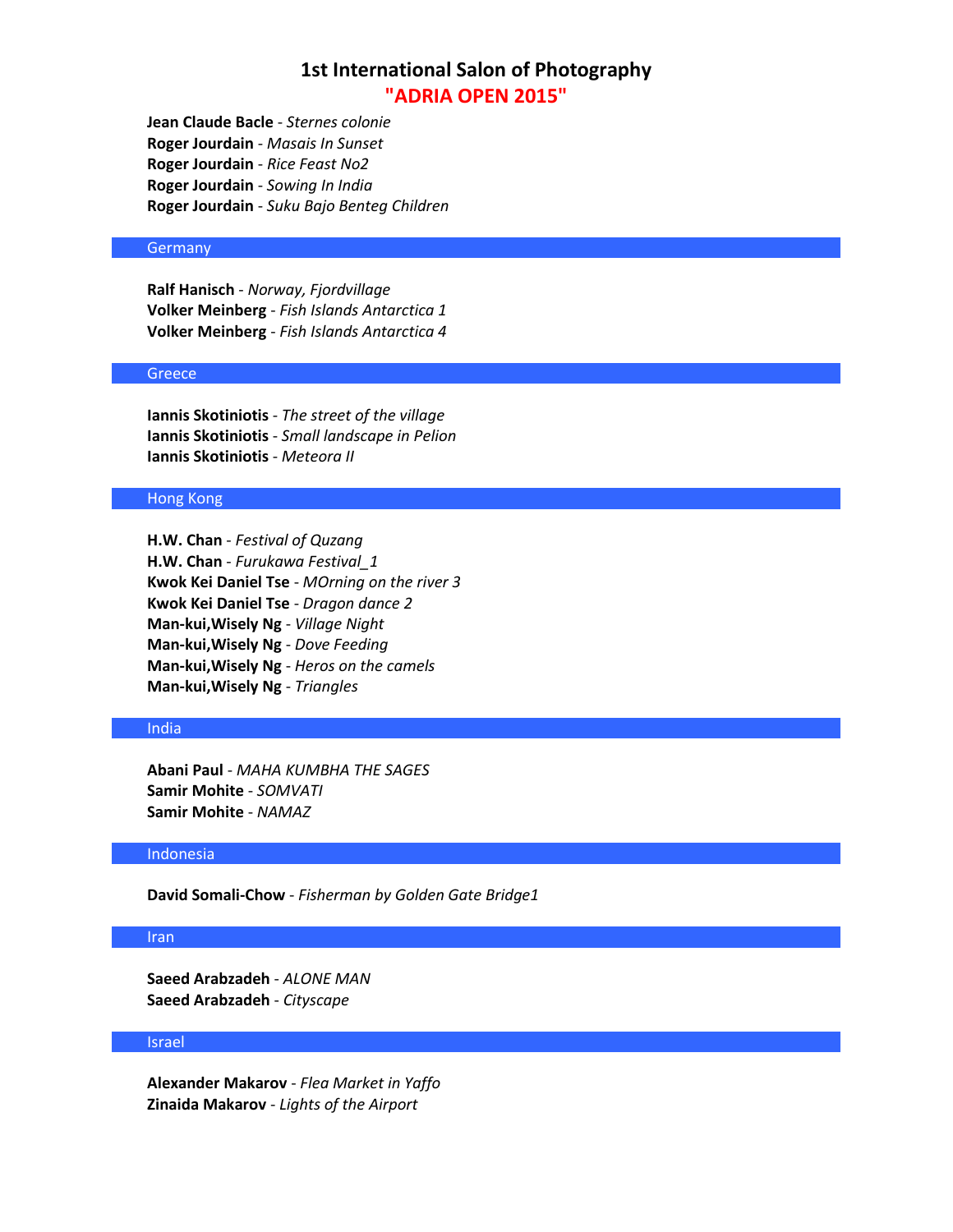**Zinaida Makarov** - *Evening City* **Zinaida Makarov** - *Seller Of Carpets*

## Italy

**Marco Garabello** - *Jump* **Sergio Ramella Pollone** - *Yemen - at the hopper* **Sergio Ramella Pollone** - *Socotra children* **Sergio Ramella Pollone** - *Heremite* **Sergio Ramella Pollone** - *Uros floating island 1* **Valerio Musi** - *More London Riverside* **Valerio Musi** - *Millennium Bridge* **Valerio Perini** - *Kite's* **Valerio Perini** - *Shepherd in the Snow* **Valerio Perini** - *Walking on the edge*

### Kuwait

**Abdulrahman Alrashidi** - *people from nepal in street* **Mohammad Ashkanani** - *Floating in floating market* **Mohammad Ashkanani** - *Pass by bus* **Mohammad Ashkanani** - *Vegas Stripe* **Mohammad Boqrais** - *through the dust* **Mohammad Boqrais** - *Waiting* **Saleh Dashti** - *schools* **Saleh Dashti** - *welcome my village* **Saleh Dashti** - *dance hammer* **Saleh Dashti** - *pull jumping* **Yousef Almuhanna** - *brothers* **Yousef Almuhanna** - *from the fence* **Yousef Almuhanna** - *three woman* **Yousef Almuhanna** - *temple man*

## Macao

**Chan Seng Tang** - *Macau Firework 6* **Chan Seng Tang** - *Louvre Museum 3* **Ka Wun Ho** - *Space Building* **Kai Lon Tang** - *Firework of the Sea* **Kai Lon Tang** - *Firework of the Sea 2* **Sherman Cheang** - *Beautiful Cave* **Sio Hong Fong** - *Li River Fisherman* **Sio Hong Fong** - *Li River At Dusk* **Sio Hong Fong** - *Li River Boat Crossing* **Sio Hong Fong** - *Bathing Buddha*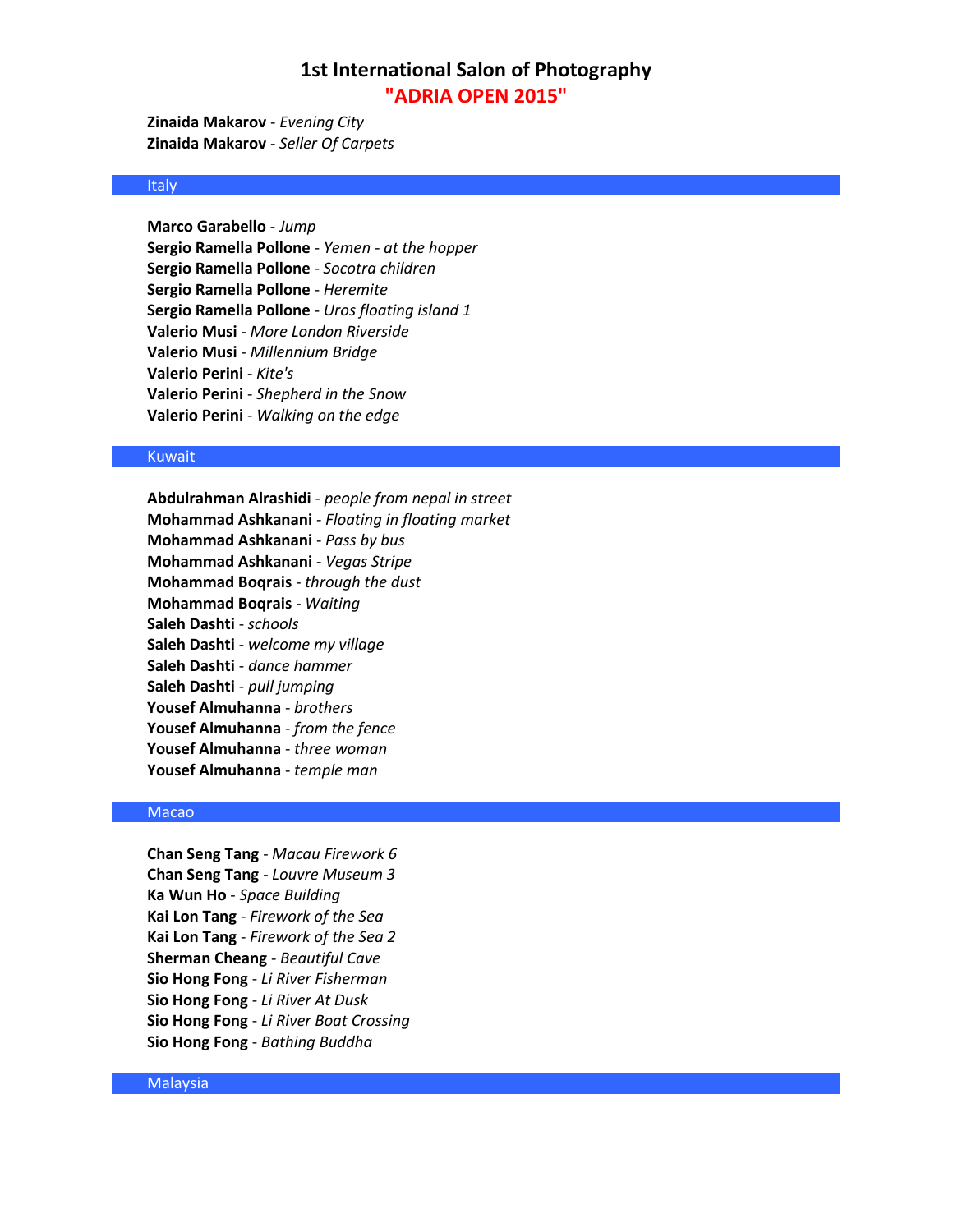**Billion Lim** - *SUNRISE* **Billion Lim** - *TAIL BITING* **Billion Lim** - *CROWD* **Billion Lim** - *MY CHICKEN* **David Nam Lip Lee** - *Washing in the dark* **David Nam Lip Lee** - *Father and Son* **Seng Huat Phua** - *Chit Chat* **Seng Huat Phua** - *Good Lighting* **Seng Huat Phua** - *Return home after works*

### Malta

**Bertram Vella** - *The Falconeer* **Bertram Vella** - *Going Home*

## Norway

**June Groenseth** - *Lofoten by night* **June Groenseth** - *Spinning in moonlight* **Rolf Tore Kjaeran** - *Shopping in snowweather* **Rolf Tore Kjaeran** - *On train*

## Oman

**Habib Alzadjali** - *Three Windows* **Habib Alzadjali** - *Family in Train* **Habib Alzadjali** - *Haydar Hayder* **Habib Alzadjali** - *The Family*

## Pakistan

**Shaikh Amin** - *Raw Bricks for Burning*

### Poland

**Zygmunt Trylanski** - *On the trail* **Zygmunt Trylanski** - *Winter hike*

## Qatar

**Abdulla AL-Mushaifri** - *Al Fabar Building* **Mohamed Nageeb** - *Not afraid* **Mohamed Nageeb** - *The Guard* **Mohamed Nageeb** - *Back to home*

#### Romania

**Lajos Nagy** - *Sunshine in the Alps*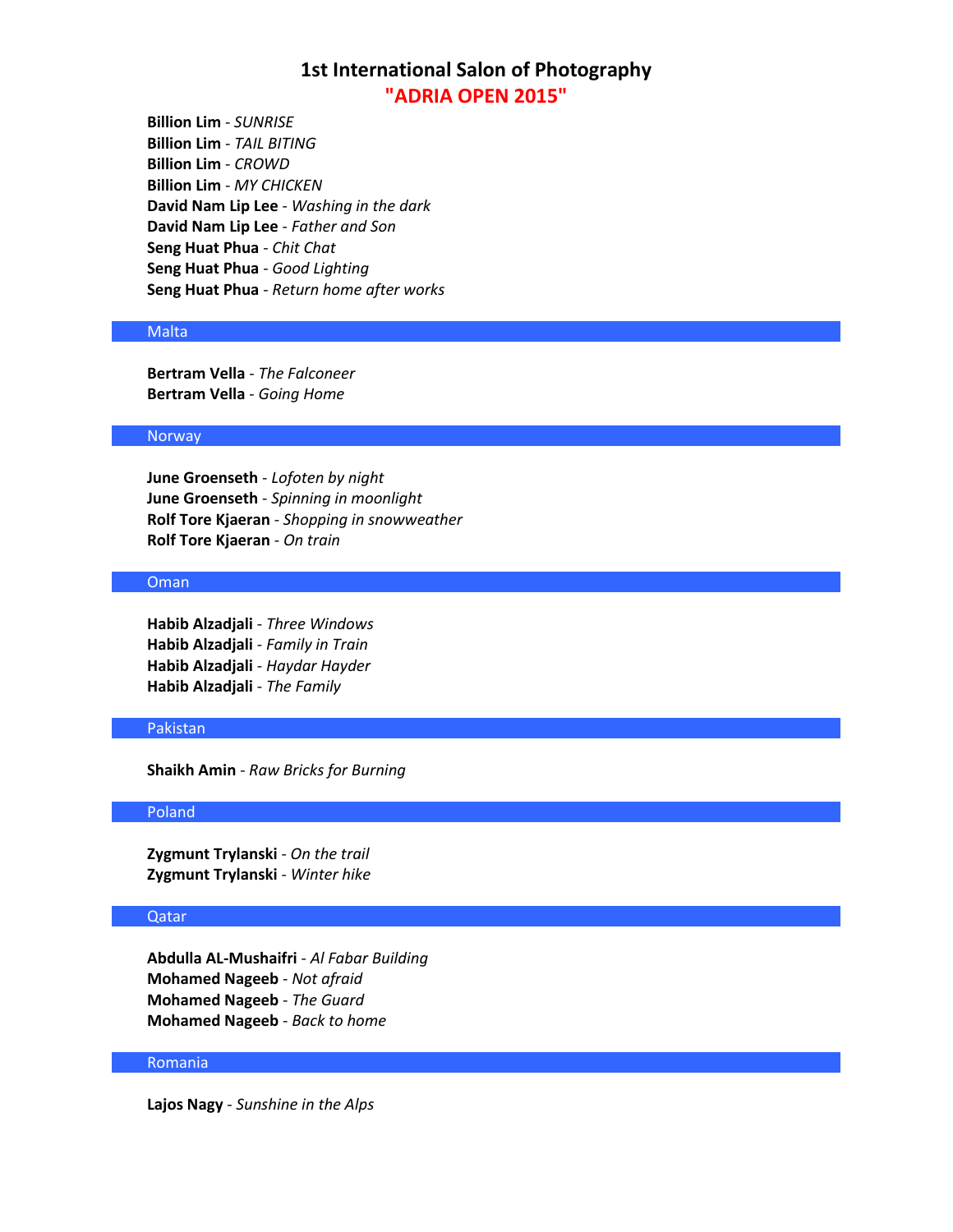**Lajos Nagy** - *Breithorn* **Lajos Nagy** - *Harbour 01* **Razvan Baleanu** - *Winter fairy tale 4*

## Russia

**Andrey Snegirev** - *Nenets boy with mom* **Andrey Snegirev** - *Reindeer races* **Andrey Snegirev** - *Nenets baby girl* **Oleg Grachev** - *Morning in Bagan* **Oleg Grachev** - *U Bein bridge* **Oleg Grachev** - *Little monk from Mingun* **Oleg Grachev** - *Purple sunset in the Blue lagoon* **Sergey Anisimov** - *not children's game* **Yury Pustovoy** - *Lines of Sahara* **Yury Pustovoy** - *Sunset in Bolivia* **Yury Pustovoy** - *Before the thunderstorm, Norway* **Yury Pustovoy** - *Fishing village, Norway*

### Saudi Arabia

**Ahmed Alibrahim** - *Pilgrims* **Ameen Al-Maatiq** - *Nagas* **Ameen Al-Maatiq** - *Which Story to Till?* **Ameen Al-Maatiq** - *Discovered* **Ameen Al-Maatiq** - *Still Meditating* **Fathi Al Darwish** - *Fatigue* **Fatimah Almarhoun** - *Friends chatt* **Fatimah Almarhoun** - *Tawaf* **Fatimah Almarhoun** - *Elder sister* **Hussain Alalaw** - *Baqlavwa* **Hussain Alalaw** - *Fruit Market* **Hussain Alhashim** - *Walking to the anonymous way* **Hussam Alabdullatif** - *A moment of spirituality* **Hussam Alabdullatif** - *Taj Mahal 3* **Hussam Alabdullatif** - *Desert in the spring 3* **Hussam Alabdullatif** - *Go where the wind* **Mohammed Al Sulaili** - *School* **Mohammed Al Sulaili** - *The Look* **Mohammed Al Sulaili** - *Indian Student* **Nasser Alrabeai** - *Overwork* 

## **Serbia**

**Djordje Vukicevic** - *Pastore*

Singapore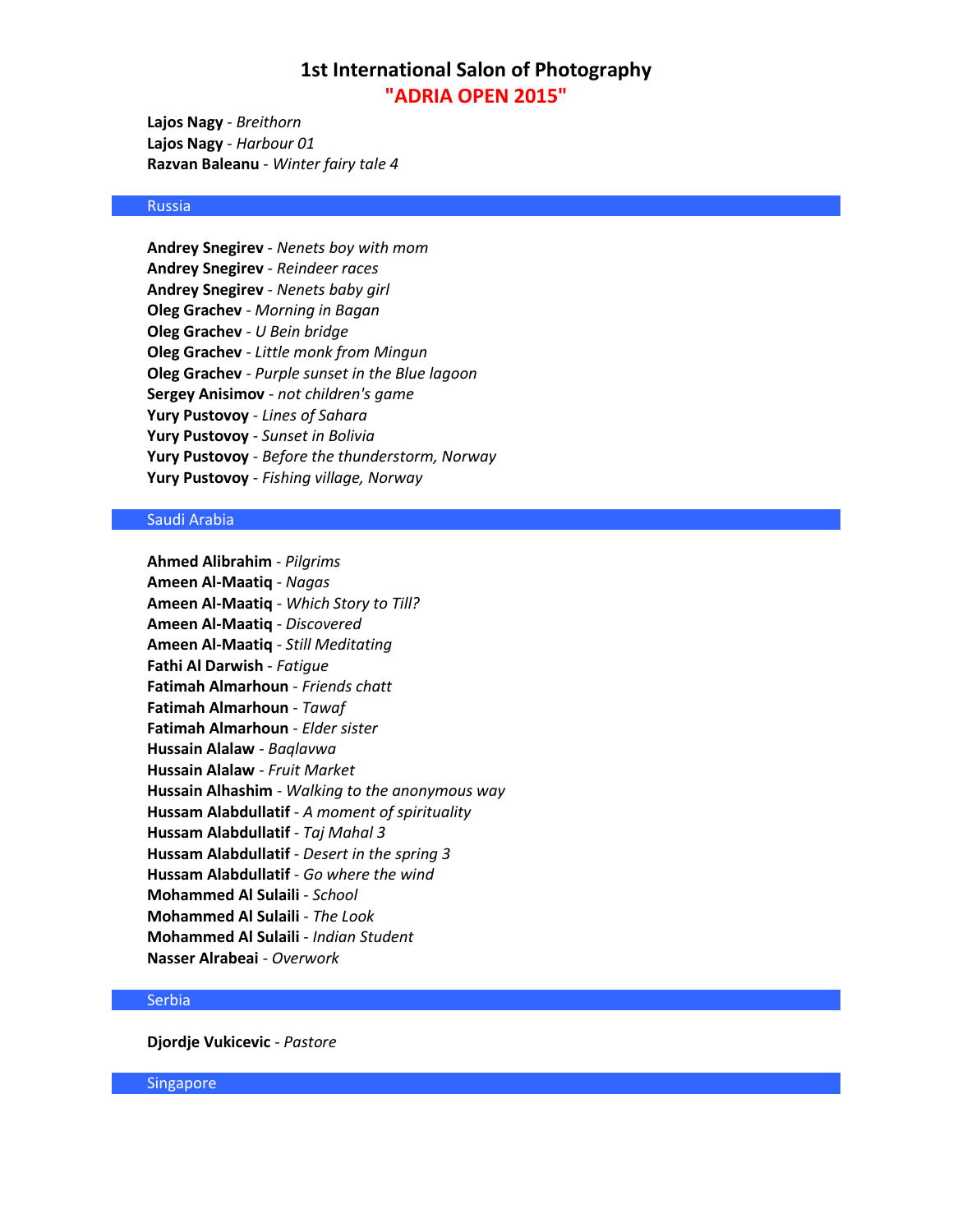**David Poey-Cher Tay** - *Making nets* **David Poey-Cher Tay** - *Incense offering* **David Poey-Cher Tay** - *Burj Khalifa* **Eng Siong Yeo** - *Paving the Road* **Mak Choo Ping** - *PREPARING HOT TEA* **Mak Choo Ping** - *TAJ MAHAL SUNRISE* **Mak Choo Ping** - *BEG FOR FOOD* **Mak Choo Ping** - *SUNRISE IN MONASTERY* **Zee Kek Heng** - *Down the hill* **Zee Kek Heng** - *Giant trees*

## Slovenia

**Aleksander Cufar** - *Winter-E555* **Aleksander Cufar** - *Winter-1DD2* **Aleksander Cufar** - *Bled-S22E* **Damir Gizdavcic** - *Off Season* **Igor Debevec** - *Desert raiders* **Igor Debevec** - *Lavenders fields IV* **Igor Debevec** - *Field in summer* **Igor Debevec** - *Fields and trees XII*

### Spain

**Roderic Pla Lopez** - *MOPTI* **Roderic Pla Lopez** - *INDIA II* **Roderic Pla Lopez** - *NENS* **Salvador Atance** - *Under real fire*

## **Switzerland**

**Urs Albrecht** - *Grindelwald1*

## United Arab Emirates

**Ali Al Hajri** - *Falconer* **Joy Dasgupta** - *Place of Peace*

## United Kingdom

**Arun Mohanraj** - *Samburu tribe dancing* **Arun Mohanraj** - *Peak district England* **Barbara Jenkin** - *Valencia Eyeball* **Bob Devine** - *whos watching who* **Steve Reynolds** - *Hay sweep* **Steve Reynolds** - *Preparing breakfast* **Steve Reynolds** - *Snow Blizzard* **Steve Reynolds** - *At Prayer*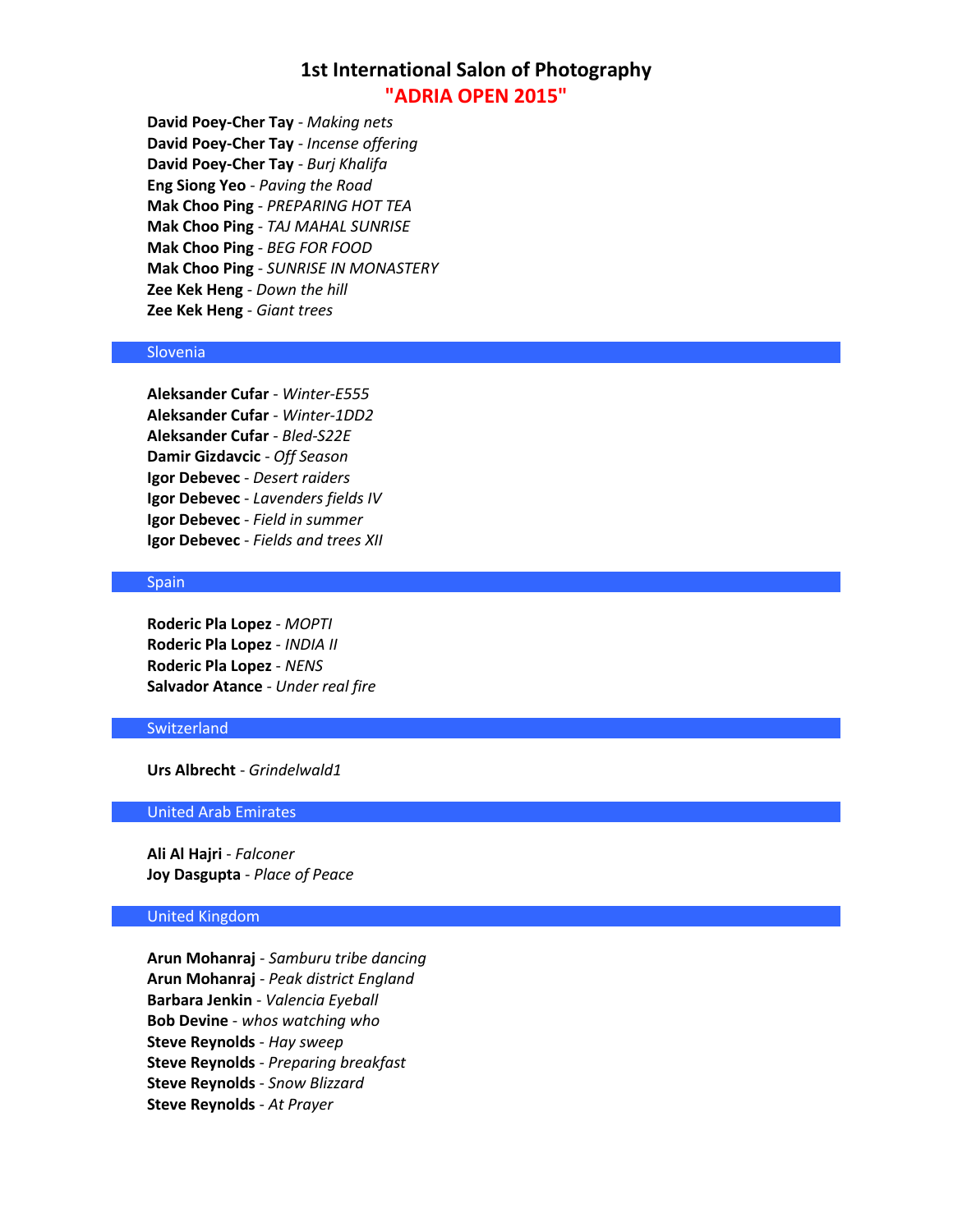## USA

**Gary Potts** - *Aerial Kauai* **Gary Potts** - *Denise At Hyde Park Corner* **Gary Potts** - *Life on the Tube 3* **Gary Potts** - *Napali Sail* **Guo Jiang Ou** - *Net* **Hal Muhrlein** - *Antelope Canyon Three* **Hal Muhrlein** - *Angry Bird Aloft* **Jassim Ali Al-Mulla** - *Are you here* **Jassim Ali Al-Mulla** - *Lets Go* **Jassim Ali Al-Mulla** - *On the Train 3* **Kah-Wai Lin** - *Central Business District Singapore* **Kah-Wai Lin** - *From Taipei 101* **Kah-Wai Lin** - *Palace of Catalan Music* **Nicolas Raymond** - *Eiffel Tower Twilight* **Ning Lin** - *Camp under Starry Sky in Inca Trail Peru* **Ning Lin** - *Lake Nakuru in Kenya*

## Vietnam

**Dao Tien Dat** - *MORNING ON TUYEN LAM LAKE No 2* **Duy tuong Nguyen** - *Lake Tuyen Lam 9* **Mai Thien Bui** - *LIGHTS ON THE RIVER* **Mai Thien Bui** - *IN POTTERY KILN* **Mai Thien Bui** - *TERRACER IN MU CANG CHAI* **Phong Tran** - *Exported coconut fibre* **Phong Tran** - *Hon Khoi salt field* **Tan Kieu** - *BANG QUA DOI CAT* **Tan Kieu** - *BAM BIEN* **Tan Kieu** - *KDL SUOI MO* **Tien Ho-Anh** - *Go home* **Truong Huu Hung** - *Early morning* **Truong Huu Hung** - *dry season* **Vy Van Bui** - *Mudflats Tra Khuc*

### **Awards** Theme **C) PORTRAIT**

## Australia

**Alfred Zommers** - *Hair Turban* **Alfred Zommers** - *Coloured Sadhu* **Deb Gartland** - *Alley Cats* **Graeme Watson** - *Doe Eyed* **Graeme Watson** - *Tunnel Vision*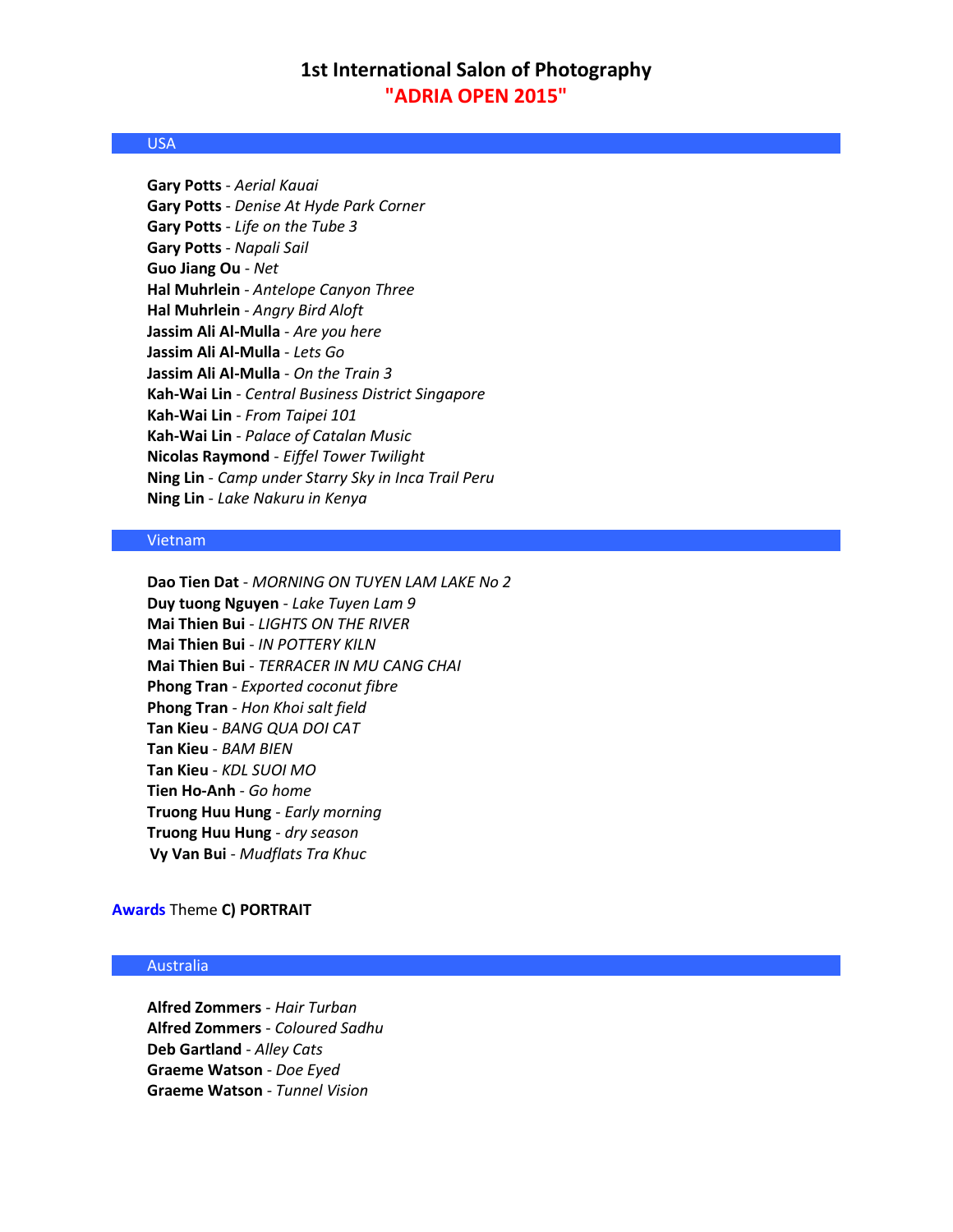**Joseph Tam** - *Spicy* **Joseph Tam** - *Happy Day* **Joseph Tam** - *Polish Girl* **Joseph Tam** - *My Dream* **Margaret Zommers** - *An Ash Smeared Sadhu* **Margaret Zommers** - *Mr Yang Quanyi* **T-P Huynh** - *Armlet-Artist* **Wally Cannon** - *Iona* **Wally Cannon** - *Iona No. 2* **Wally Cannon** - *Sashaan*

## Bahrain

**Hassan Alhaddad** - *look at my eyes* **Hassan Alhaddad** - *a kid joyness* **Hassan Altaif** - *Indian child* **Hassan Altaif** - *View Jaber* **Mohammed Bu Hasan** - *I still smile* **Mohammed Bu Hasan** - *Look at me* **Sayed Hussain Hashim** - *eyes future* **Sayed Hussain Hashim** - *features* **Sayed Hussain Hashim** - *Asfoora* **Sayed Hussain Hashim** - *Is one her*

### Belgium

**Jean-Pierre Heusling** - *La veste de cuir* **Jean-Pierre Heusling** - *Regard perdu* **Jozef Aerts** - *Haired orange-man* **Philippe Draux** - *Eve2*

## Canada

**Dany Chan** - *What's My Future* **Dany Chan** - *Music to his ear* **Dany Chan** - *Shy* **Francis King** - *Younge Lady Of Hamer Village* **Francis King** - *Reminiscent* **Yung Niem** - *Girl in red*

## China

**Chonggang Zhang** - *Little Tibetan Girl* **Chonggang Zhang** - *Senior Smoker* **Dacai Xie** - *back home late* **Dacai Xie** - *fixed gaze* **Liao Xiaoxi** - *Sweet Girl* **Liao Xiaoxi** - *Fog In Village*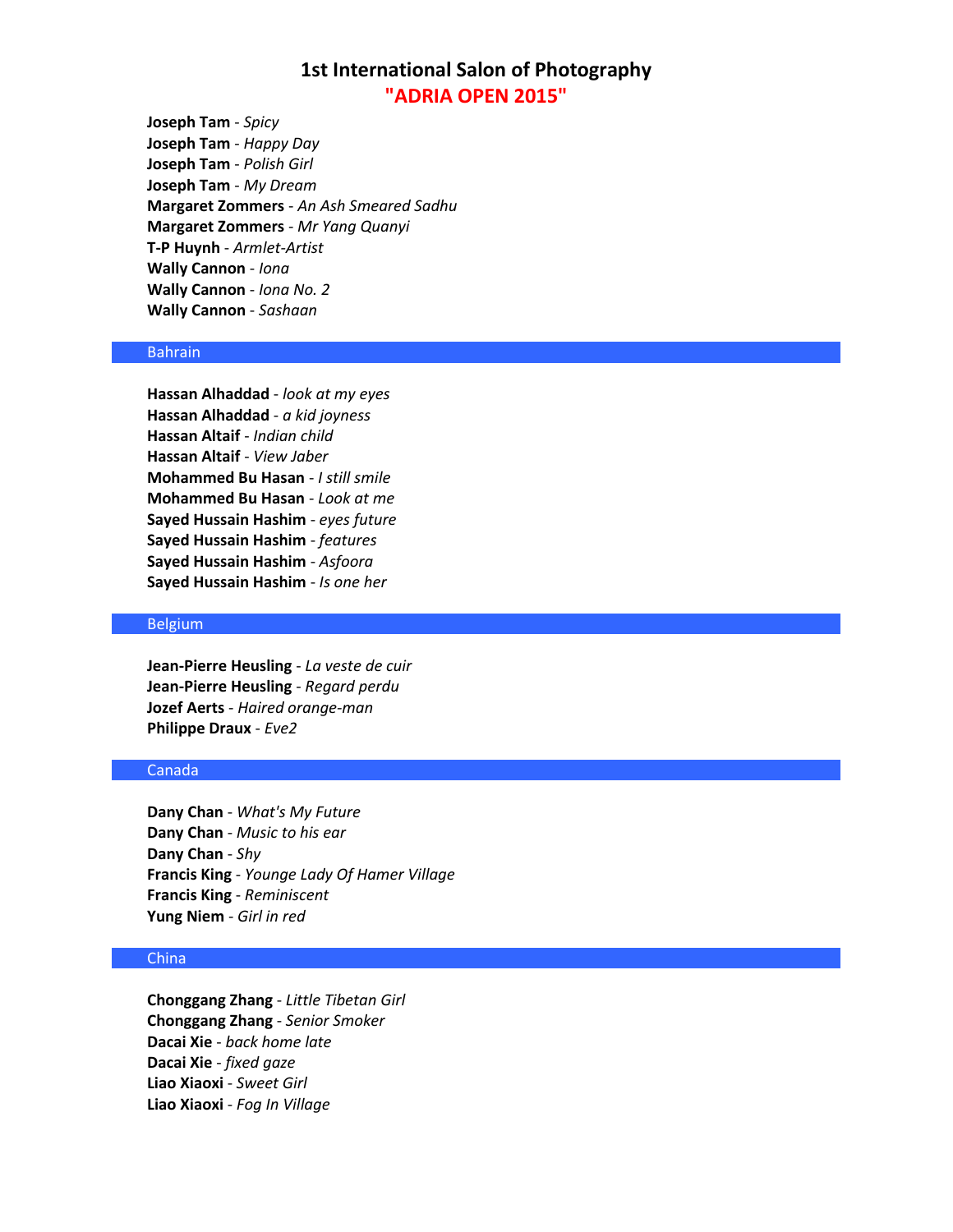**Liao Xiaoxi** - *Droma* **Lin Chen** - *smoking old man* **Lin Chen** - *Old fisherman* **Pingfan Zeng** - *ascetic* **Pingfan Zeng** - *beggar* **Pingfan Zeng** - *A confused young man* **Pinxiang Li** - *young lady* **Pinxiang Li** - *curious boy* **Xiaohong Chi** - *Girl* **Xiaohong Chi** - *Smoking elderly* **Xiaohong Chi** - *The boy* **Xiaoqi Zhang** - *Mountain people* **Xinxin Chen** - *Sentimental Girl* **Xinxin Chen** - *contemplate* **Yi Wan** - *Grandpa And Grandson* **Yi Wan** - *Hatred* **Yi Yuan** - *Stay Home Old in Village* **Youcang Wu** - *smiling* **Youcang Wu** - *mother*

## Croatia

**Nenad Martic** - *Egg AO*

### **Cyprus**

**Tevfik Ileri** - *Mr.Laughter* **Tevfik Ileri** - *Cypriot Villager 2014*

## Denmark

**Danne Johansen** - *Electric hair*

### France

**Geus Serge** - *A good pipe #2* **Geus Serge** - *L'Homme a la pipe* **Roger Jourdain** - *Pirate Eyes* **Roger Jourdain** - *Child Masai Smile* **Roger Jourdain** - *Faty* **Roger Jourdain** - *Masai Old Man*

## **Germany**

**Frank Hausdoerfer** - *red hairs* **Frank Hausdoerfer** - *green*

Hong Kong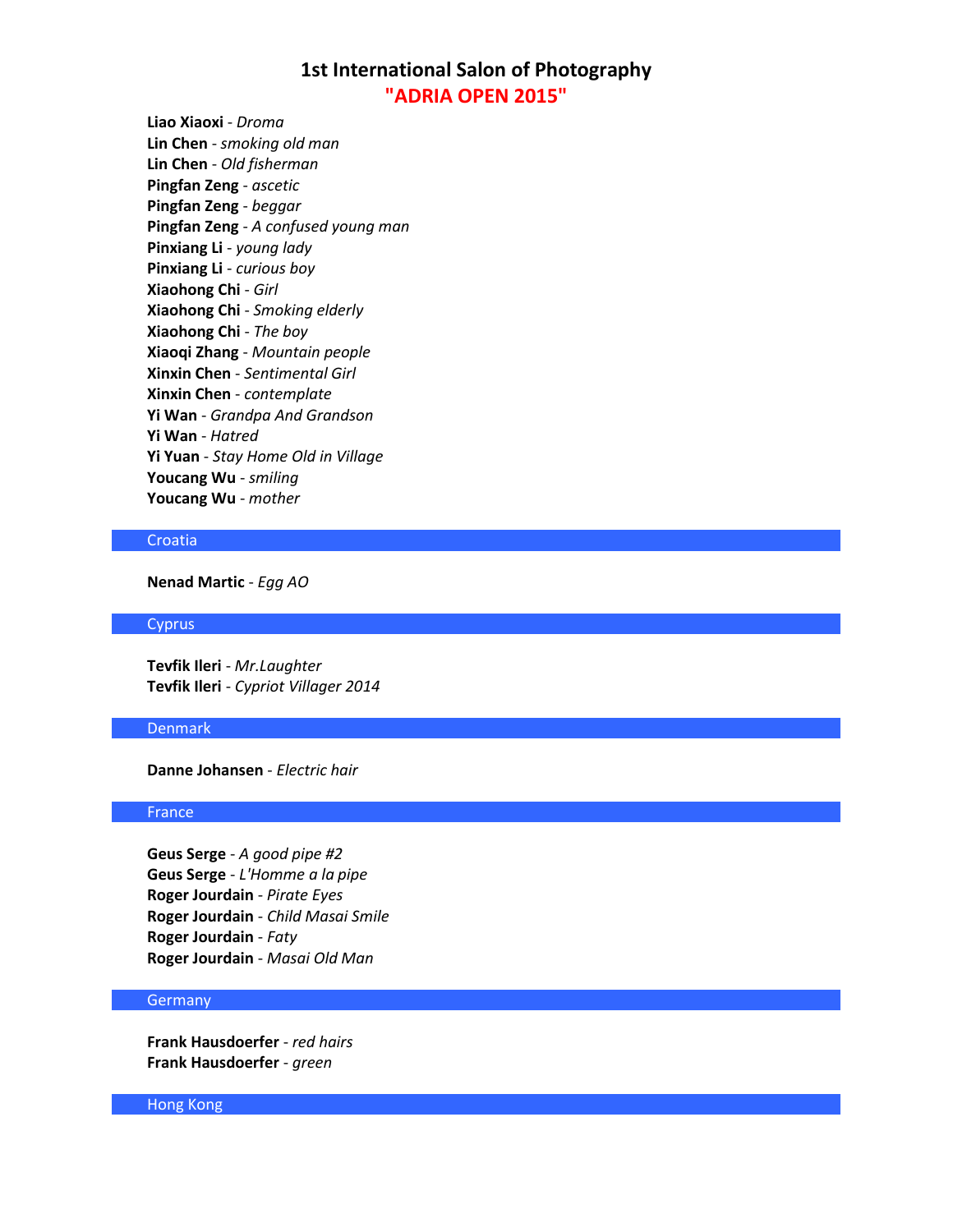**Kwok Kei Daniel Tse** - *Singer 9* **Man-kui,Wisely Ng** - *Hey Bro* **Man-kui,Wisely Ng** - *Napel Girl* **Man-kui,Wisely Ng** - *Sisters 2*

## India

**Samir Mohite** - *ROHINI* **Somraj Sahu** - *FORLORN SIVA* **Somraj Sahu** - *OSTENTATIOUS* **Somraj Sahu** - *SHRINKING VIOLET* **Soumen Kumar Ghosh** - *INNOCENT GIRL* **Subrata Bysack** - *CRYING CHILD* **Subrata Bysack** - *LOOK BEYOND* **Subrata Bysack** - *MY HAT* **Subrata Bysack** - *ARROGANT* **Vinod Chauhan** - *Country Boy*

#### Indonesia

**David Somali-Chow** - *Navajo lady*

### Iran

**Saeed Arabzadeh** - *Hadis* **Saeed Arabzadeh** - *lili* **Saeed Arabzadeh** - *SOLITUDE* **Saeed Arabzadeh** - *THE OLD FISHERMAN*

## Israel

**Yehuda Sameach** - *A penetrating look in Tibet 2174*

### Italy

**Emanuele Zuffo** - *Eva* **Emanuele Zuffo** - *Potrait (Silvia e Manuele)* **Marco Garabello** - *Cortez* **Sergio Ramella Pollone** - *Fashion* **Valerio Perini** - *Chinese family* **Valerio Perini** - *Yoko*

### Kuwait

**Abdulrahman Alrashidi** - *mans* **Abdulrahman Alrashidi** - *nepalese man religion* **Abdulrahman Alrashidi** - *man nepall,,*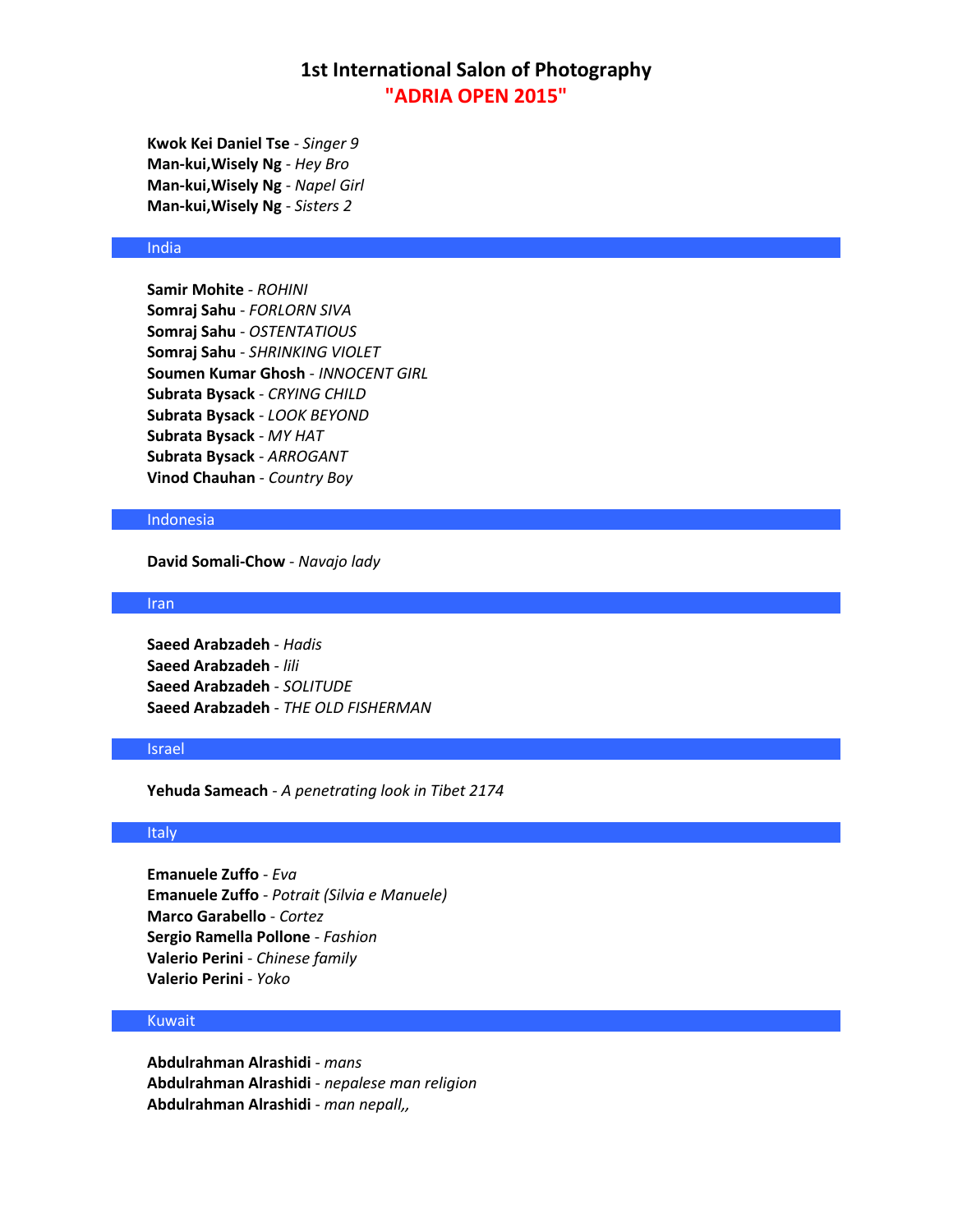**Khaled Hussain** - *blue eyes* **Khaled Hussain** - *old sadu* **Khaled Hussain** - *smile sadu* **Mohammad Boqrais** - *Third Leg* **Mohammad Boqrais** - *Chinese Smile* **Saleh Dashti** - *mursi man* **Saleh Dashti** - *sadu man* **Saleh Dashti** - *tow hammer lady* **Saleh Dashti** - *smoke* **Yousef Almuhanna** - *eye*

## Macao

**Chan Seng Tang** - *Classical Beauty* **Chan Seng Tang** - *Bridge* **Ka Wun Ho** - *BW Magic Walker* **Kai Lon Tang** - *Glamour Pose 2* **Kai Lon Tang** - *Looking in the Window* **Kai Lon Tang** - *Gorgeous Lady* **Sio Hong Fong** - *Kharunisia* **Sio Hong Fong** - *Middle Aged Fisherman* **Sio Hong Fong** - *Mother and Child*

### Malaysia

**Billion Lim** - *MOTHER LOVE* **Billion Lim** - *MY WATER* **Billion Lim** - *HAIRCUT* **David Nam Lip Lee** - *Old Papa* **David Nam Lip Lee** - *Boss of Egg* **Seng Huat Phua** - *Hope* **Seng Huat Phua** - *Old Man* **Seng Huat Phua** - *Children*

### **Norway**

**Hakon Gronning** - *See me feel me* **Hakon Gronning** - *The girl in the wood* **Roald Synnevag** - *Bjorn* **Roald Synnevag** - *The Actor* **Roald Synnevag** - *The Pilot* **Rolf Tore Kjaeran** - *Tina very special* **Rolf Tore Kjaeran** - *Camilla pearls X* **Rolf Tore Kjaeran** - *Tina bites* **Rolf Tore Kjaeran** - *Tina hair*

#### Oman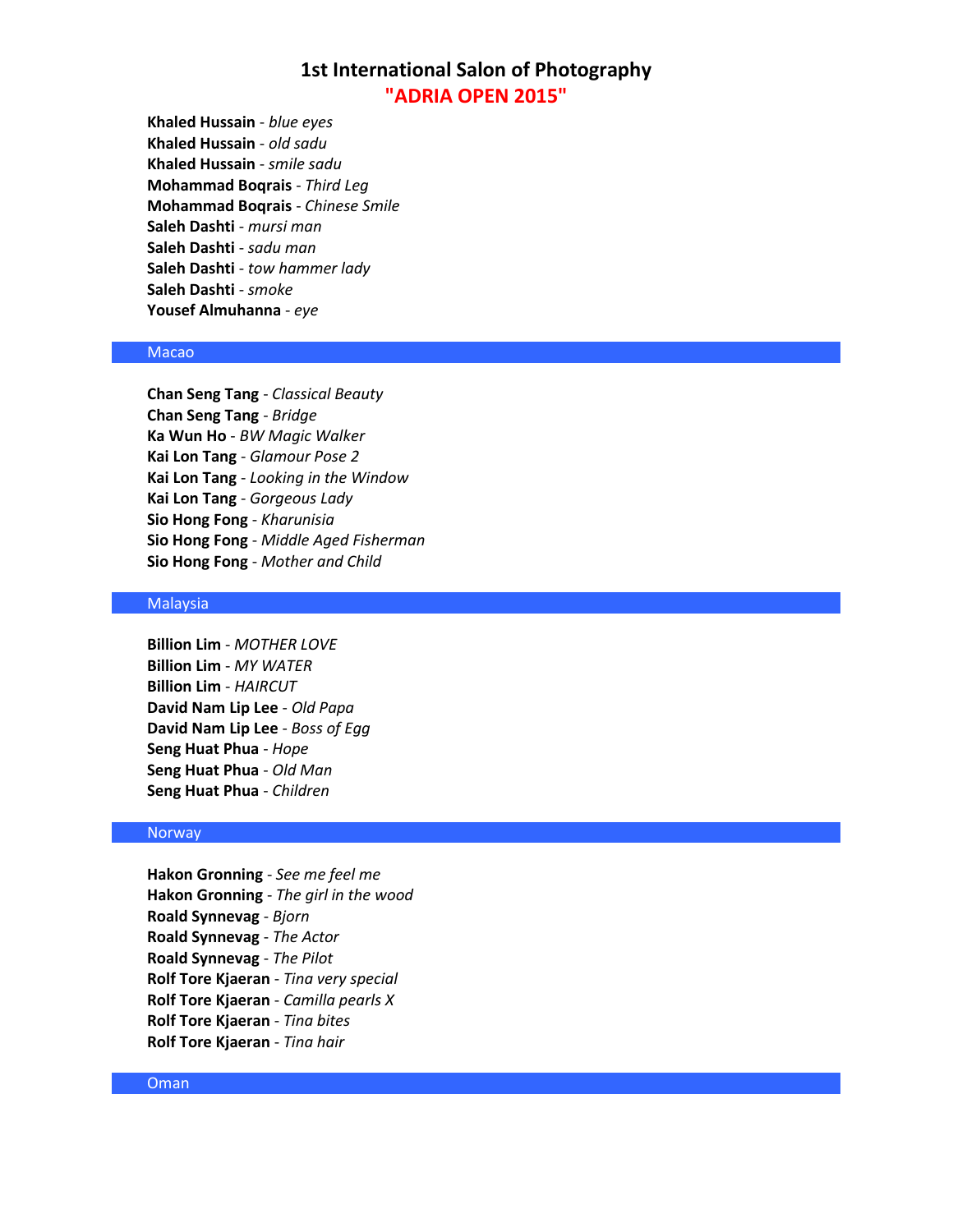**Habib Alzadjali** - *Worship Color* **Habib Alzadjali** - *Black Portrait* **Habib Alzadjali** - *Indian Man* **Habib Alzadjali** - *Woman C7*

### Qatar

**Abdulla AL-Mushaifri** - *Thinking Beyond* **Abdulla AL-Mushaifri** - *The Prince* **Mohamed Nageeb** - *Silent worior* **Mohamed Nageeb** - *Two horns man* **Mohamed Nageeb** - *Collector* **Mohamed Nageeb** - *MR.Batout*

### Romania

**Lajos Nagy** - *With my son*

### Russia

**Oleg Grachev** - *Valentina* **Oleg Grachev** - *Maya 2* **Oleg Grachev** - *Anna 1* **Sergey Anisimov** - *Old Nenets 1* **Yury Pustovoy** - *Tibetian girl* **Yury Pustovoy** - *Women from Kashmir* **Yury Pustovoy** - *Ethiopian girl* **Yury Pustovoy** - *The boy from Kashmir*

## Saudi Arabia

**Ahmed Alibrahim** - *Thinking* **Ahmed Alibrahim** - *Sadness* **Ameen Al-Maatiq** - *A Story From Nepal* **Fathi Al Darwish** - *Hassoun* **Fathi Al Darwish** - *power* **Fatimah Almarhoun** - *Magdoleen eyes* **Fatimah Almarhoun** - *Beauty* **Fatimah Almarhoun** - *Green eyes* **Fatimah Almarhoun** - *talking eyes* **Hussain Alalaw** - *Little Rabbit* **Hussain Alalaw** - *Man from Iraq* **Hussain Alalaw** - *Abu Hashem* **Hussain Alhashim** - *New Hope* **Hussain Alhashim** - *The priest of the temple* **Hussam Alabdullatif** - *Beard 2* **Hussam Alabdullatif** - *I see you* **Hussam Alabdullatif** - *Prestige*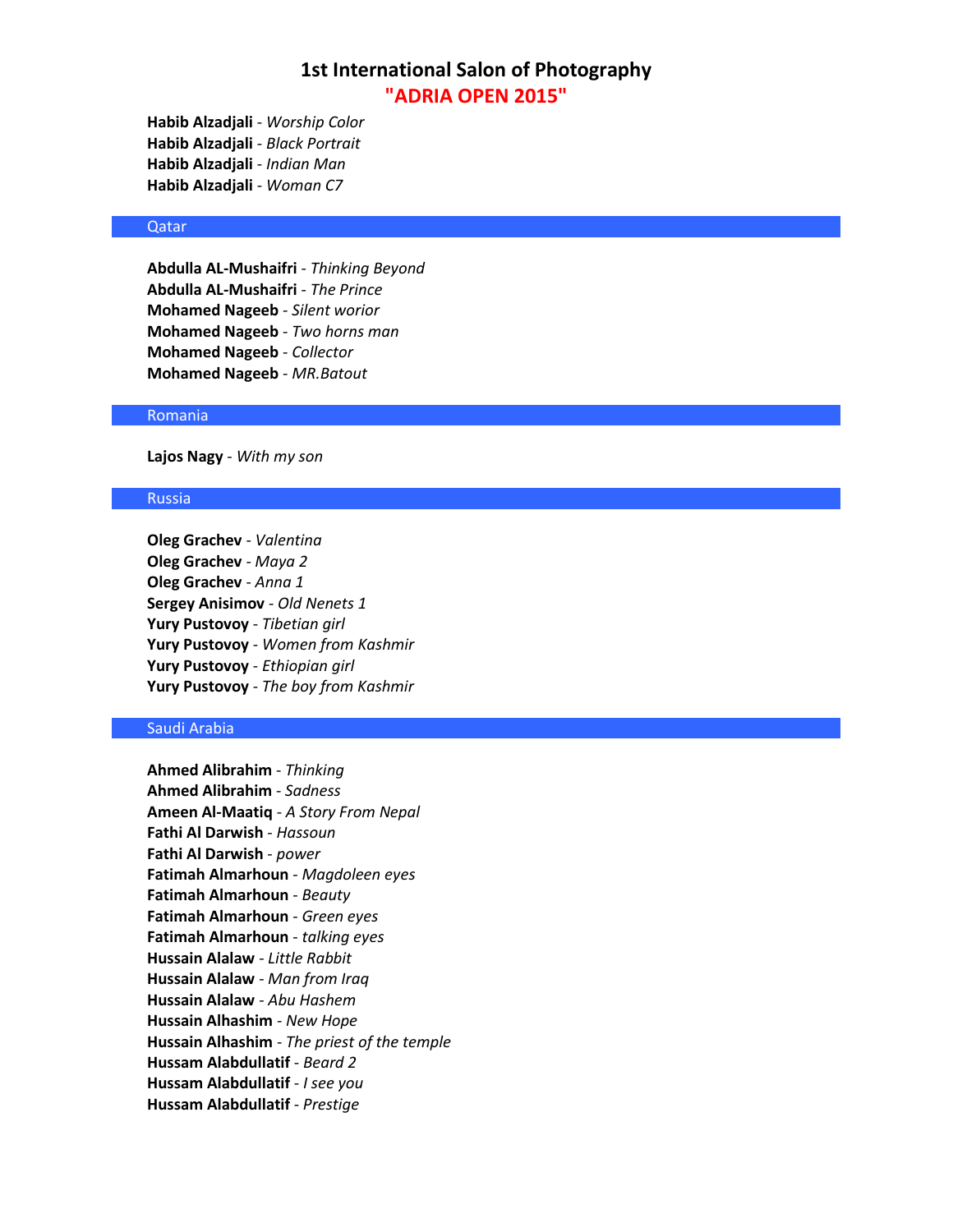**Hussam Alabdullatif** - *Ambiguity* **Mohammed Al Sulaili** - *Nadia* **Mohammed Al Sulaili** - *Omo Boy Look* **Mohammed Al Sulaili** - *Beautiful Girl* **Mohammed Al Sulaili** - *Gold Eyes* **Nasser Alrabeai** - *woeful* **Nasser Alrabeai** - *eyes of deer* **Nasser Alrabeai** - *Old man*

## **Serbia**

**Djordje Vukicevic** - *Lace BW* **Djordje Vukicevic** - *Sash* **Djordje Vukicevic** - *Sword 003* **Djordje Vukicevic** - *Girl with mask*

### Singapore

**David Poey-Cher Tay** - *Krystal* **David Poey-Cher Tay** - *Welcome* **David Poey-Cher Tay** - *Horseman* **Mak Choo Ping** - *GRANDMA* **Mak Choo Ping** - *OH MINE* **Mak Choo Ping** - *OLD MAN* **Mak Choo Ping** - *RED TURBAN* **Yeok Ling David Tham** - *Palace Maid* **Zee Kek Heng** - *Out of net* **Zee Kek Heng** - *Lina with golden net* **Zee Kek Heng** - *Motherly beauty*

## Slovenia

**Aleksander Cufar** - *AnaMarija-100* **Aleksander Cufar** - *Portret-XX33* **Aleksander Oblak** - *Guard duty* **Aleksander Oblak** - *Man with glasses* **Igor Debevec** - *Monk*

## **Spain**

**Aelenei Robert-Catalin** - *Baby expression* **Miguel Peiro Crespi** - *Retrato de hombre* **Roderic Pla Lopez** - *INDIANS DREAM* **Roderic Pla Lopez** - *JERJES* **Roderic Pla Lopez** - *SMILING* **Roderic Pla Lopez** - *MOUSTACHE* **Salvador Atance** - *Laura 860* **Salvador Atance** - *Isa 733*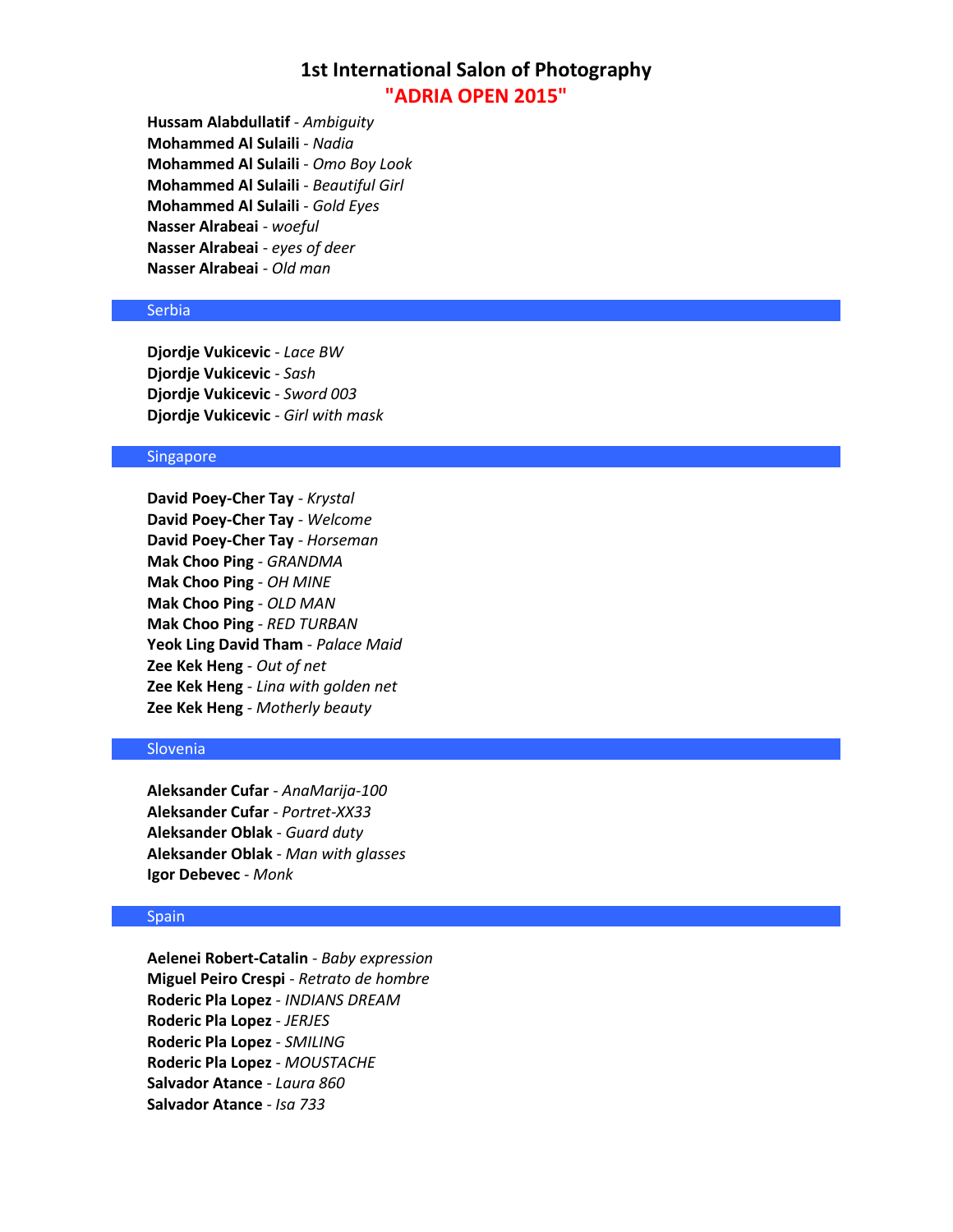### Sweden

**Jan-Thomas Stake** - *Jenny and violin*

**Switzerland** 

**Paul Huser** - *Belita*

## United Arab Emirates

**Ali Al Hajri** - *Water* **Ali Al Hajri** - *Harsh Boy* **Ali Al Hajri** - *Harsh Look* **Ali Al Hajri** - *Hope* **Muna Al Zaabi** - *sold my hair bnw* **Muna Al Zaabi** - *carrying weight* **Muna Al Zaabi** - *lines of years*

### United Kingdom

**Arun Mohanraj** - *Smoking lady* **Arun Mohanraj** - *melancholy* **Arun Mohanraj** - *vanessa* **Barbara Jenkin** - *Sad Dreamer* **Barbara Jenkin** - *Lost* **Barbara Jenkin** - *Feather Girl* **Malcolm Jenkin** - *Bowler 2* **Malcolm Jenkin** - *Music Maker* **Philip Barker** - *Serenity* **Philip Barker** - *John* **Steve Reynolds** - *Dignity*

## USA

**Dave Whitson** - *Closeup of Ashley BW* **Dave Whitson** - *String of Pearls 9* **Dave Whitson** - *Closeup of Veiled Laura BW* **Dilip Patel** - *Mr.Shing* **Dilip Patel** - *Glamour Girl* **Dilip Patel** - *Rayna* **Gary Potts** - *Jessica Black Beret* **Gary Potts** - *Just Being Jessica* **Gary Potts** - *Lady Ally* **Gary Potts** - *Lovely Lass* **Jassim Ali Al-Mulla** - *Leen* **Jassim Ali Al-Mulla** - *Dana* **Jassim Ali Al-Mulla** - *Morocco Man*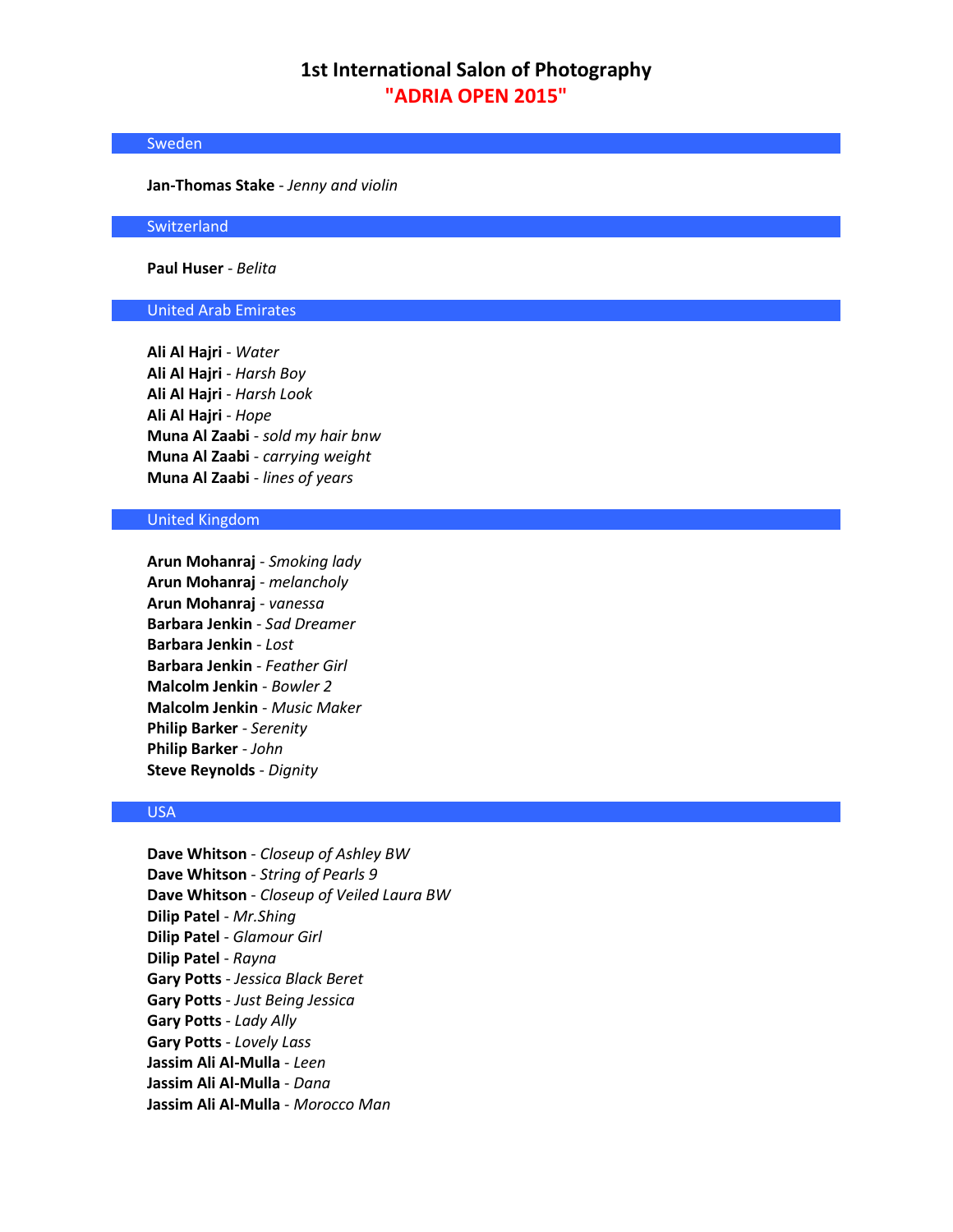**Larry Cowles** - *Coco Daydreaming* **Larry Cowles** - *Ashley O Blue Eyes* **Larry Cowles** - *LaNora Black Scarf Looking Off* **Linh Suong Tran** - *Portrait 01* **Susan Cowles** - *Deniese In All Red* **Susan Cowles** - *Ebony In Paisley Pondering* **Susan Cowles** - *Belen Black Tam Looking Afar*

### Vietnam

**Dao Tien Dat** - *TAY BAC SMILE No 3* **Dao Tien Dat** - *WAITING MOTHER* **Duy tuong Nguyen** - *Closed friend 2* **Duy tuong Nguyen** - *Old woman 3* **Duy tuong Nguyen** - *Thinking 3* **Mai Thien Bui** - *HAPPY OLD AGE* **Mai Thien Bui** - *CHAMPA GIRL 2* **Phong Tran** - *Old man* **Phong Tran** - *Two faces* **Phong Tran** - *Little boy* **Phong Tran** - *Enjoying of old age* **Tien Ho-Anh** - *Crying forest* **Tien Ho-Anh** - *Sunset* **Truong Huu Hung** - *Two sisters* **Truong Huu Hung** - *Eyes and smile* **Vy Van Bui** - *Treasure* **Vy Van Bui** - *Resign oneself*

### **Accepted** Theme **D) WOMAN**

### Australia

**Graeme Watson** - *Car Park Coffee* **Joseph Tam** - *Wet Look* **Joseph Tam** - *Pinky Bikini* **Joseph Tam** - *Elyssa* **T-P Huynh** - *Cowgirl* **Wai Man Tsim** - *Harvest 1*

## **Bahrain**

**Hassan Alhaddad** - *victory* **Hassan Alhaddad** - *great mother* **Hassan Altaif** - *Montanas pan* **Hassan Altaif** - *Tear eye*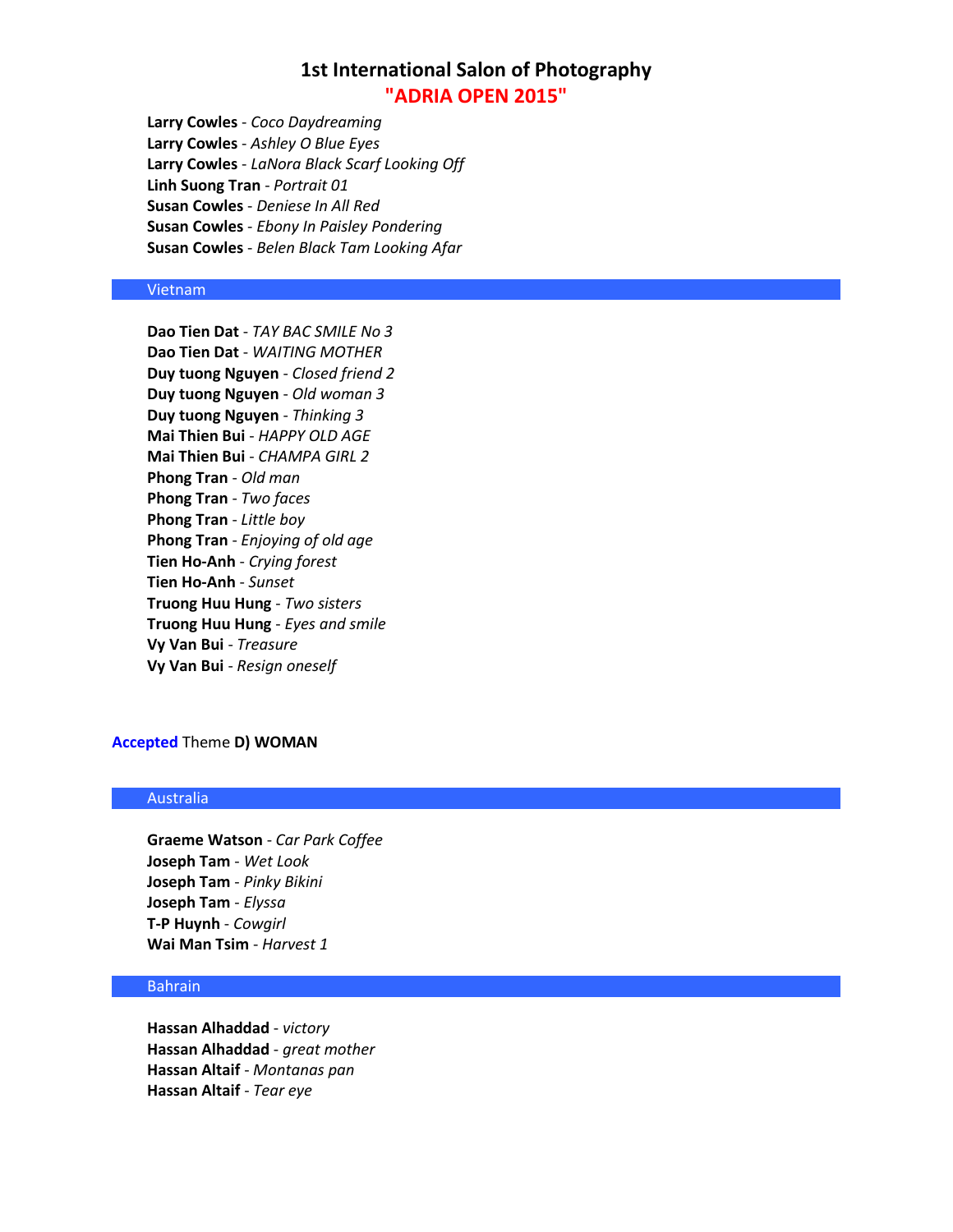**Mohammed Bu Hasan** - *Pain* **Mohammed Bu Hasan** - *With my love* **Mohammed Bu Hasan** - *Hope* **Mohammed Bu Hasan** - *The 3 Kids*

### Bangladesh

### **MD Tanveer Hassan Rohan** - *Splash of Happiness*

## Belgium

**Jacky Panhuyzen** - *Thoughtful Women* **Jean-Pierre Heusling** - *Morgane* **Jean-Pierre Heusling** - *Nadia* **Philippe Draux** - *Pool Dance9*

### Canada

**Dany Chan** - *Portrait of Omo Valley Woman* **Dany Chan** - *Enjoying The Moment* **Francis King** - *Old Woman In The Kitchen* **Francis King** - *Neede Work II* **Phillip Kwan** - *Singing* **Phillip Kwan** - *Pink Fabric*

## China

**Chonggang Zhang** - *Teahouse Waitress* **Dacai Xie** - *chilhood in the back of horse* **Dacai Xie** - *unimpeded way* **Jinghui Chen** - *SENTIMENTAL* **Liao Xiaoxi** - *Supplication* **Liao Xiaoxi** - *A Mizi* **Liao Xiaoxi** - *Mother* **Pingfan Zeng** - *a veteran fisherwoman* **Pingfan Zeng** - *grandmother and granddaughter* **Pingfan Zeng** - *old woman in India* **Pinxiang Li** - *painting* **Pinxiang Li** - *sleeping baby and busy mother* **Pinxiang Li** - *cellist* **Shutian Liu** - *Ballet Esmeralde* **Shutian Liu** - *The Soul of Mountain* **Xiaohong Chi** - *Fair* **Xiaohong Chi** - *Old lady2* **Xiaoqi Zhang** - *Girls wearing silver* **Xiaoqi Zhang** - *Grandma* **Xiaoqi Zhang** - *Woman selling vegetables* **Xinxin Chen** - *Radio*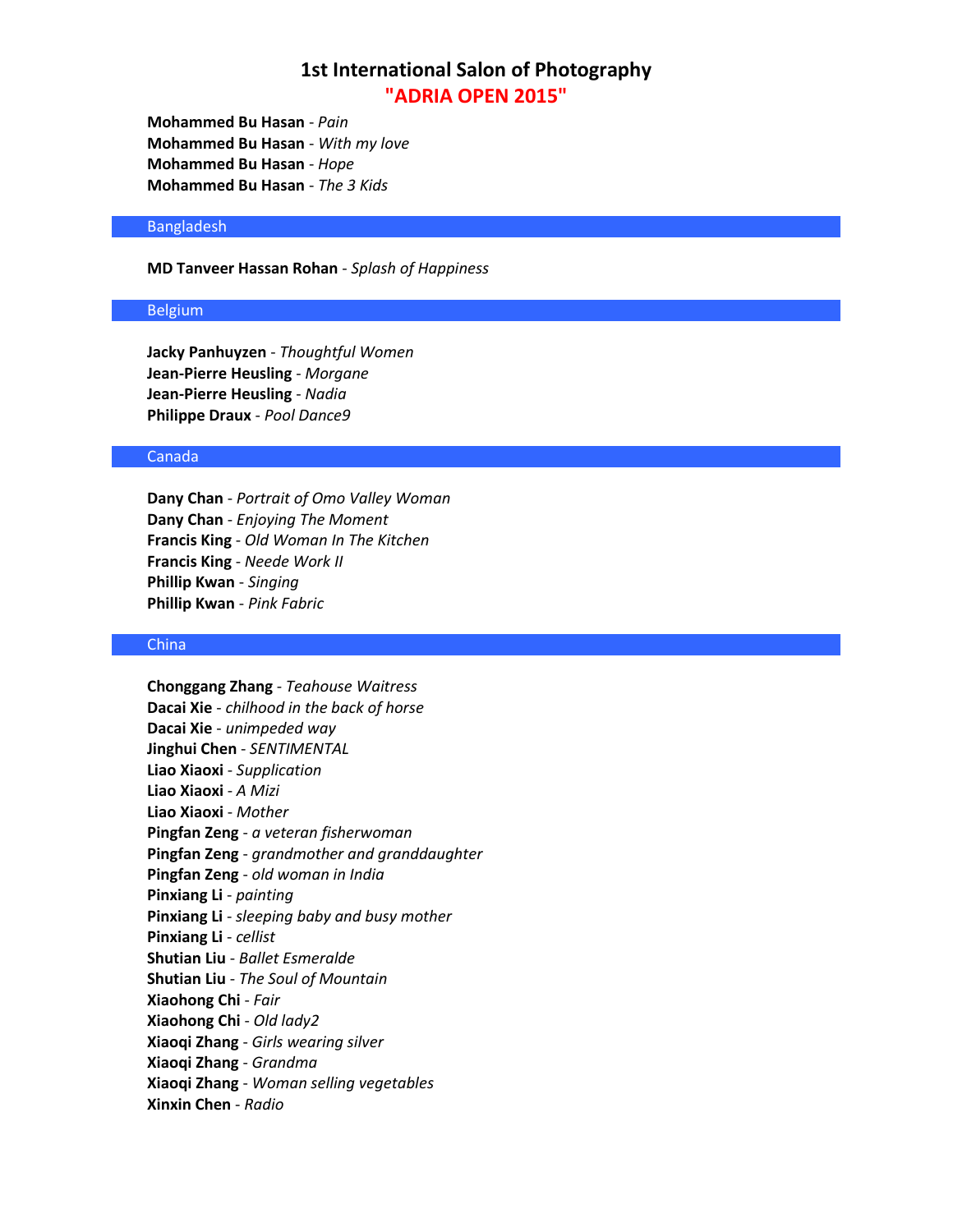**Xinxin Chen** - *Whip marks of love* **Xinxin Chen** - *BEAUTY IN THE SNOW* **Xinxin Chen** - *Mother Love* **Xuxin Zhao** - *bathing* **Xuxin Zhao** - *angel* **Xuxin Zhao** - *surfing* **Yi Yuan** - *Huian Woman* **Yiming Dong** - *catching pigs* **Yiming Dong** - *weaving* **Youcang Wu** - *happy bride* **Youcang Wu** - *old mother* **Youcang Wu** - *smiling old woman* **Zijian Jia** - *dream*

### Croatia

**Miljenko Marotti** - *Woman in blue* **Nenad Martic** - *Down the stairs ao* **Nenad Martic** - *At the theatre*

## Denmark

**Danne Johansen** - *Look at me* **Danne Johansen** - *1st floor II* **Danne Johansen** - *Light from the window*

### **France**

**Roger Jourdain** - *Tchoukotka Woman* **Roger Jourdain** - *The Stone Bearer* **Roger Jourdain** - *Miss In Blue* **Roger Jourdain** - *Padaung Tribe Woman Burma*

## **Germany**

**Frank Hausdoerfer** - *Schmutzfink* **Frank Hausdoerfer** - *Streetwork* **Frank Hausdoerfer** - *lights* **Frank Hausdoerfer** - *Bodypart with Pearls* **Werner Weigl** - *junge frau*

## Hong Kong

**Man-kui,Wisely Ng** - *Happy Old Ladies* **Man-kui,Wisely Ng** - *Hope* **Man-kui,Wisely Ng** - *snow white*

#### India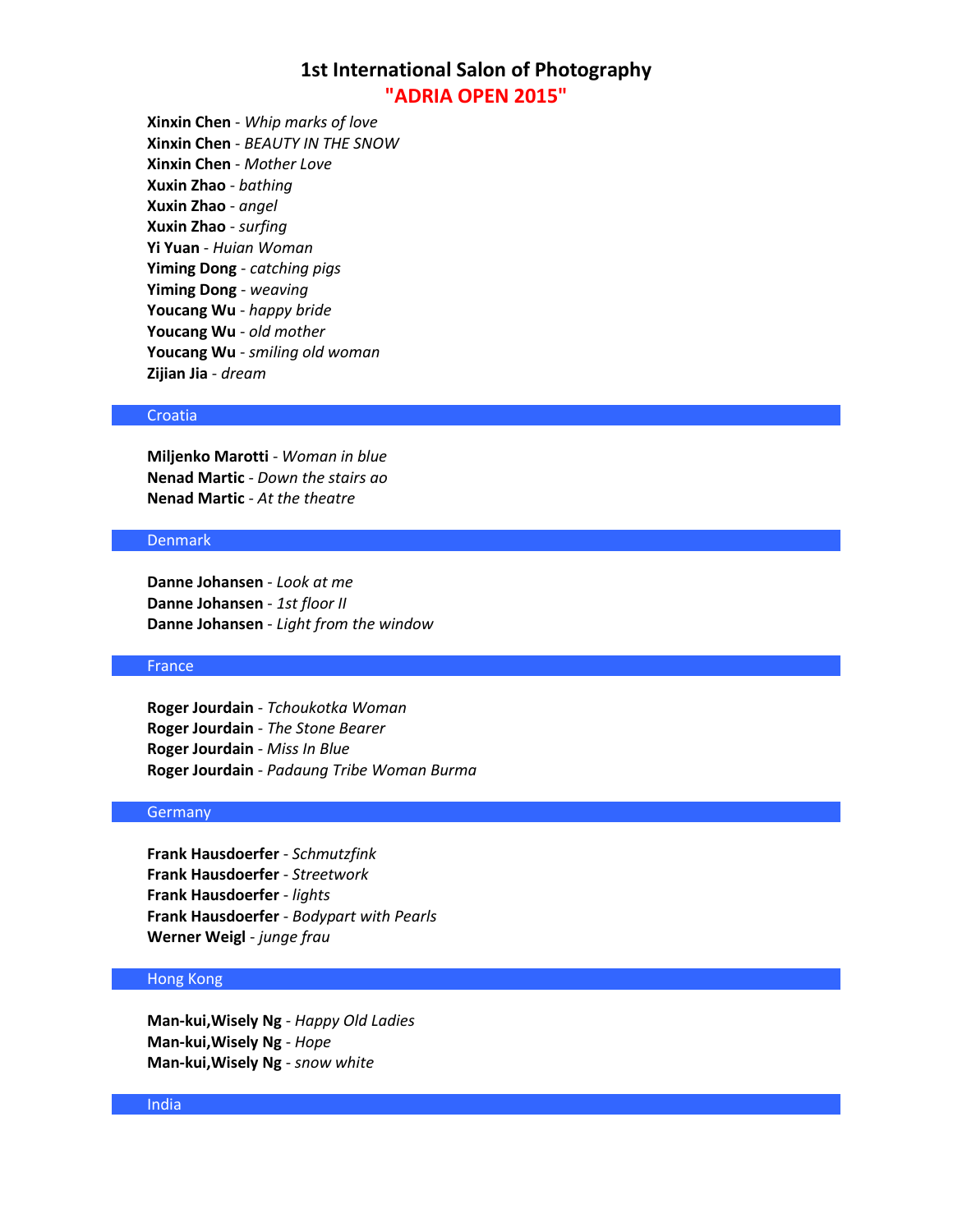**Samir Mohite** - *OLD LADY* **Somraj Sahu** - *TWO OLD WOMEN* **Somraj Sahu** - *BEAUTIFY* **Somraj Sahu** - *MOTHERHOOD* **Somraj Sahu** - *RURAL LADY* **Subrata Bysack** - *DESPAIR LOOK* **Subrata Bysack** - *MOTHER AND CHILD*

## Indonesia

**David Somali-Chow** - *She is beautiful* **David Somali-Chow** - *Alone*

### Iran

**Saeed Arabzadeh** - *Grandmother* **Saeed Arabzadeh** - *Two Sister* **Saeed Arabzadeh** - *Alone Grandmother* **Saeed Arabzadeh** - *Go To Home*

#### Israel

**Alexander Makarov** - *Red* **Yehuda Sameach** - *Woman with prayer wheel 3986*

### Italy

**Marco Garabello** - *In the Mosque* **Marco Garabello** - *Sguardo* **Marco Garabello** - *Venus* **Valerio Perini** - *Romanian Women* **Valerio Perini** - *Prayer* **Valerio Perini** - *Miao People*

#### Kuwait

**Abdulrahman Alrashidi** - *mwoman* **Abdulrahman Alrashidi** - *woman nepal* **Khaled Hussain** - *brown eyes* **Khaled Hussain** - *yes* **Khaled Hussain** - *my eyes* **Khaled Hussain** - *Blue scarf* **Mohammad Ashkanani** - *Old Thai* **Mohammad Boqrais** - *Chinese Mother* **Mohammad Boqrais** - *Chinese Woman* **Mohammad Boqrais** - *Djibouti Mother* **Saleh Dashti** - *mursi woman*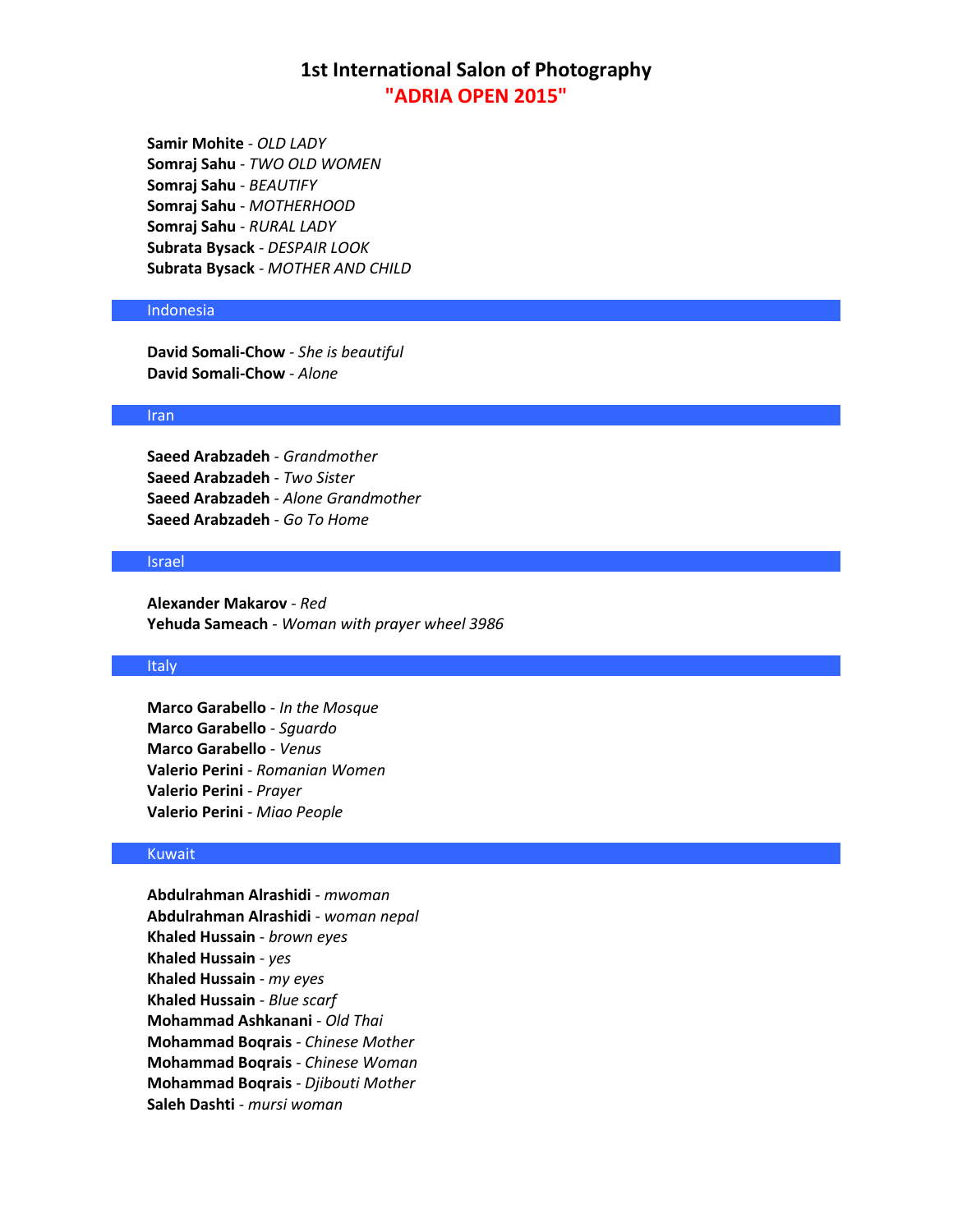**Saleh Dashti** - *i am hungry* **Saleh Dashti** - *cock for my famaly*

## Macao

**Chan Seng Tang** - *Three Sisters* **Chan Seng Tang** - *Ballet Dancer* **Chan Seng Tang** - *Synchronised Swimming 6* **Ka Wun Ho** - *Dancing in Carnival* **Kai Lon Tang** - *Girl out of the Frame* **Kai Lon Tang** - *The Dance of Freedom* **Kai Lon Tang** - *Poster Girl* **Kai Lon Tang** - *Glancing at Cages* **Sio Hong Fong** - *Noble Lady* **Sio Hong Fong** - *Selling sac cake* **Sio Hong Fong** - *Peasant Woman*

## **Malaysia**

**Billion Lim** - *LOOK* **David Nam Lip Lee** - *Recycle Lady* **Seng Huat Phua** - *Cooking*

### Malta

**Bertram Vella** - *Mama*

### Norway

**Hakon Gronning** - *Beauty of stained glass* **Hakon Gronning** - *Box Works white shawl* **Hakon Gronning** - *FoxyCherry in fur* **Hakon Gronning** - *Rain in Capolivieri* **Rolf Tore Kjaeran** - *Tina jeans* **Rolf Tore Kjaeran** - *Tina wet* **Rolf Tore Kjaeran** - *Camilla awsome* **Rolf Tore Kjaeran** - *Carmen wet*

## Oman

**Habib Alzadjali** - *Grandma Shop* **Habib Alzadjali** - *Lonely* **Habib Alzadjali** - *Woman and Girl* **Habib Alzadjali** - *Face From Past*

#### Poland

**Zygmunt Trylanski** - *Joana*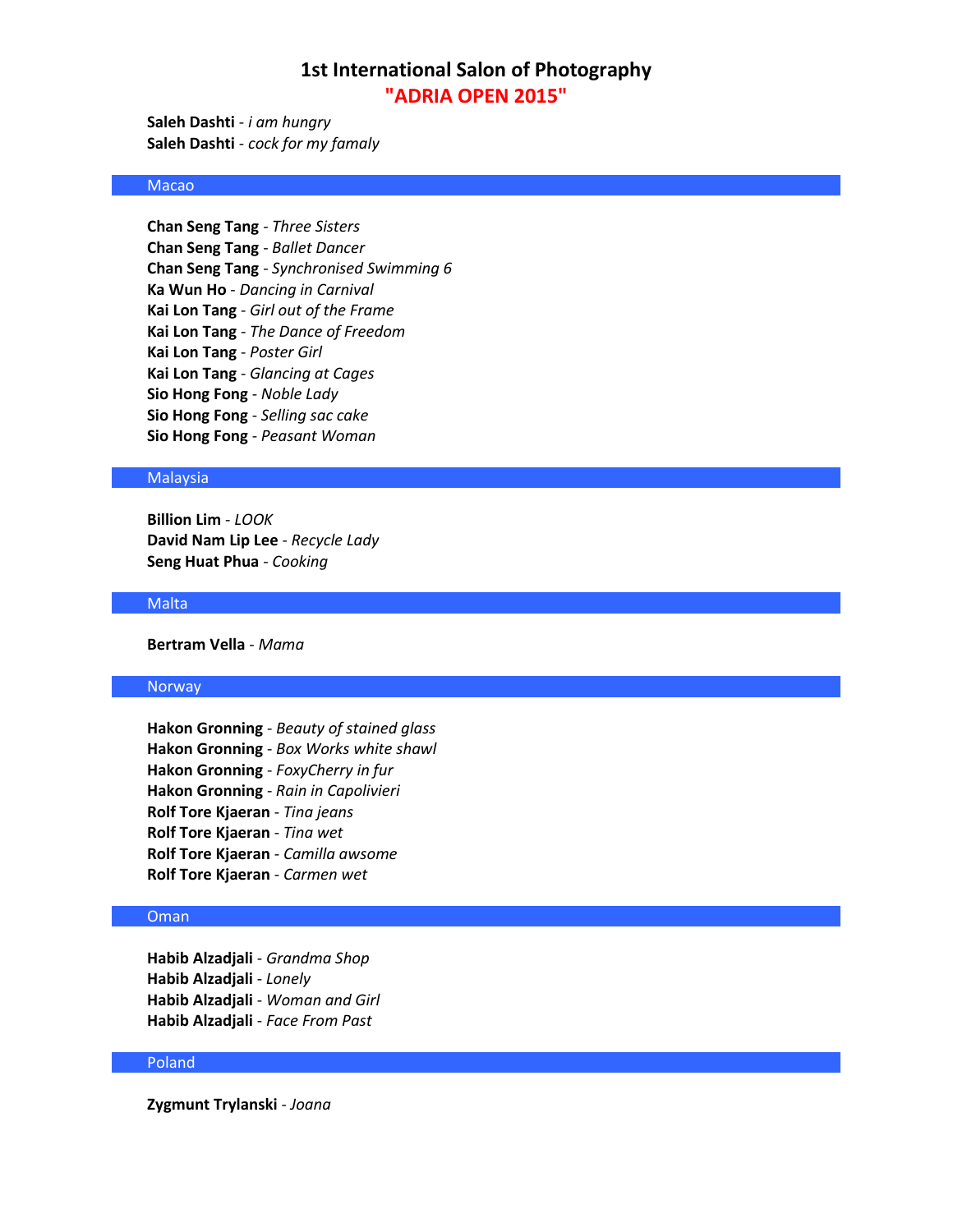## Portugal

**Joao Taborda** - *Happy Mother* **Joao Taborda** - *Young Festival*

## Qatar

**Mohamed Nageeb** - *Mother & Son* **Mohamed Nageeb** - *World of tea* **Mohamed Nageeb** - *Harvest*

### Romania

**Istvan Magdo** - *Faith* **Istvan Magdo** - *Fashion* **Lajos Nagy** - *In the teahouse 05* **Lajos Nagy** - *The smile* **Razvan Baleanu** - *Nude*

## Russia

**Oleg Grachev** - *Maya 1* **Oleg Grachev** - *Anya* **Oleg Grachev** - *Irina* **Yury Pustovoy** - *Women from Ethiopia* **Yury Pustovoy** - *Ethiopian woman*

## Saudi Arabia

**Ahmed Alibrahim** - *Dressmaker* **Ahmed Alibrahim** - *Abashment-2* **Ahmed Alibrahim** - *In rain* **Fatimah Almarhoun** - *long neck* **Fatimah Almarhoun** - *Lines of wisdom* **Hussain Alalaw** - *Little Woman* **Hussain Alalaw** - *Old Woman 2* **Hussain Alalaw** - *Old Woman* **Hussain Alalaw** - *Smoking Lady* **Hussam Alabdullatif** - *In the customer waiting* **Hussam Alabdullatif** - *Pretty woman* **Hussam Alabdullatif** - *The woman is the first teacher* **Mohammed Al Sulaili** - *Old Lady* **Mohammed Al Sulaili** - *Old Woman* **Mohammed Al Sulaili** - *Lady* **Nasser Alrabeai** - *Maker generations* **Nasser Alrabeai** - *Blue home*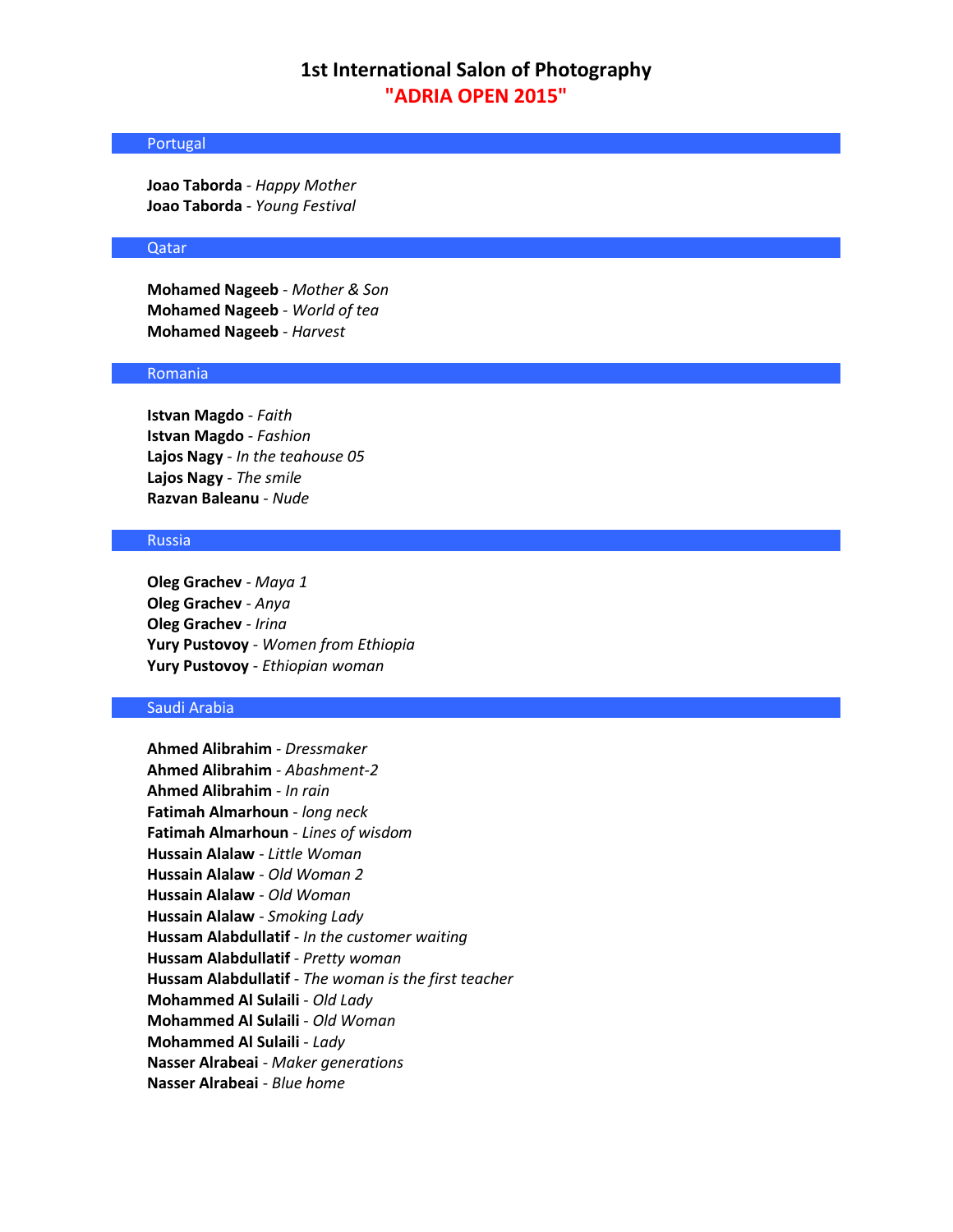### Serbia

**Djordje Vukicevic** - *Twins* **Djordje Vukicevic** - *Gorgeous* **Djordje Vukicevic** - *M* **Djordje Vukicevic** - *Novi Sad*

## Singapore

**David Poey-Cher Tay** - *Stare* **David Poey-Cher Tay** - *Sweet eighty* **GiapChiu Teo** - *China Amy Teo* **Yeok Ling David Tham** - *Sweet Lady* **Yeok Ling David Tham** - *Weaving Sweater*

## Slovenia

**Aleksander Cufar** - *Lady-BW33* **Aleksander Cufar** - *Lucija-33BW* **Damir Gizdavcic** - *Pleasure* **Igor Debevec** - *B&W Three* **Igor Debevec** - *Fashion street* **Igor Debevec** - *B&W Four*

### Spain

**Miguel Peiro Crespi** - *La manzana* **Miguel Peiro Crespi** - *Reflexion* **Roderic Pla Lopez** - *EVA2009* **Roderic Pla Lopez** - *OLD RUMANIAN* **Roderic Pla Lopez** - *OLD RUMANIAN III* **Salvador Atance** - *Near the window 61* **Salvador Atance** - *Old armchair 29* **Salvador Atance** - *Hooked at the door*

### Sri Lanka

**Asela Senanayake** - *Windows to the sole* **Asela Senanayake** - *Wisdom* **Asela Senanayake** - *Duality*

## Sweden

**Jan-Thomas Stake** - *Jenny undressed No2* **Jan-Thomas Stake** - *Alone No3* **Jan-Thomas Stake** - *Sidelight on Jenny No2* **Jan-Thomas Stake** - *Pregnant behind the window*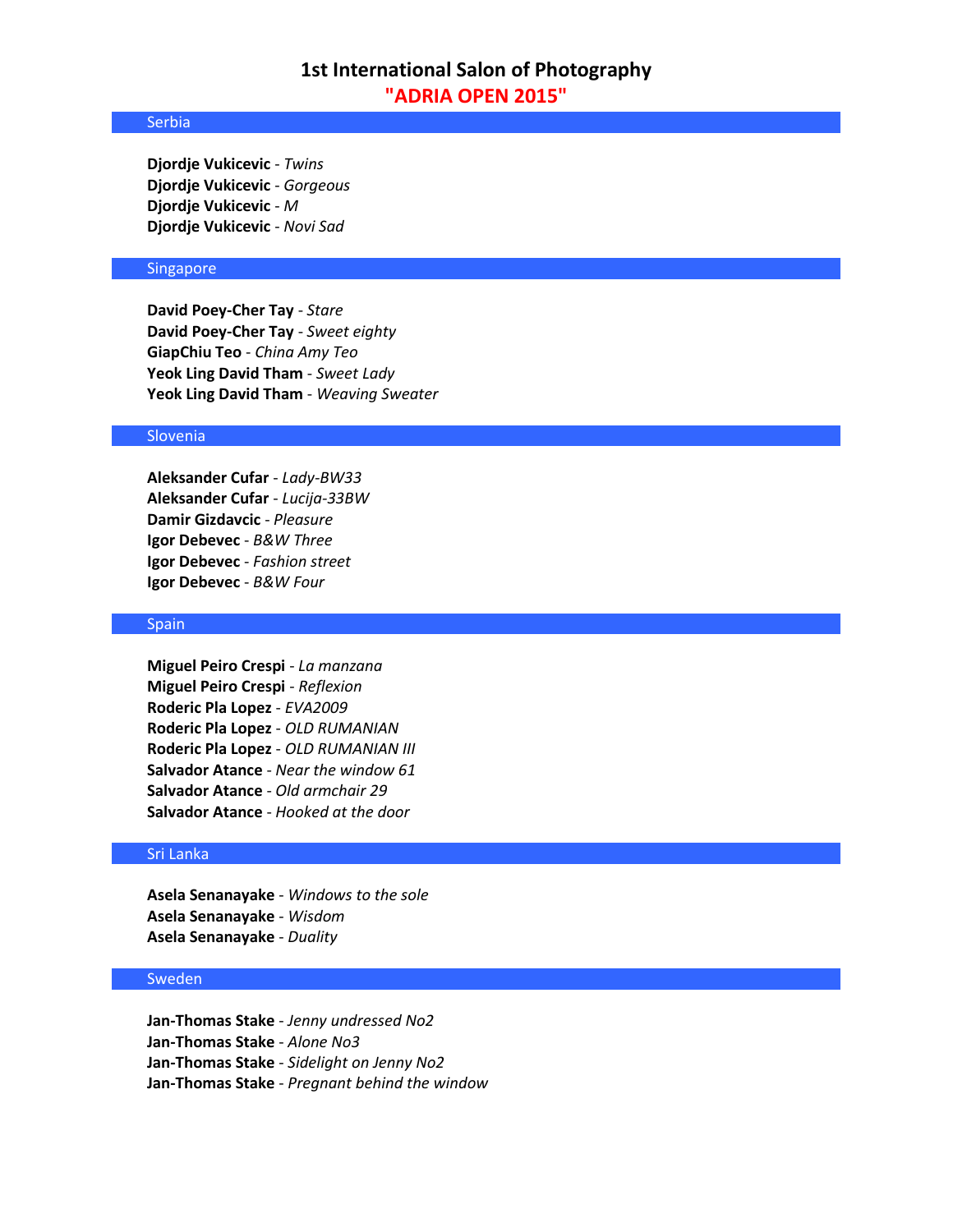### **Switzerland**

**Paul Huser** - *Ballerina* **Paul Huser** - *Lady in the mirror* **Paul Huser** - *Marlene in the box* **Paul Huser** - *S in the light* **Urs Albrecht** - *House of the rising sun* **Urs Albrecht** - *Back to back*

## United Arab Emirates

**Ali Al Hajri** - *UAE House* **Ali Al Hajri** - *Bride* **Ali Al Hajri** - *Old Woman* **Joy Dasgupta** - *Bride* **Muna Al Zaabi** - *hard day* **Muna Al Zaabi** - *Village woman*

## United Kingdom

**Arun Mohanraj** - *Precision* **Arun Mohanraj** - *Ballerina* **Barbara Jenkin** - *Jane Alone* **Barbara Jenkin** - *Deep Thinker* **Malcolm Jenkin** - *Stretch 3* **Malcolm Jenkin** - *Mono Rosa* **Philip Barker** - *Sadies wings* **Philip Barker** - *leaning on the wall* **Steve Reynolds** - *Dark Magic* **Steve Reynolds** - *The Creation* **Steve Reynolds** - *Enchanted garden*

## USA

**Dave Whitson** - *Sue Stretching* **Dave Whitson** - *Nelly 82 BW* **Dave Whitson** - *Sue 96* **Dave Whitson** - *Nelly on White Box 7 BW* **Dilip Patel** - *With My Mom* **Dilip Patel** - *Color And Black* **Dilip Patel** - *What Is This* **Dilip Patel** - *Woman 2* **Guo Jiang Ou** - *Ballet Mirror No2* **Guo Jiang Ou** - *Jordana No3* **Guo Jiang Ou** - *Ballet Water Refect No2* **Jassim Ali Al-Mulla** - *indian lady 2* **Jassim Ali Al-Mulla** - *Poor ladie* **Jassim Ali Al-Mulla** - *Happy lady*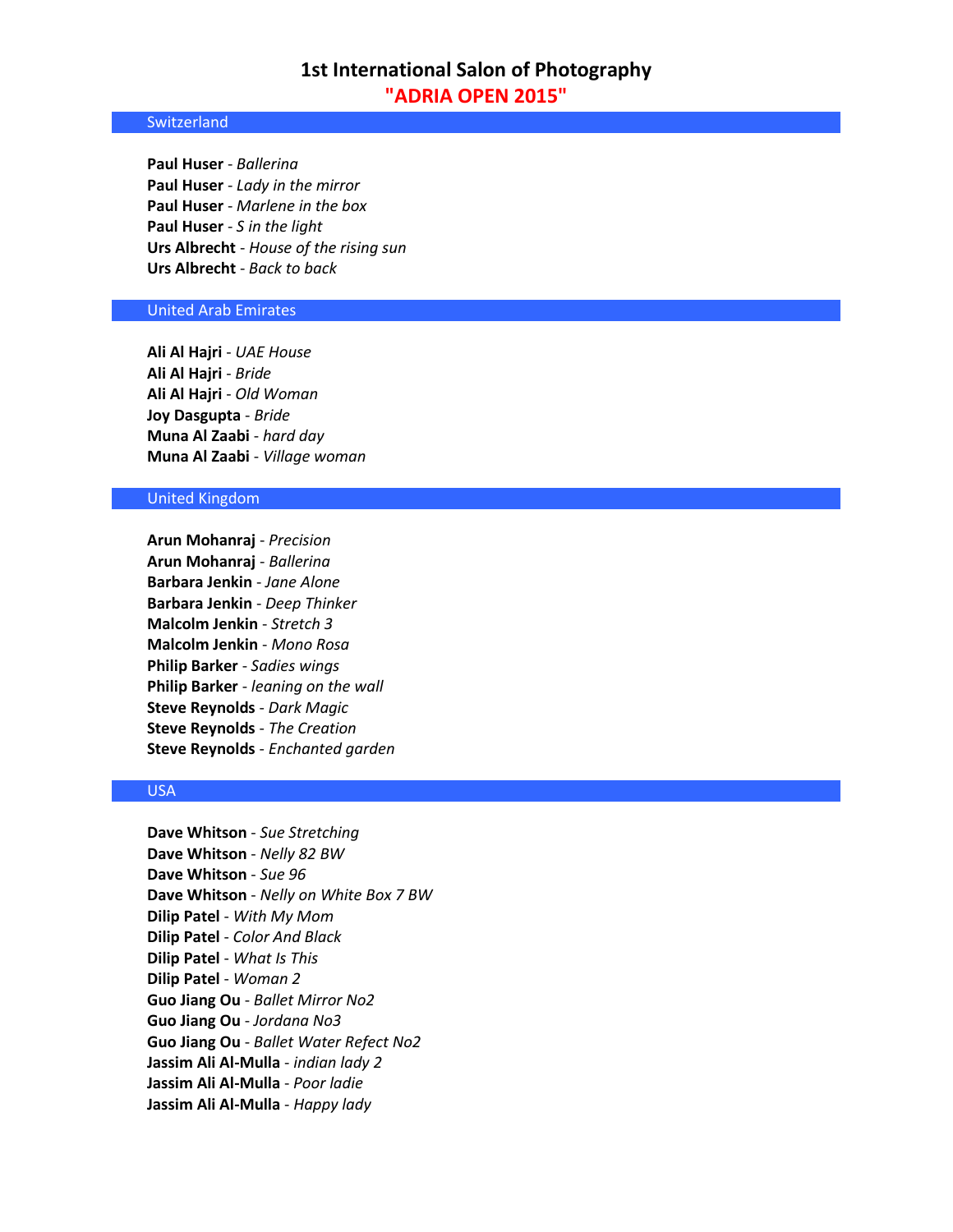**Larry Cowles** - *Kym Little Red Hat* **Larry Cowles** - *Eriqa with Violin* **Larry Cowles** - *Aundrea Punk* **Larry Cowles** - *Kacie White Flower Hat* **Susan Cowles** - *Brittany In Old Fashion Purple Hat* **Susan Cowles** - *Sabrina Floppy Hat* **Susan Cowles** - *Belen In Red Open Weaved Wrap*

### Vietnam

**Dao Tien Dat** - *DEEPLY WORRY No 2* **Duy tuong Nguyen** - *Ceramics 4* **Duy tuong Nguyen** - *Coming home 4* **Duy tuong Nguyen** - *Still loving* **Mai Thien Bui** - *MY MOTHER* **Mai Thien Bui** - *SALT CROP* **Mai Thien Bui** - *FEDLAR 5* **Phong Tran** - *Ede girl* **Phong Tran** - *Hard working* **Phong Tran** - *Bac Lieu fishing nets* **Phong Tran** - *Champa girl* **Tan Kieu** - *KHAU GIO* **Tan Kieu** - *THU HOACH TRUNG GA* **Tien Ho-Anh** - *Pray* **Tien Ho-Anh** - *Two generations* **Tien Ho-Anh** - *Thinking* **Tien Ho-Anh** - *Happiness* **Truong Huu Hung** - *The dry season* **Truong Huu Hung** - *On the way to market* **Vy Van Bui** - *Paint female Ede* **Vy Van Bui** - *Perk for ceramics* **Vy Van Bui** - *Freshwater*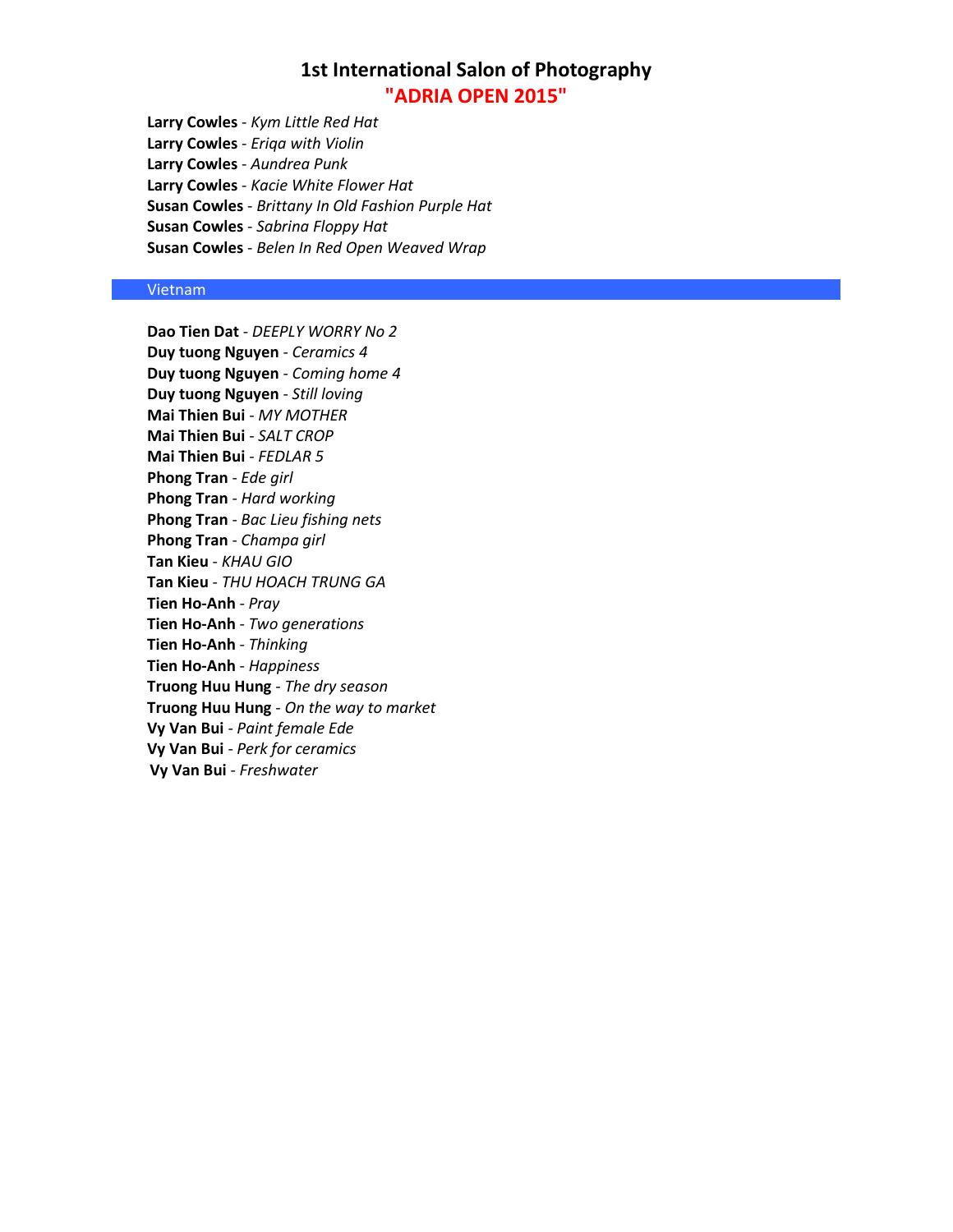### **Accepted** Theme **E) OPEN COLOR**

### Australia

**Alfred Zommers** - *Ashen Sadhu* **Alfred Zommers** - *Le Mont Saint Michel* **Alfred Zommers** - *Shaped by Water* **Alfred Zommers** - *Fill Her Up* **Graeme Watson** - *Lake George Dawn 2* **John Chapman** - *Hinchuli Cloud* **Joseph Tam** - *Smoke Gets in Your Eyes* **Joseph Tam** - *Fooling Around* **Joseph Tam** - *Flying Horse* **Margaret Zommers** - *Antelope Canyon-1* **Margaret Zommers** - *Morning Glory Pool* **Margaret Zommers** - *Monument to Freedom* **Margaret Zommers** - *The Great Wall* **Roy Killen** - *Haast's Bluff tree* **Roy Killen** - *Balloon fiesta* **Roy Killen** - *Hokkaido hills* **T-P Huynh** - *Cowboy*

### Austria

**Viktor Nozicka** - *Carneval 1* **Viktor Nozicka** - *Der Clown*

## Bahrain

**Hassan Alhaddad** - *hide and seek* **Hassan Alhaddad** - *victory hopes* **Hassan Alhaddad** - *beside the door* **Hassan Alhaddad** - *behind the bars* **Hassan Altaif** - *House Drawer* **Hassan Altaif** - *My grandson* **Hassan Altaif** - *Sheep* **Sayed Hussain Hashim** - *mehdi*

### Bangladesh

**MD Tanveer Hassan Rohan** - *Dreamland's Workers*

### Belgium

**Jozef Aerts** - *Towers in landscape*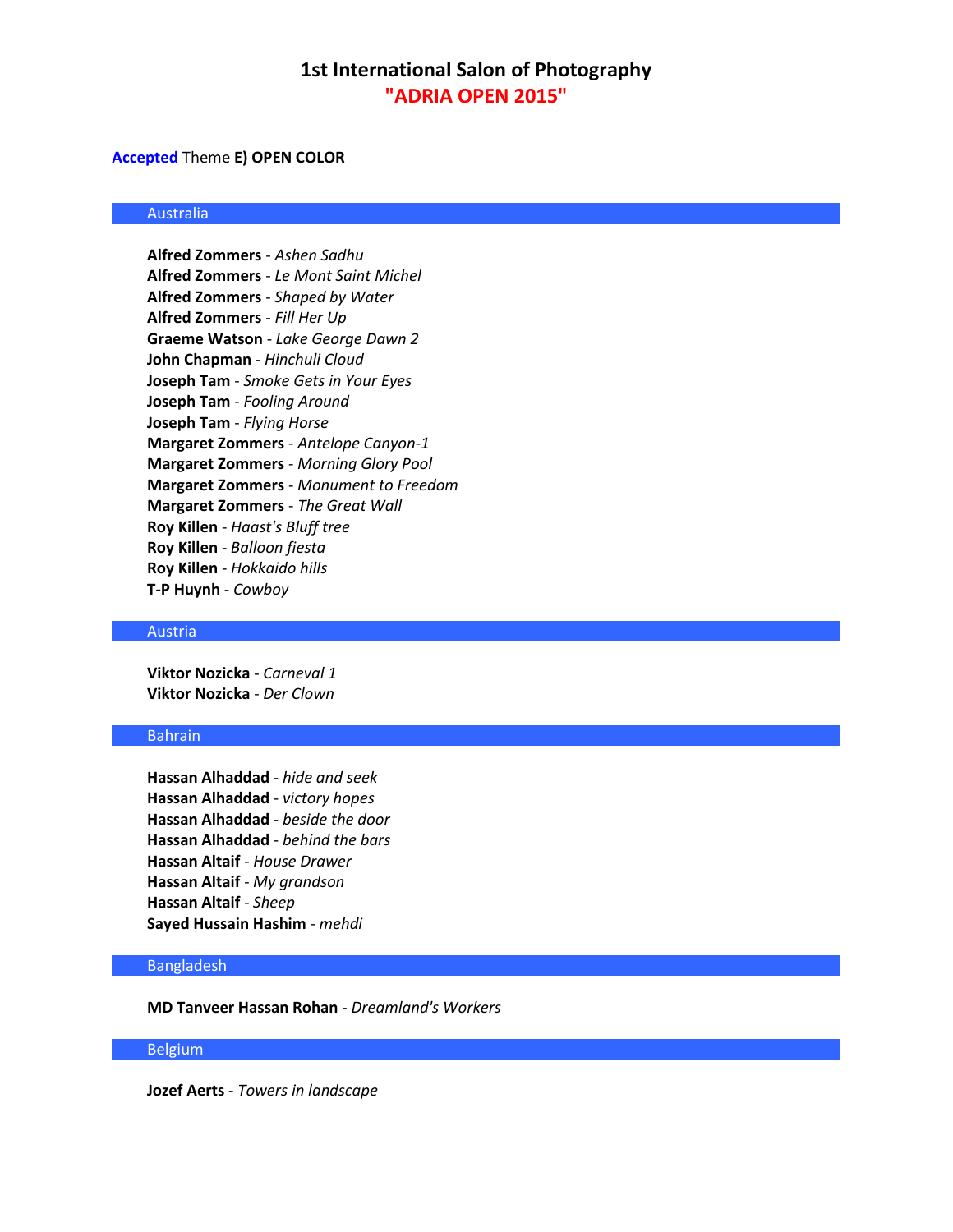**M-Claire Dylst** - *Harvest time* **M-Claire Dylst** - *White chapel* **Philippe Draux** - *Pool Dance10* **Philippe Draux** - *Power6* **Philippe Draux** - *The Offering3* **Rene Van Echelpoel** - *Vechtende Sternen* **Rene Van Echelpoel** - *Flight gray goose* **Rene Van Echelpoel** - *Koninginnepage* **Rene Van Echelpoel** - *Silver-washed Fritillary*

### Canada

**Dany Chan** - *Horse Roundup 100* **Dany Chan** - *Love Nuzzles* **Dany Chan** - *Make Way For The Dragon* **Dany Chan** - *Steering Hard* **Francis King** - *Spreding The Net For Mending* **Francis King** - *Round Up 2* **Francis King** - *Fire Dragon Parade* **Kam Chiu Tam** - *Horse in air* **Kam Chiu Tam** - *Racing in snow* **Kam Chiu Tam** - *Do not overtake me* **Kam Chiu Tam** - *Critical moment* **Phillip Kwan** - *Fire Festival 20* **Yung Niem** - *Night of Iceland 1831* **Yung Niem** - *Young monks play 2554*

### **China**

**Dacai Xie** - *dragon fire dancing* **Dacai Xie** - *go home* **Dacai Xie** - *Mystery Net* **Dacai Xie** - *back from herd* **Hong Cui** - *happiness* **Hui Sun** - *seting out* **Hui Sun** - *the beauty in autumn* **Jinghui Chen** - *DAYBREAK* **Liao Xiaoxi** - *Old Grandfather* **Liao Xiaoxi** - *Morning 5* **Liao Xiaoxi** - *Nepal Girl* **Liao Xiaoxi** - *Yi Lady* **Liduan Chen** - *camels in desert* **Lijuan Sun** - *under the setting sun* **Lijuan Sun** - *Early winter* **Lin Chen** - *a fairyland* **Lin Chen** - *The fisherman and his cormorants* **Lishu Shu** - *Builders* **Pingfan Zeng** - *live at sea*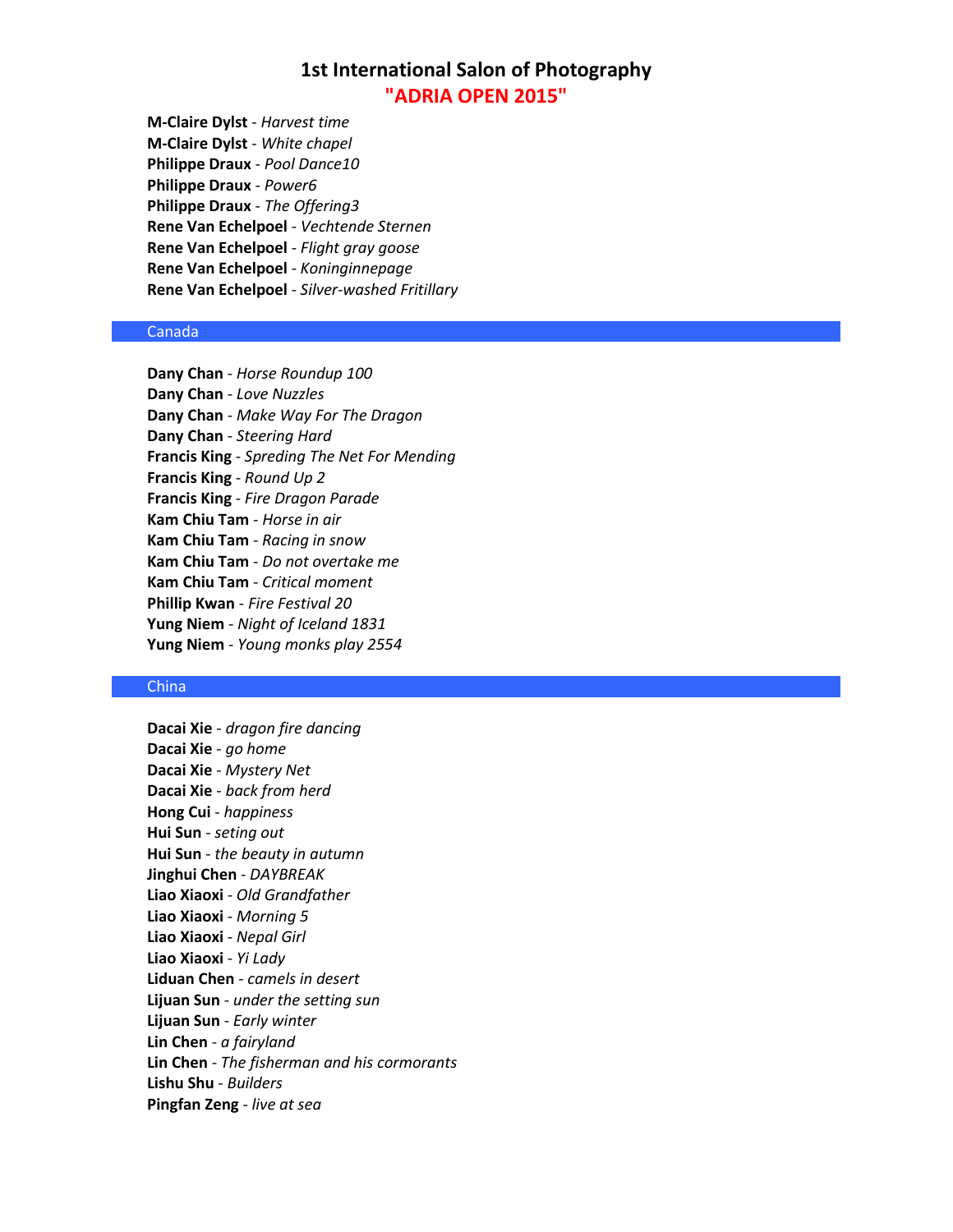**Shutian Liu** - *Golden Great Wall* **Shutian Liu** - *Look fo* **Shutian Liu** - *Time* **wenfeng zeng** - *Rock Over sea* **wenfeng zeng** - *Under Universe* **Xiaohong Chi** - *Terrace beauty* **Xiaohong Chi** - *Village Athletics* **Xiaoqi Zhang** - *smoke* **Xiaoqi Zhang** - *Youth* **Xinxin Chen** - *Paiting style* **Xinxin Chen** - *Dawn of Ganges* **Xuxin Zhao** - *fairy tale in Autumn* **Yi Wan** - *Mining area* **Yi Wan** - *Sunset scenery* **Yi Yuan** - *Village celebration* **Yiming Dong** - *dream* **Yingping Yi** - *College of Buddhism* **Yingping Yi** - *The snow bank* **Yingping Yi** - *The snow Pentium* **Yong Xu** - *The world of birds* **Yong Xu** - *Spirit* **Yong Xu** - *The passion of the moment* **Yonghua Zeng** - *In the early morning of fishing port* **Yue Liu** - *Chun Mu* **Zijian Jia** - *happy childhood*

#### Croatia

**Miljenko Marotti** - *Vitruvian man 38* **Nenad Martic** - *Adria Caravan AO*

### Cyprus

**Tevfik Ileri** - *The Homeless* **Tevfik Ileri** - *Double Six*

### Denmark

**Danne Johansen** - *Helle in red* **Danne Johansen** - *Sandstorm* **Danne Johansen** - *Female legs*

## France

**Jean Claude Bacle** - *Lac d Arpy frost* **Jean Claude Bacle** - *Cordee au Mont Blanc* **Roger Jourdain** - *Sabrina And Othello* **Roger Jourdain** - *Vanessa Hair*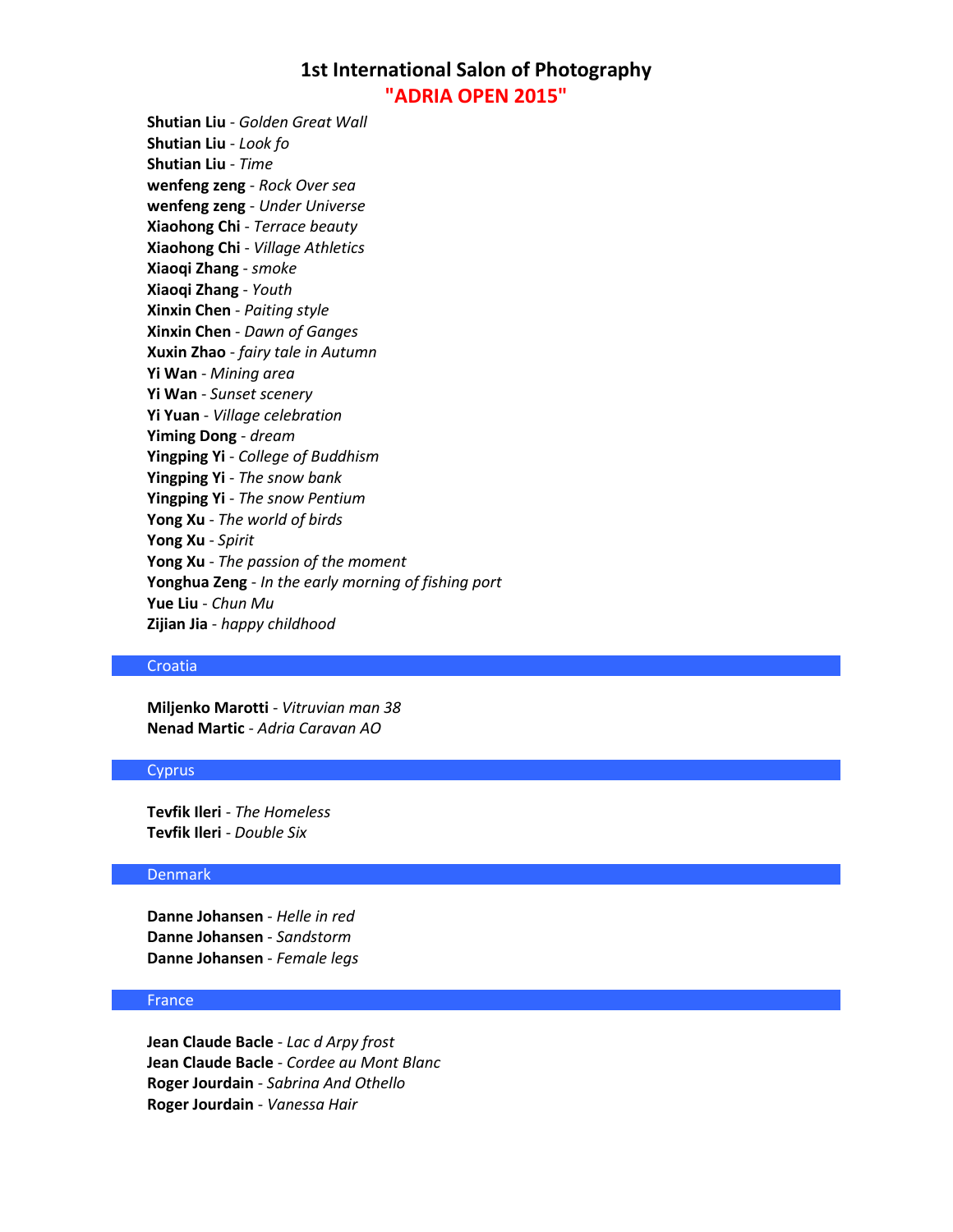**Roger Jourdain** - *Water Pleasure*

### **Germany**

**Frank Hausdoerfer** - *two Roses* **Ralf Hanisch** - *Turnkunst, Handstand*

### **Greece**

**Iannis Skotiniotis** - *The red farmhouse*

### Hong Kong

**Koon Nam Cheung** - *Sea Eagle and eel 12* **Koon Nam Cheung** - *Eagle and Fish 3* **Koon Nam Cheung** - *Eagle Caught a Fish 4* **Koon Nam Cheung** - *Two Bee-eaters 2* **Kwok Kei Daniel Tse** - *Circle love* **Kwok Kei Daniel Tse** - *Ice hockey* **Man-kui,Wisely Ng** - *Darning* **Man-kui,Wisely Ng** - *Cowboys 2* **Man-kui,Wisely Ng** - *Bubbles Play* **Man-kui,Wisely Ng** - *OX Race*

### India

**Subrata Bysack** - *THE CYCLIST* **Subrata Bysack** - *THE FIRE FIGHTER* **Subrata Bysack** - *WONDERING* **Subrata Bysack** - *KRISHNA EOR RADHA*

## Indonesia

**David Somali-Chow** - *Diver in banda sea* **David Somali-Chow** - *Posing Underwater* **David Somali-Chow** - *Master diver* **David Somali-Chow** - *Posing In The Cave*

## Iran

**Saeed Arabzadeh** - *PLAYING IN GARBAGE* **Saeed Arabzadeh** - *Passer* **Saeed Arabzadeh** - *Night in Esfahan* **Saeed Arabzadeh** - *PLAYING*

#### Israel

**Galia Gitliz** - *Lost*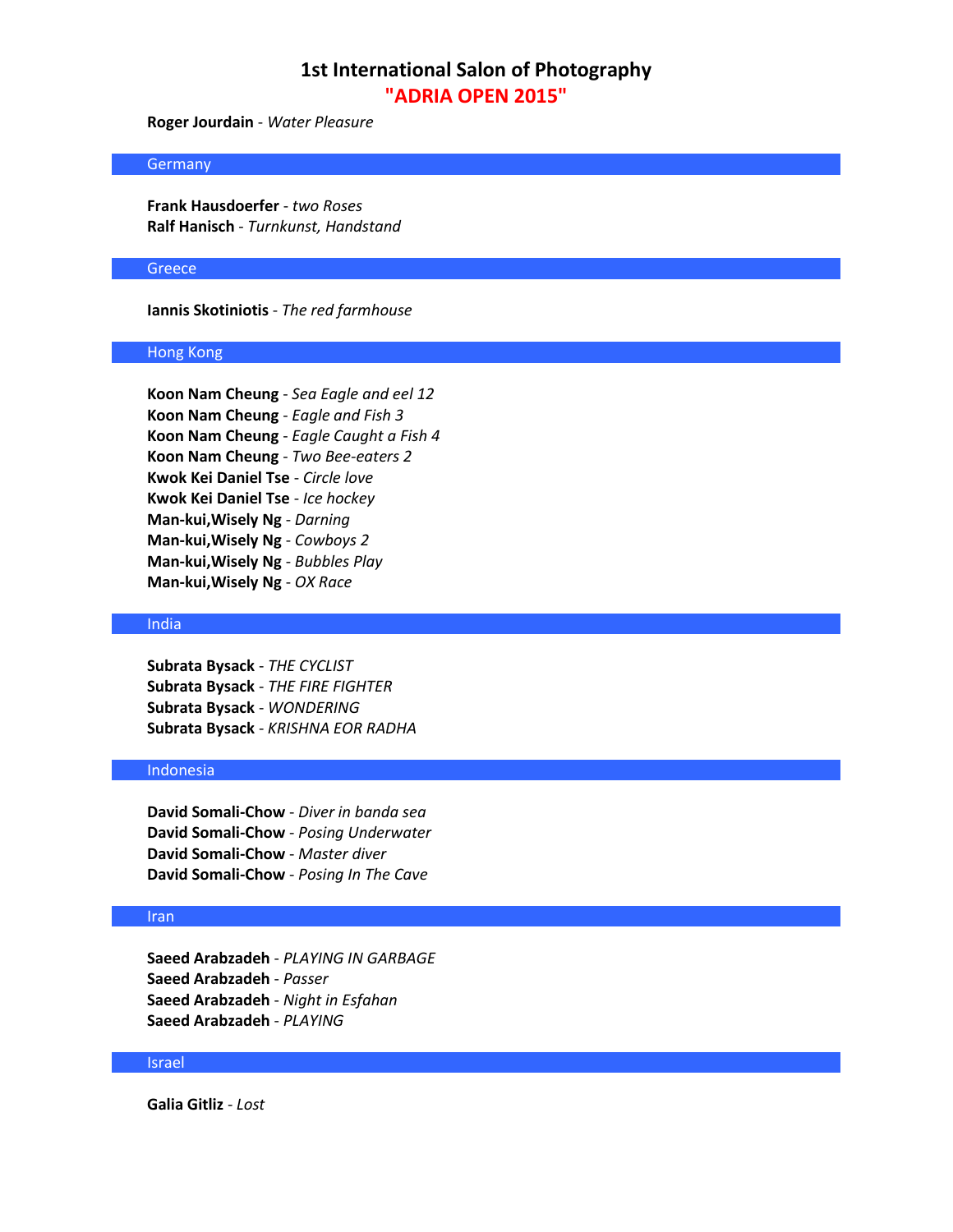**Yehuda Sameach** - *Naga Sadhus in Kumbh Mela 0914* **Zinaida Makarov** - *On a Joint of Realities*

## Italy

**Sergio Ramella Pollone** - *Acrobats* **Sergio Ramella Pollone** - *Presences* **Valerio Musi** - *long exposure c* **Valerio Musi** - *old pier* **Valerio Musi** - *septembre sunrise* **Valerio Perini** - *Orthodox mass* **Valerio Perini** - *Young farmer* **Valerio Perini** - *Angels*

### Kuwait

**Khaled Hussain** - *s.sadu* **Khaled Hussain** - *one hand* **Khaled Hussain** - *happy* **Mohammad Boqrais** - *Shower kid* **Mohammad Boqrais** - *Doha reflection* **Mohammad Boqrais** - *Poverty Hostage* **Saleh Dashti** - *my simple class* **Saleh Dashti** - *my room* **Saleh Dashti** - *omo people* **Yousef Almuhanna** - *child* **Yousef Almuhanna** - *friends*

## Macao

**Chan Seng Tang** - *Ribbon Dancing* **Ka Wun Ho** - *Queen in the Forest* **Kai Lon Tang** - *Circle Game* **Kai Lon Tang** - *Upside Down Dancers* **Kai Lon Tang** - *Fancy Ribbon Dance* **Kai Lon Tang** - *Charlie Thought* **Sio Hong Fong** - *Time is Fleeting* **Sio Hong Fong** - *Jinkeng Rice Terraces* **Sio Hong Fong** - *Fishing in Li River* **Sio Hong Fong** - *Wu Village in the Morning*

## **Malaysia**

**Billion Lim** - *BEHIND* **Billion Lim** - *FRAME* **Billion Lim** - *POVERTY* **Billion Lim** - *ZEN* **Seng Huat Phua** - *Deer in Free*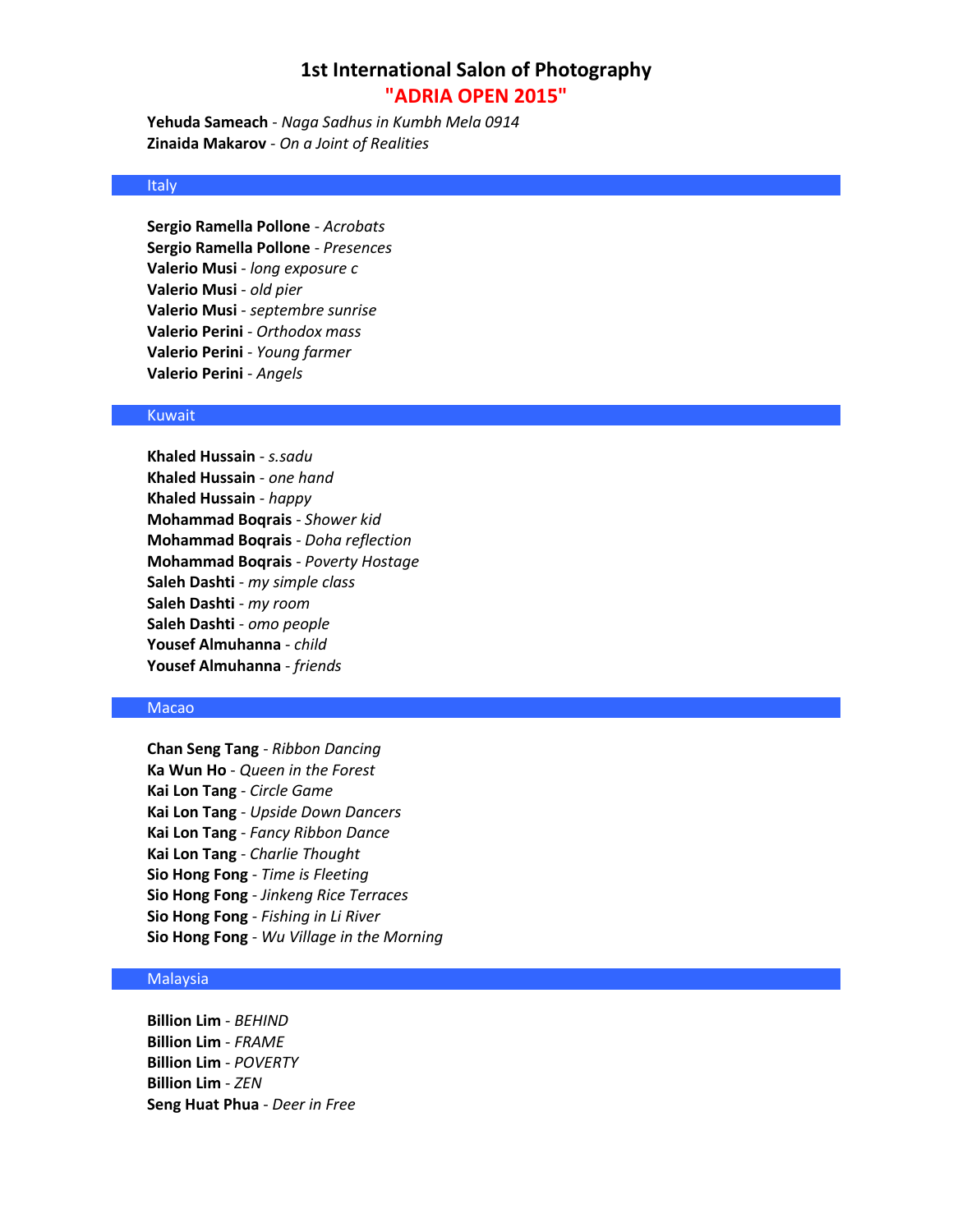**Seng Huat Phua** - *Wishing*

### Norway

**Hakon Gronning** - *Everything is green* **Hakon Gronning** - *Green lines cross* **Hakon Gronning** - *Hope for the light* **Hakon Gronning** - *Turkish green* **Rolf Tore Kjaeran** - *Carmen with umbrella* **Rolf Tore Kjaeran** - *Camilla music* **Rolf Tore Kjaeran** - *Camilla selfie* **Rolf Tore Kjaeran** - *Rainy day*

#### Oman

**Habib Alzadjali** - *Bull Fighting 5* **Habib Alzadjali** - *Village Girl 2* **Habib Alzadjali** - *Zahra 2*

#### Pakistan

**Shaikh Amin** - *Sleeping Beauty*

#### Portugal

**Joao Taborda** - *Color Festival II* **Joao Taborda** - *Funny Girls*

## Qatar

**Mohamed Nageeb** - *Sunshine guest* **Mohamed Nageeb** - *First lesson* **Mohamed Nageeb** - *Stress Free*

#### Romania

**Lajos Nagy** - *Asambly*

### Russia

**Oleg Grachev** - *Sunrise in japanese style* **Oleg Grachev** - *IRreal world. Velvet hills.* **Oleg Grachev** - *IRreal world. Dream.* **Sergey Anisimov** - *On Baikal* **Sergey Anisimov** - *Friends 5* **Yury Pustovoy** - *Night show* **Yury Pustovoy** - *Quietness* **Yury Pustovoy** - *Before the storm*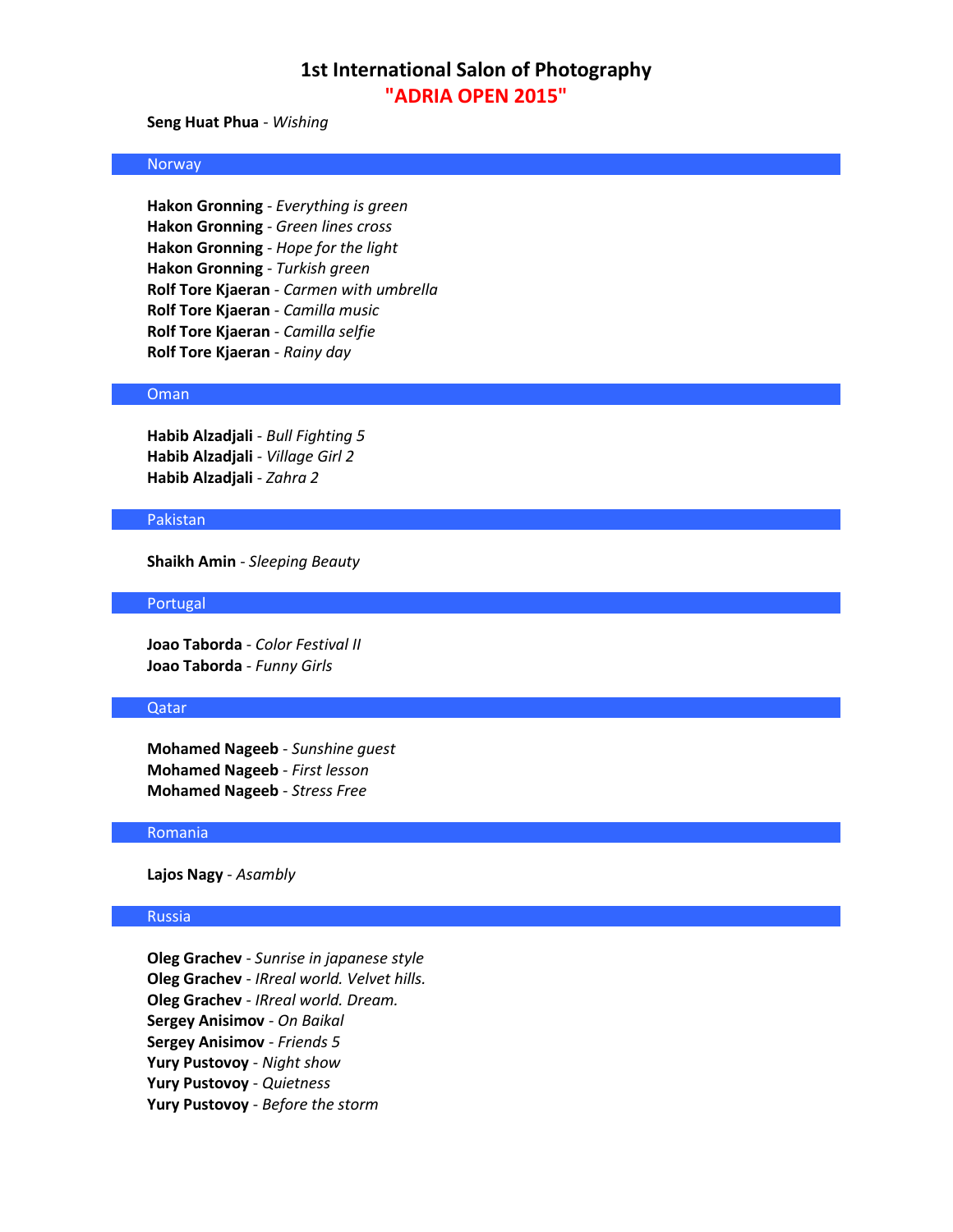**Yury Pustovoy** - *Night phantoms*

### Saudi Arabia

**Ahmed Alibrahim** - *Ibrahim shrine* **Ahmed Alibrahim** - *Eiffel tower 6* **Ameen Al-Maatiq** - *The Chicken is Shy* **Ameen Al-Maatiq** - *A Seranger Daddy* **Fathi Al Darwish** - *happy* **Fathi Al Darwish** - *Friendship* **Fatimah Almarhoun** - *Both are reading* **Fatimah Almarhoun** - *Little student* **Fatimah Almarhoun** - *Rising* **Fatimah Almarhoun** - *Darkness* **Hussain Alalaw** - *Little girl from Iraq* **Hussain Alalaw** - *Berry Boy* **Hussain Alalaw** - *Three Kids* **Hussain Alalaw** - *Human wave in imam hussain shrine* **Hussain Alhashim** - *sisters* **Hussain Alhashim** - *uncertain future* **Hussain Alhashim** - *Optimistic Sight* **Hussam Alabdullatif** - *Silence passion* **Hussam Alabdullatif** - *Struggle* **Hussam Alabdullatif** - *A man from Jodhpur* **Mohammed Al Sulaili** - *Baby Girl* **Mohammed Al Sulaili** - *I Am Girl* **Mohammed Al Sulaili** - *Omo Girls* **Nasser Alrabeai** - *Morning milk* **Nasser Alrabeai** - *Light of Hearts* 

### Serbia

**Djordje Vukicevic** - *Eye* **Djordje Vukicevic** - *Mask* **Djordje Vukicevic** - *Back* **Djordje Vukicevic** - *Dream*

#### Singapore

**David Poey-Cher Tay** - *Colorful wall* **David Poey-Cher Tay** - *Fishing trio* **GiapChiu Teo** - *Aldan Lee Ah Meng Praying* **GiapChiu Teo** - *Barbara Ang Teo Eng In Black* **GiapChiu Teo** - *Alastair Ong Eng* **Mak Choo Ping** - *LADY IN TRISHAW* **Zee Kek Heng** - *Jump down the waterfall* **Zee Kek Heng** - *Water fun*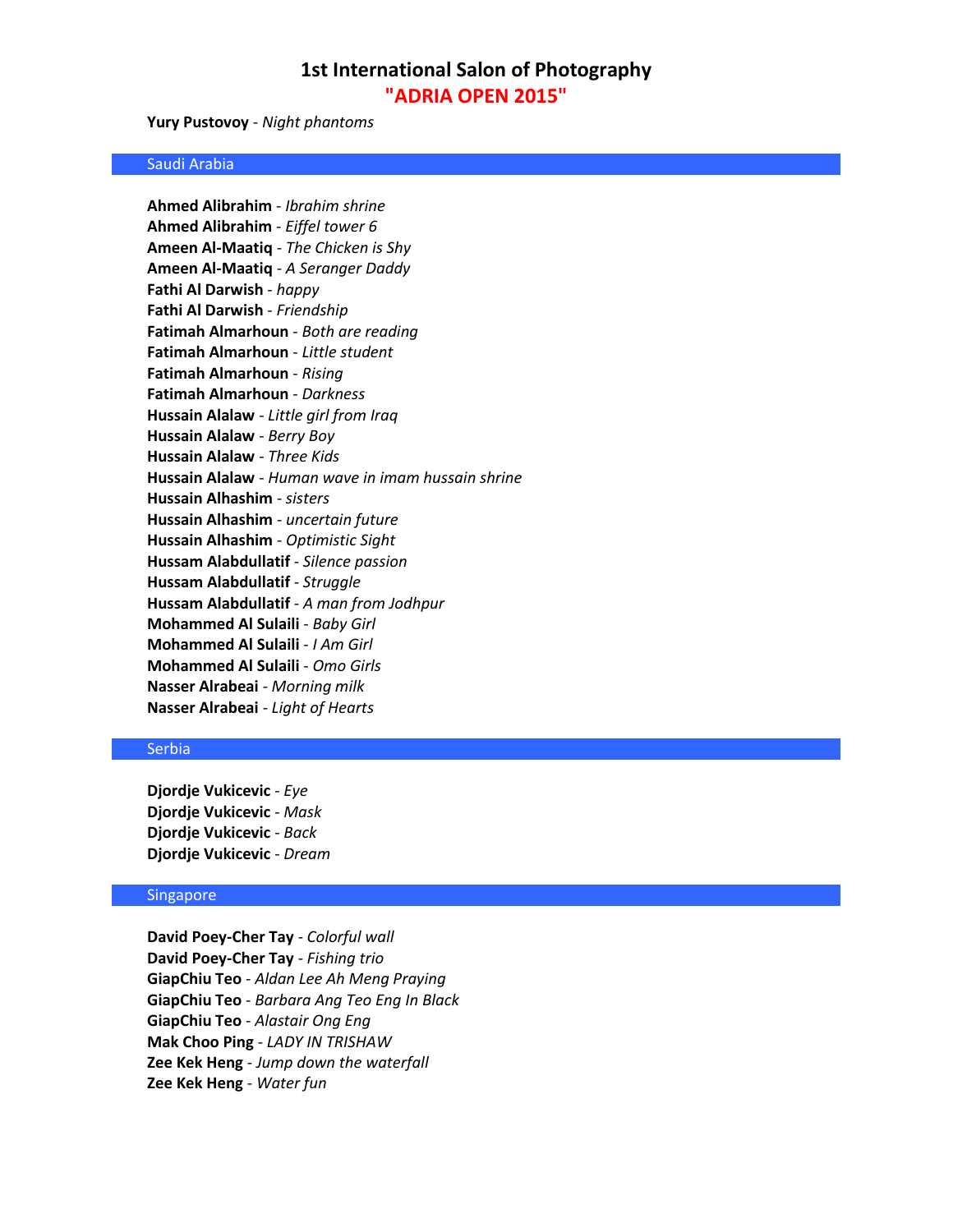### **Slovenia**

**Aleksander Cufar** - *Morning-C22* **Aleksander Cufar** - *Fantasy-M77* **Aleksander Oblak** - *Upwardly* **Aleksander Oblak** - *Firewood* **Damir Gizdavcic** - *Ballad about trumpet and ...* **Igor Debevec** - *Green waterfall*

### **Spain**

**Miguel Peiro Crespi** - *Bodegon 2* **Miguel Peiro Crespi** - *Ultimo deseo* **Roderic Pla Lopez** - *MOUNTEBANK YELLOW* **Salvador Atance** - *Godess 458* **Salvador Atance** - *Training fishes*

### Sri Lanka

**Asela Senanayake** - *Reflections of serenity* **Asela Senanayake** - *Drying fish* **Asela Senanayake** - *Pattern in the sky*

## Sweden

**Jan-Thomas Stake** - *Snowkissed* **Jan-Thomas Stake** - *Angry little man* **Jan-Thomas Stake** - *The library* **Jan-Thomas Stake** - *Newborn*

## United Arab Emirates

**Ali Al Hajri** - *Valley* **Ali Al Hajri** - *Lovely Day* **Joy Dasgupta** - *Concrete Jungle* **Muna Al Zaabi** - *girl in marron* **Muna Al Zaabi** - *neighbourhood tailor*

## United Kingdom

**Arun Mohanraj** - *misty morning* **Barbara Jenkin** - *Sweet Faith* **Bob Devine** - *lions shake rain* **Bob Devine** - *red squirel feeding* **Philip Barker** - *Steaming scrum*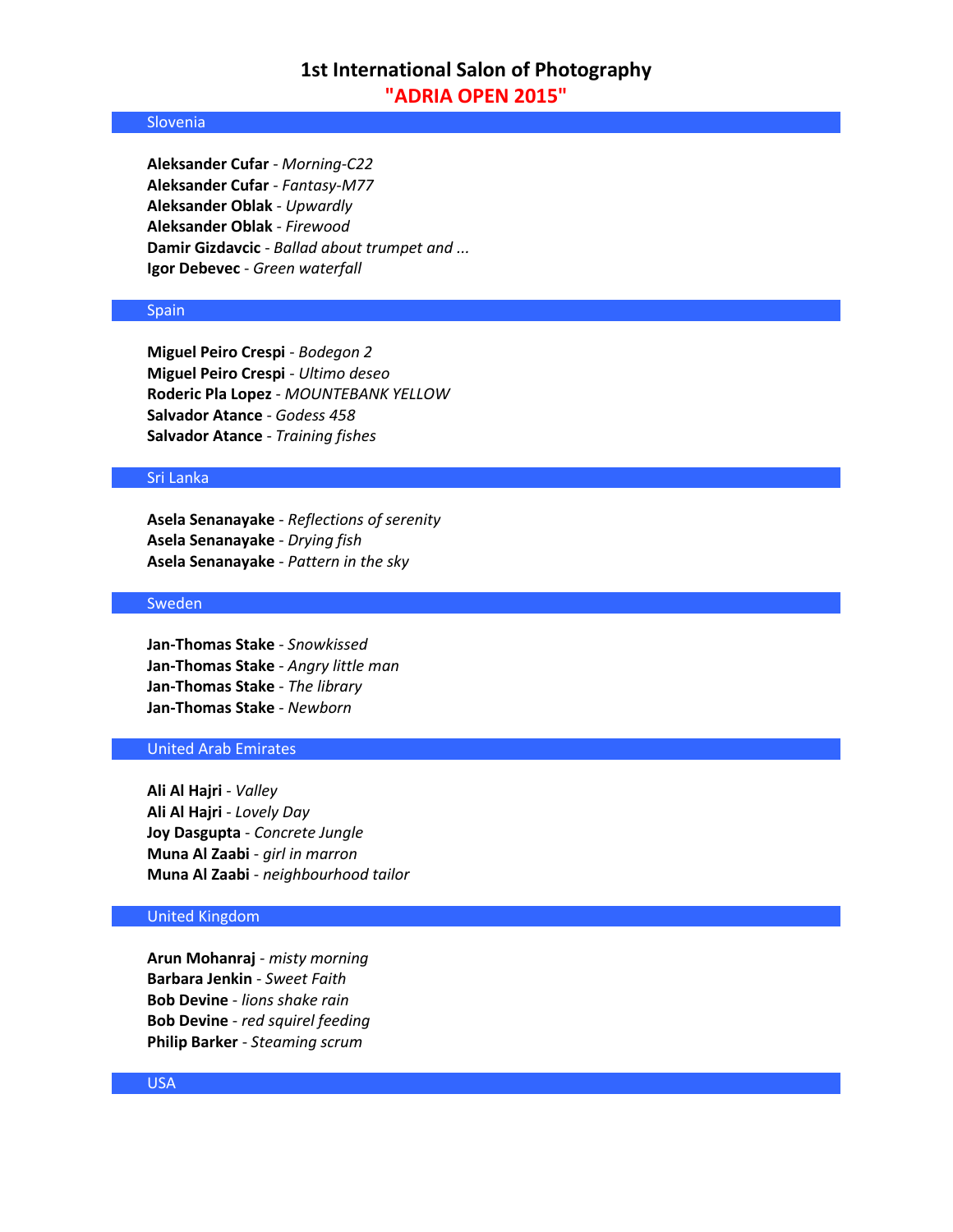**Dave Whitson** - *Emily in Rim Light* **Dilip Patel** - *On Their Way Back* **Gary Potts** - *Giant Buddha Temple* **Guo Jiang Ou** - *Young Monk* **HUZHONG Cai** - *Morning in Portland Light House* **HUZHONG Cai** - *Cherry Blossom Night in DC* **Jassim Ali Al-Mulla** - *Lets Go 3* **Jassim Ali Al-Mulla** - *waiting* **Jassim Ali Al-Mulla** - *Welcome to my Home* **Kah-Wai Lin** - *Polygon Land* **Kah-Wai Lin** - *Helix* **Larry Cowles** - *Julie Fur and Chair* **Larry Cowles** - *Tenealyia Blue Hat and Dress* **Larry Cowles** - *Kimberly Fur and Black Hat* **Linh Suong Tran** - *Together 020* **Susan Cowles** - *Diamond In Red Satin Dress* **Susan Cowles** - *Nyaa Strumming Guitar* **Susan Cowles** - *Belen In Red Ribbon Hat* **Susan Cowles** - *Taylor Noel Red Lips Wrapped In Scarf* **Tuan Tran** - *National Shrine 202*

#### Vietnam

**Dao Tien Dat** - *M ' NONG FAMILY* **Dao Tien Dat** - *ANCIENT SOUL REFLECTION* **Dao Tien Dat** - *GO GANG CONICAL HAT No 3* **Dao Tien Dat** - *A PLACE LEFT TO RETURN* **Mai Thien Bui** - *DRY SEASON* **Mai Thien Bui** - *LINES* **Phong Tran** - *Alone 2* **Phong Tran** - *Crossing the flood* **Phong Tran** - *Afternoon in highland* **Tan Kieu** - *TRO VE TUOI THO* **Tien Ho-Anh** - *Water is life* **Tien Ho-Anh** - *The fear* **Tien Ho-Anh** - *Smile Viet nam* **Tien Ho-Anh** - *The dance of God's* **Truong Huu Hung** - *In Ovens producing Pasta* **Truong Huu Hung** - *Fun Together* **Truong Huu Hung** - *drought* **Truong Huu Hung** - *Morning on the River* **Vy Van Bui** - *Simple happiness*

## **Accepted** Theme **F) OPEN MONOCHROME**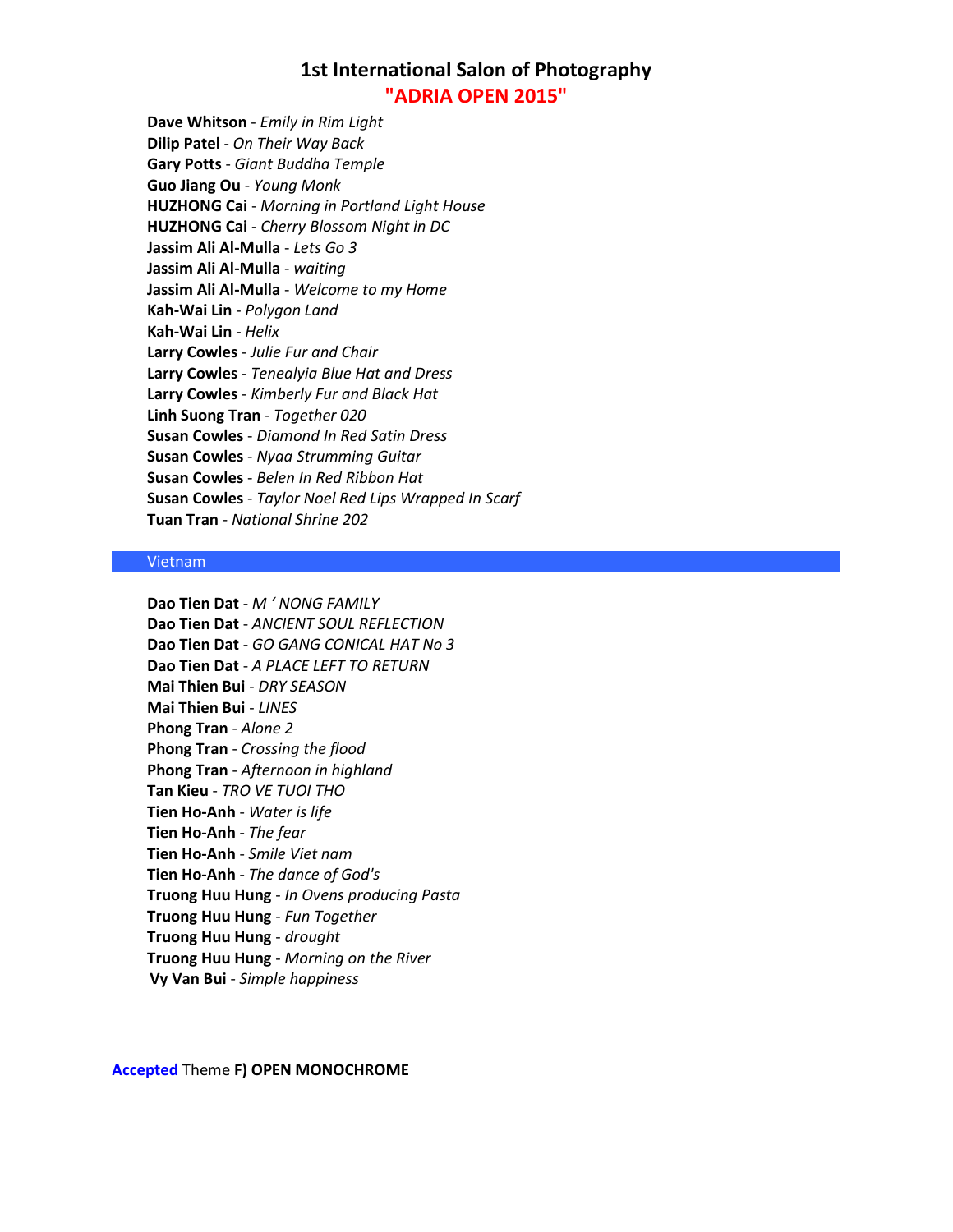### Australia

**Alfred Zommers** - *Grooming* **Alfred Zommers** - *Deep in Thought* **Graeme Watson** - *Beautiful Music* **John Chapman** - *Glacial Cirque* **Joseph Tam** - *Ao Dai Girls* **Joseph Tam** - *Adorable Mono* **Joseph Tam** - *Golden Horses* **Joseph Tam** - *Down You Go* **Margaret Zommers** - *Still Gold* **Roy Killen** - *Deadly grip* **Roy Killen** - *Eagles dispute* **T-P Huynh** - *On The Way Home* **Wally Cannon** - *Mungo No. 5*

### Bahrain

**Hassan Alhaddad** - *pooe joyness* **Hassan Altaif** - *Teacher* **Hassan Altaif** - *Departed* **Hassan Altaif** - *Our village* **Sayed Hussain Hashim** - *Fish trap worker* **Sayed Hussain Hashim** - *pubilsher wood*

### Bangladesh

**MD Tanveer Hassan Rohan** - *Mr. Gonesh* **MD Tanveer Hassan Rohan** - *Mysterious 4* **MD Tanveer Hassan Rohan** - *Abandoned*

## Belgium

**Dirk Van Weert** - *Hypno* **Jacky Panhuyzen** - *Darvesh* **Jozef Aerts** - *Mono-colourful balloons* **Jozef Aerts** - *Curl of hears* **M-Claire Dylst** - *Chapel in black* **Monique Jaspers** - *Never forget 2.jpg* **Philippe Draux** - *Erika Yellow Flower* **Philippe Draux** - *the Offering6* **Philippe Draux** - *Forge2*

### Canada

**Dany Chan** - *Tree Reflections* **Francis King** - *Boiling Sea* **Francis King** - *Fishing In East River*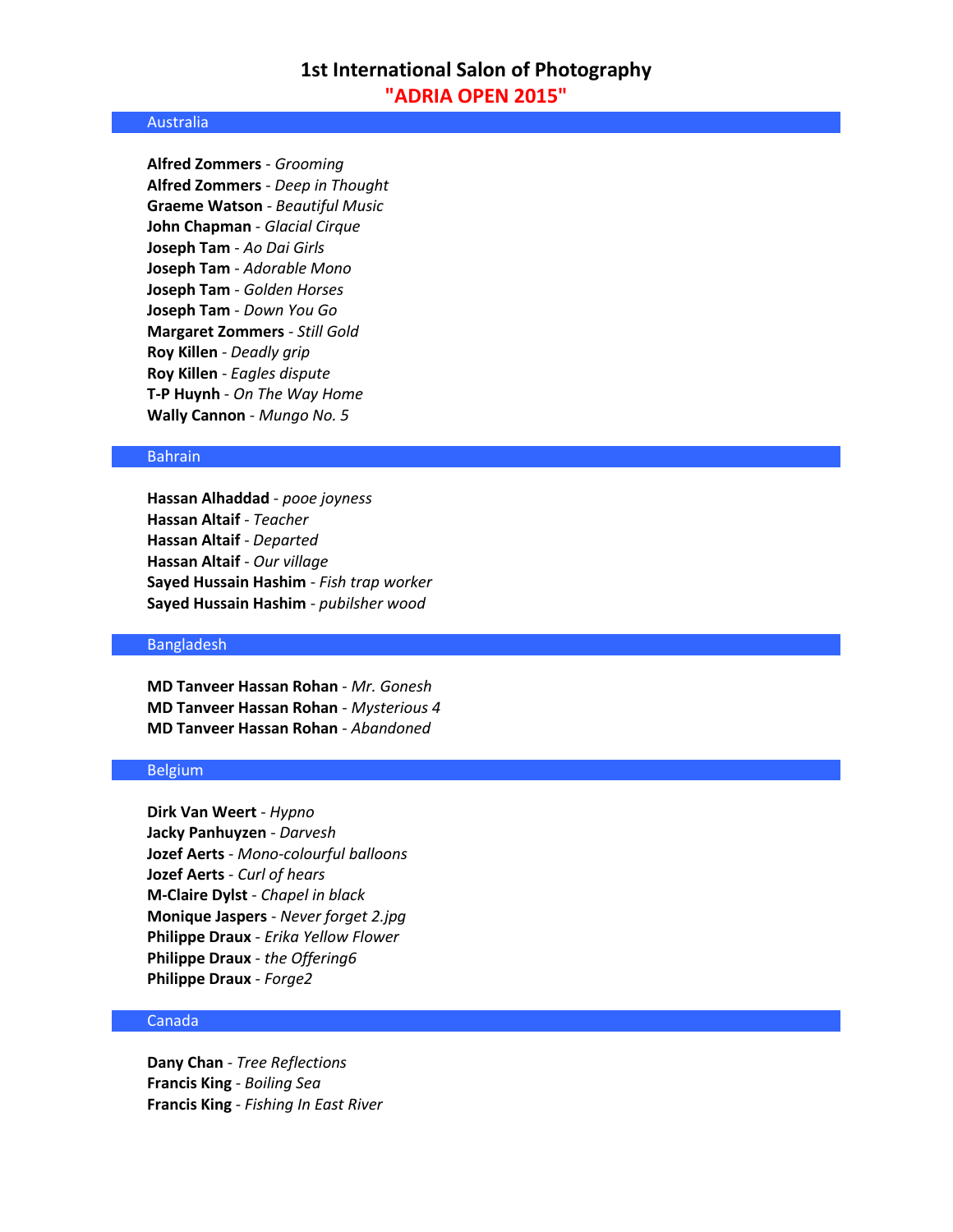**Kam Chiu Tam** - *Speed* **Kam Chiu Tam** - *Dogsled in Winter* **Kam Chiu Tam** - *The fury horse* **Kam Chiu Tam** - *Staircase* **Phillip Kwan** - *Bear Eating Fish* **Phillip Kwan** - *Polar Greeting* **Phillip Kwan** - *Rice Terrances* **Phillip Kwan** - *Polar Bear Playing*

## China

**Chonggang Zhang** - *Old Teahouse* **Chonggang Zhang** - *Senior in Teahouse* **Dacai Xie** - *galloping* **Dacai Xie** - *winter herd* **Jinghui Chen** - *THE SHADOW OF NETTS* **Jinghui Chen** - *FISHING* **Jinghui Chen** - *MAKE TO SPRINGFIELD NO.2* **Liao Xiaoxi** - *Prepairing Dinner* **Liao Xiaoxi** - *Camels-BW* **Lijuan Sun** - *energy exchange* **Lin Chen** - *fishing in the morning* **Lishu Shu** - *Artistic conception of Chinese ink* **Pinxiang Li** - *cooking* **Shutian Liu** - *The snow temple 7* **Shutian Liu** - *THE STREAMS OF THE NUDE* **wenfeng zeng** - *Bridge* **wenfeng zeng** - *Life Path* **Xiaohong Chi** - *Strength of character* **Xiaohong Chi** - *The beauty of the morning* **Xiaohong Chi** - *Village Barber* **Xiaohong Chi** - *Years* **Xiaoqi Zhang** - *Fine goods* **Xiaoqi Zhang** - *Way back* **Xiaoqi Zhang** - *Yi village women* **Xuxin Zhao** - *terraces* **Xuxin Zhao** - *fog in the morning* **Yi Wan** - *Clip valley 1* **Yi Yuan** - *Dog Guard* **Yi Yuan** - *Old woman with dog* **Yi Yuan** - *As Time pass by* **Yiming Dong** - *mountain and clouds* **Yiming Dong** - *sacrificing ceremony* **Yong Zhi Li** - *beauty* **Yonghua Zeng** - *The township rhyme* **Youcang Wu** - *in ancient town* **Yue Liu** - *Travel* **Yue Liu** - *Xiapu morning*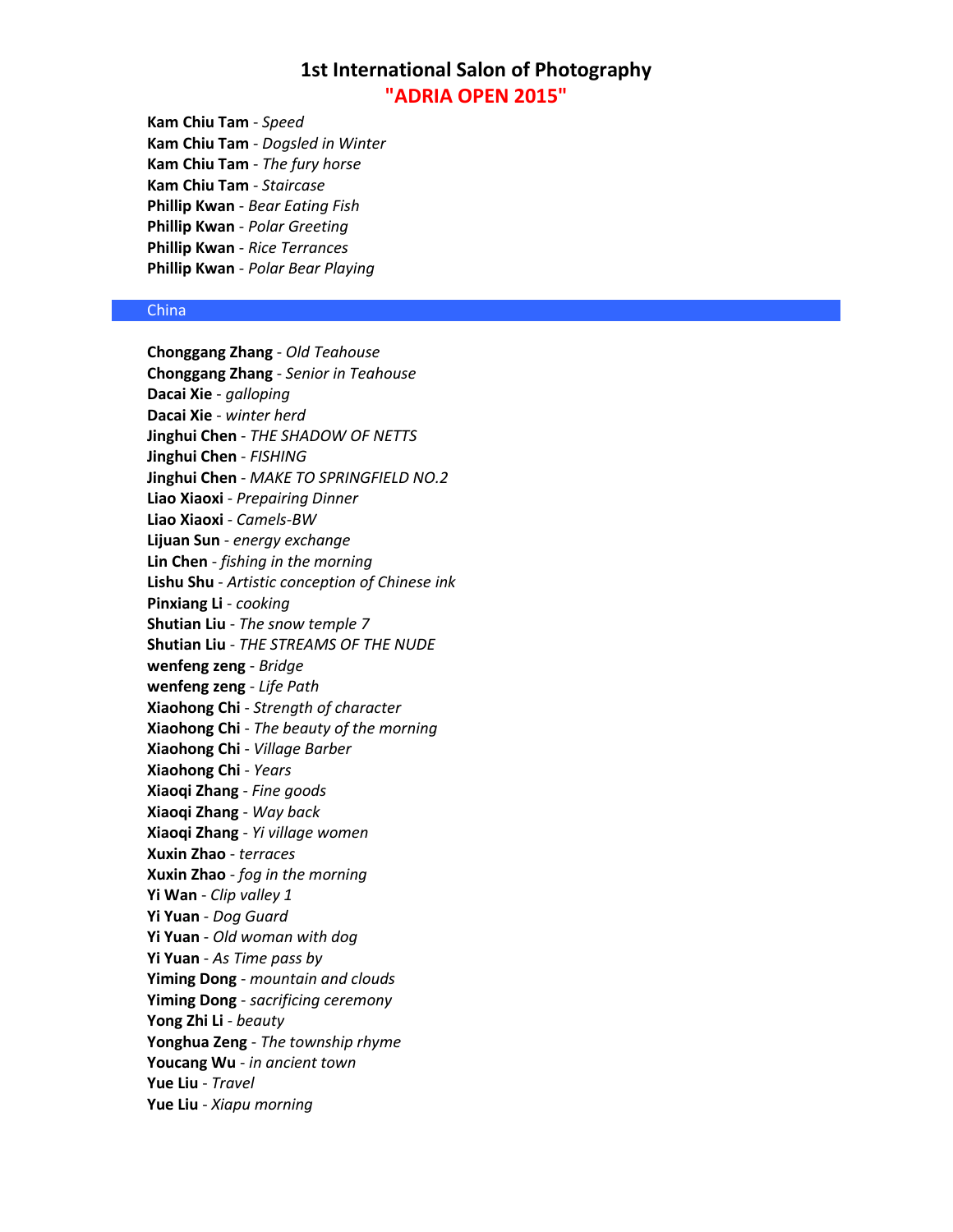## **Cyprus**

**Tevfik Ileri** - *The Anger*

### Denmark

**Danne Johansen** - *A shy model*

## France

**Jean Claude Bacle** - *Train indien* **Jean Claude Bacle** - *Le soigneur de pigeons* **Roger Jourdain** - *Inspection in Masai School* **Roger Jourdain** - *Komodo Man* **Roger Jourdain** - *Water Games* **Roger Jourdain** - *Way In The Namib*

## **Germany**

**Frank Hausdoerfer** - *Canale Grande* **Volker Meinberg** - *Sea Ice 02 bw* **Werner Weigl** - *cityhall*

#### Hong Kong

**Man-kui,Wisely Ng** - *Working 2* **Man-kui,Wisely Ng** - *Camel Race*

## India

**Somraj Sahu** - *MOICHARA* **Somraj Sahu** - *TRIANGLE* **Subrata Bysack** - *EYE TO EYE 2* **Subrata Bysack** - *TEARS* **Subrata Bysack** - *MOTHER WITH HER CHILDREN* **Vinod Chauhan** - *Staircase*

## Indonesia

**David Somali-Chow** - *Classic*

## Iran

**Saeed Arabzadeh** - *EMIGRATION 2* **Saeed Arabzadeh** - *MOTION*

### Israel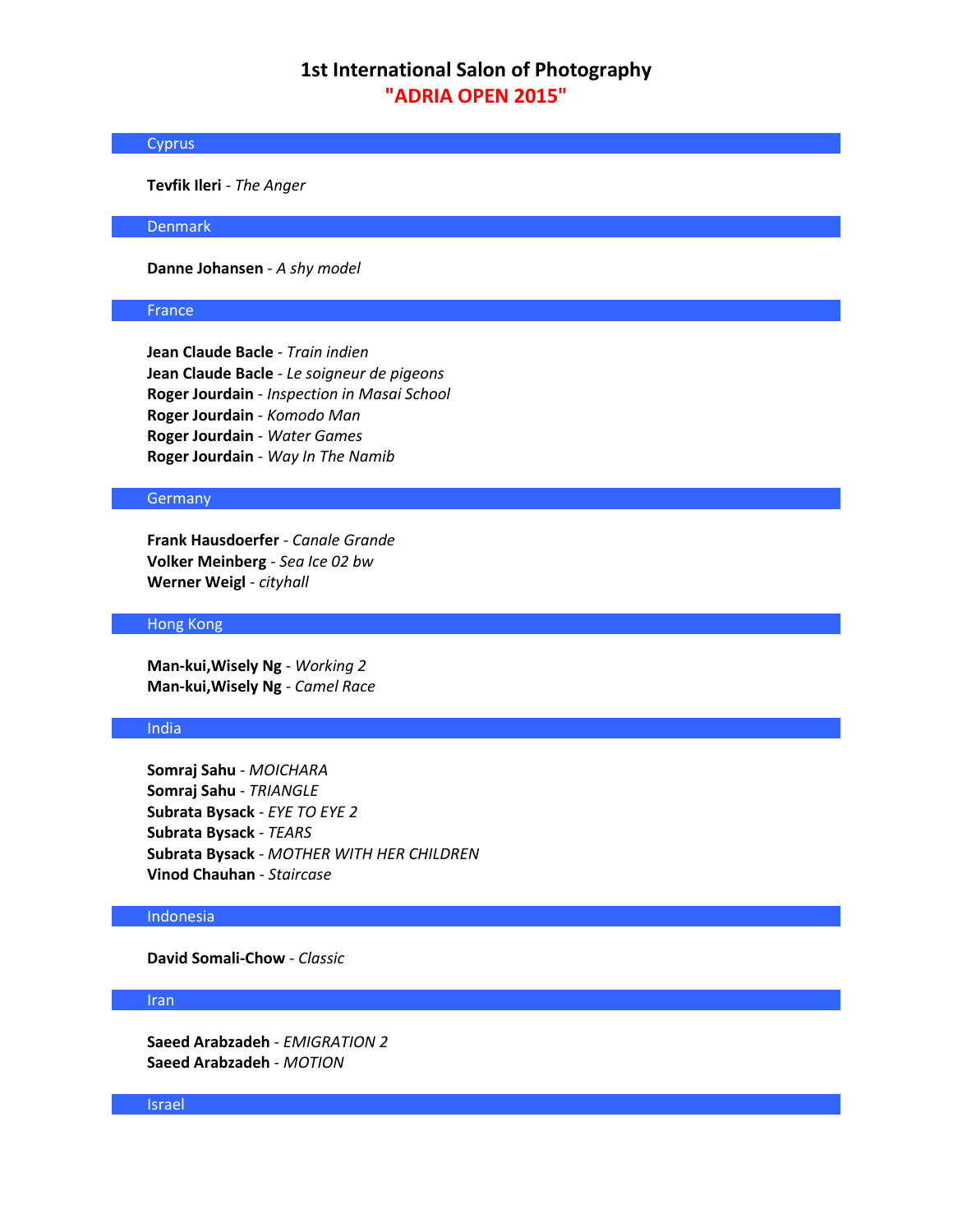**Alexander Makarov** - *Two* **Alexander Makarov** - *Jealousy* **Galia Gitliz** - *Seating* **Zinaida Makarov** - *Little Man*

## **Italy**

**Marco Garabello** - *Reflejos* **Marco Garabello** - *Stairs* **Valerio Musi** - *long exposure* **Valerio Musi** - *boccale* **Valerio Musi** - *coast* **Valerio Perini** - *Looks at the window*

## Kuwait

**Khaled Hussain** - *smoking hard* **Khaled Hussain** - *tiger eyes* **Khaled Hussain** - *smoking* **Khaled Hussain** - *engerd girl* **Mohammad Boqrais** - *Working* **Mohammad Boqrais** - *Elder Smile* **Mohammad Boqrais** - *Old Chinese Woman* **Mohammad Boqrais** - *Old Face* **Saleh Dashti** - *i makw dress for my baby* **Saleh Dashti** - *we see lights* **Saleh Dashti** - *one eye* **Saleh Dashti** - *we wait mama* **Yousef Almuhanna** - *smile* **Yousef Almuhanna** - *poor*

### Macao

**Chan Seng Tang** - *Touchdown* **Kai Lon Tang** - *What a Dance* **Kai Lon Tang** - *Lan Ling Wang* **Kai Lon Tang** - *Partial Dream* **Kai Lon Tang** - *The Focus Dancer* **Sherman Cheang** - *Long Shadow* **Sio Hong Fong** - *Cast Net in the Morning* **Sio Hong Fong** - *Geisha Secrets* **Sio Hong Fong** - *Quiet Beauty*

## **Malaysia**

**David Nam Lip Lee** - *Old Papa 02* **David Nam Lip Lee** - *Nervous 02*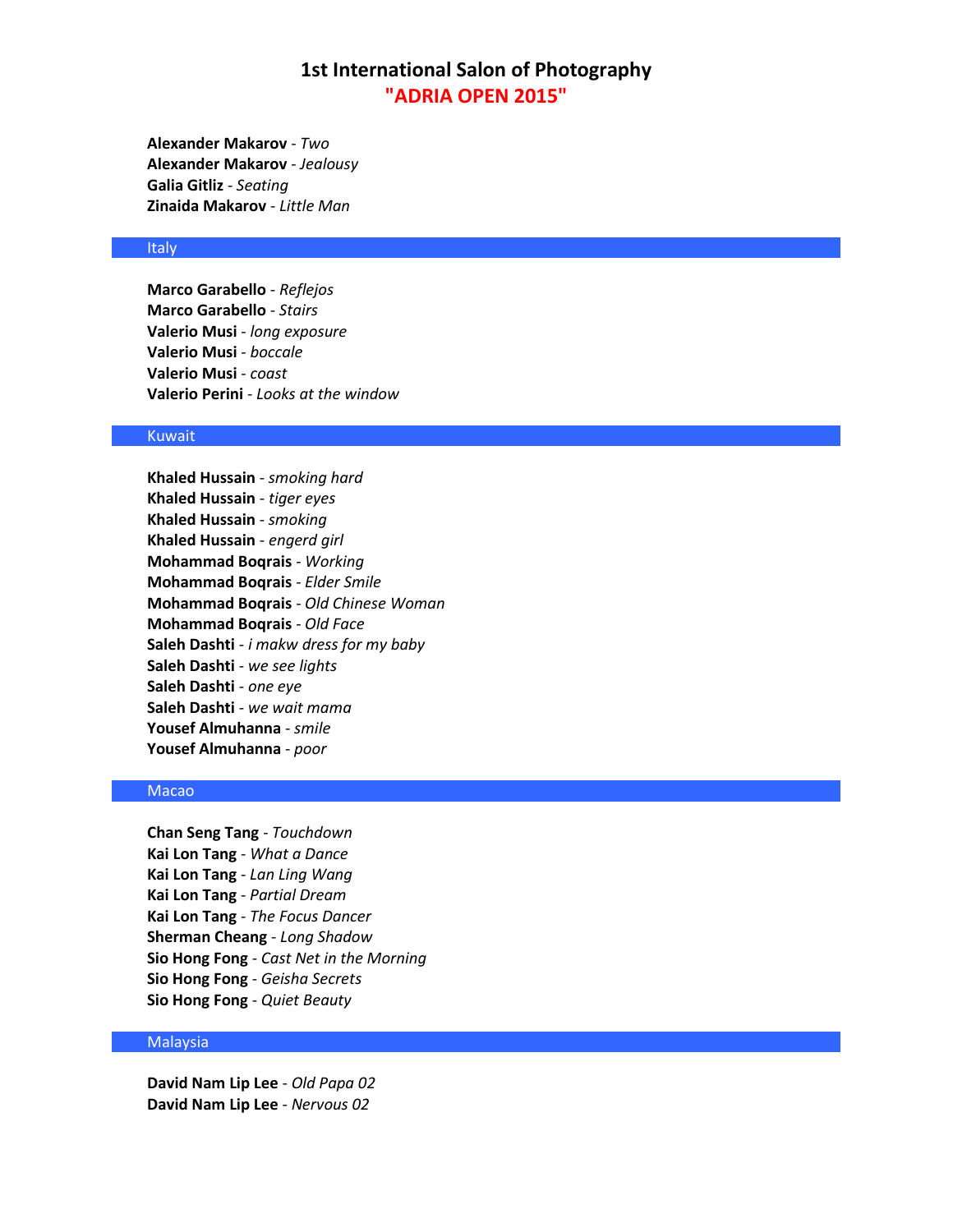**Seng Huat Phua** - *Taking Care* **Seng Huat Phua** - *Tea Shop*

## Norway

**Hakon Gronning** - *Brick wall passage* **Hakon Gronning** - *Nude in decaying room* **Hakon Gronning** - *Tip of the chair* **Hakon Gronning** - *Box Works framed* **Roald Synnevag** - *Man in Valencia III* **Rolf Tore Kjaeran** - *Camilla underwear* **Rolf Tore Kjaeran** - *Carmen in rain* **Rolf Tore Kjaeran** - *Girls hopscotching* **Rolf Tore Kjaeran** - *Youth*

## Oman

**Habib Alzadjali** - *The Smile* **Habib Alzadjali** - *Woman M3* **Habib Alzadjali** - *Boy in Train* **Habib Alzadjali** - *Steps*

## Portugal

**Joao Taborda** - *Climb the Mountain* **Joao Taborda** - *Learning* **Joao Taborda** - *Moments of Love*

## Qatar

**Mohamed Nageeb** - *Inside the cave* **Mohamed Nageeb** - *Painful silence*

## Romania

**Istvan Magdo** - *Returning home* **Istvan Magdo** - *Sketch* **Lajos Nagy** - *Misty forest* **Lajos Nagy** - *running with the wind*

## Russia

**Oleg Grachev** - *Tree and Montgolfier.* **Oleg Grachev** - *Southern Urals mountains.* **Sergey Anisimov** - *Dog 2* **Sergey Anisimov** - *In dance* **Sergey Anisimov** - *races on reindeers 25* **Yury Pustovoy** - *White Nights in Iceland*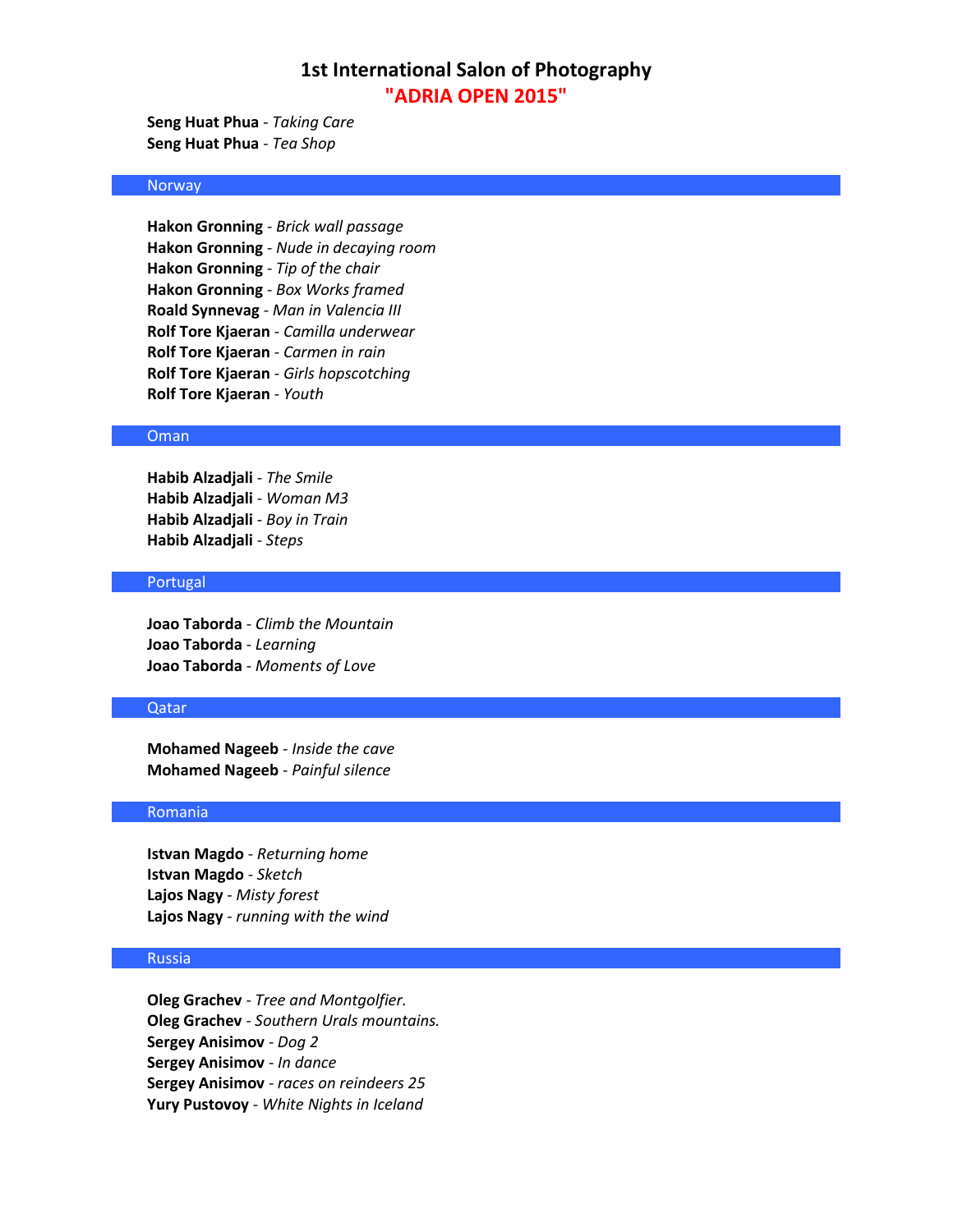### Saudi Arabia

**Ahmed Alibrahim** - *Eyes* **Ahmed Alibrahim** - *Dreaming* **Ahmed Alibrahim** - *Sad child* **Ahmed Alibrahim** - *Louvre* **Fathi Al Darwish** - *Quality* **Fathi Al Darwish** - *India* **Fathi Al Darwish** - *My sweetie* **Fatimah Almarhoun** - *Elder sister2* **Fatimah Almarhoun** - *hope* **Fatimah Almarhoun** - *abersabeel* **Fatimah Almarhoun** - *Green eyed girl* **Hussain Alalaw** - *Girl in Abaa* **Hussain Alhashim** - *Fear of Future* **Hussain Alhashim** - *Unkown Future* **Hussam Alabdullatif** - *Beard* **Mohammed Al Sulaili** - *The Man 2* **Nasser Alrabeai** - *I'm Lonely*  **Nasser Alrabeai** - *Pilgrims* **Nasser Alrabeai** - *In the open*

### Serbia

**Djordje Vukicevic** - *Frame 009* **Djordje Vukicevic** - *Projected BW* **Djordje Vukicevic** - *Belle* **Djordje Vukicevic** - *S*

### Singapore

**David Poey-Cher Tay** - *Curiosity bw* **David Poey-Cher Tay** - *Happy mood bw* **GiapChiu Teo** - *Casey In Black* **GiapChiu Teo** - *John Pay Water* **GiapChiu Teo** - *Mardiah* **Mak Choo Ping** - *PROSTRATING IN DUST* **Zee Kek Heng** - *Red-capped child*

## Slovenia

**Aleksander Cufar** - *Minka-BW* **Aleksander Cufar** - *Mirror-1BW* **Igor Debevec** - *La Vie a L'amor* **Igor Debevec** - *Observers* **Igor Debevec** - *Family* **Igor Debevec** - *Big Brother is watching you*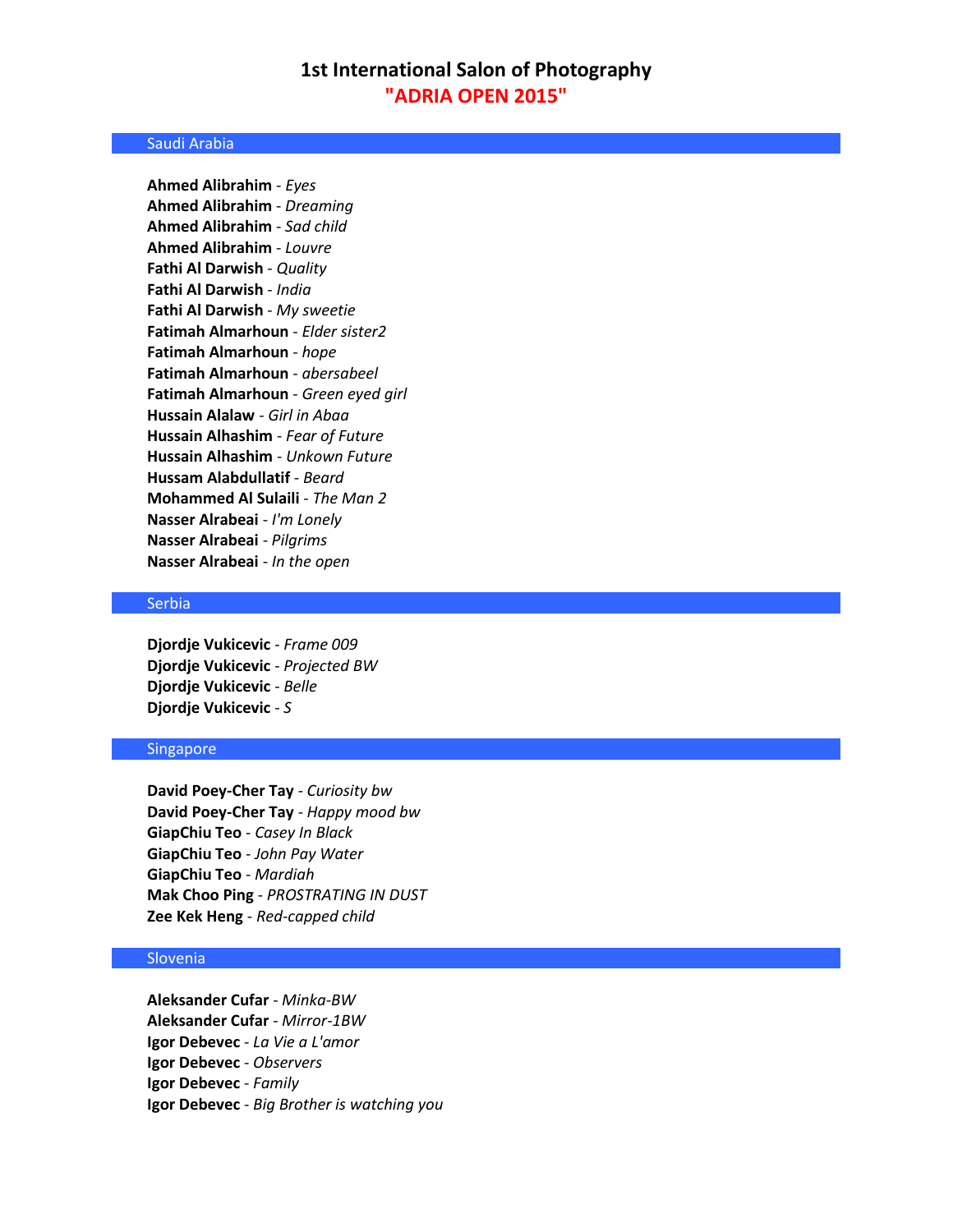## Spain

**Aelenei Robert-Catalin** - *A quiet place* **Miguel Peiro Crespi** - *El mendigo errante* **Salvador Atance** - *Have the hat on* **Salvador Atance** - *Hanged with meat*

### Sri Lanka

**Asela Senanayake** - *Drying fish2*

#### Sweden

**Jan-Thomas Stake** - *My boy No2* **Jan-Thomas Stake** - *Caught by the eyes*

### United Arab Emirates

**Ali Al Hajri** - *Cracks* **Muna Al Zaabi** - *a reflection* **Muna Al Zaabi** - *a temple*

## United Kingdom

**Arun Mohanraj** - *Nightmares* **Arun Mohanraj** - *Bonding* **Arun Mohanraj** - *Land of the flying dead* **Barbara Jenkin** - *Beach Muse* **Barbara Jenkin** - *Zamilla 2* **Bob Devine** - *osprey with fish bw* **Philip Barker** - *That Hurts*

## USA

**Dave Whitson** - *Nelly Behind Screen 4 BW* **Dilip Patel** - *New Born* **Guo Jiang Ou** - *Under Palm Trees* **Hal Muhrlein** - *Palouse Sunrise One B&W* **HUZHONG Cai** - *Cranes Taking Off in Sync* **HUZHONG Cai** - *Final Push in Boat Racing* **Jassim Ali Al-Mulla** - *Alone* **Kah-Wai Lin** - *Fire Wave 2* **Larry Cowles** - *Julie Anne Red Floppy Hat* **Larry Cowles** - *Sierra Black Fashion* **Larry Cowles** - *Nicole Z Black Hat Fashion* **Larry Cowles** - *Aura White Flower Hat* **Ning Lin** - *Elephant cub and mom*